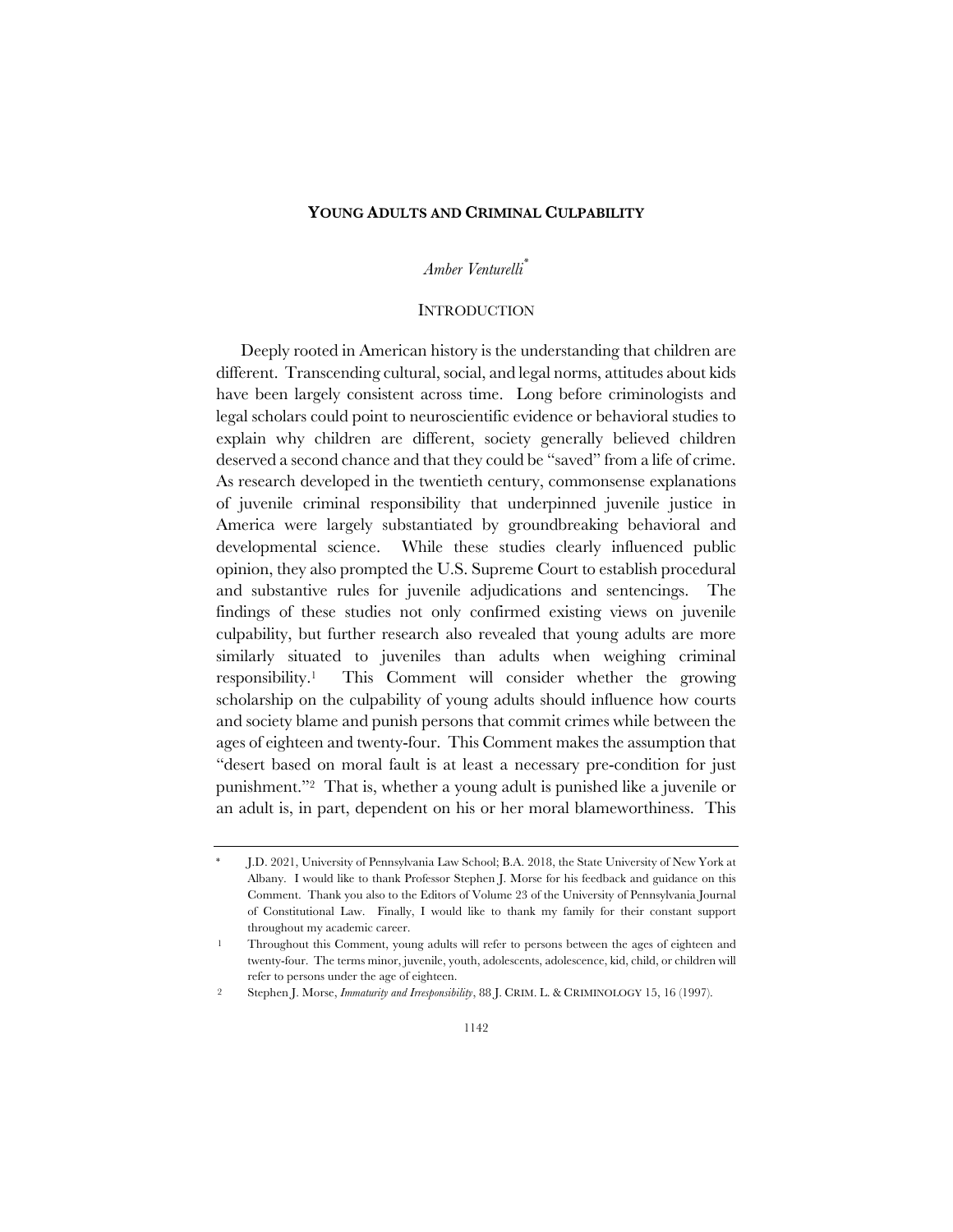Comment explores the evidence that indicates that young adults are more similarly situated to juveniles than adults with regard to their moral blameworthiness and how, if it all, this will impact criminal punishment for young adults.

Part I will provide a comprehensive overview on the history of juvenile justice in order to provide context on the philosophical attitudes and jurisprudence over time. Part II will examine findings from scientific research on the blameworthiness of juveniles and young adults. This section will also consider the scientific evidence cited by the U.S. Supreme Court in its recent decisions on juvenile culpability. Part III will evaluate possible responses to addressing the diminished criminal culpability of young adults. Specifically, this section reviews young adult court, a problem-solving court that is gaining popularity across the United States, and constitutional arguments that seek to extend juvenile sentencing philosophies to young adults. This Comment will argue that, despite the neurological and behavioral similarities between young adults and juveniles, the courts will not interfere in any meaningful way to change the relationship between young adults and the criminal justice system because young adults do not invoke the same deep-rooted historical attitudes that exist towards juveniles.

# I. HISTORY OF JUVENILE JUSTICE

Society's differential treatment of children has persisted throughout American history. For "as far back as written records go," criminal culpability has been attributed differently to juveniles and adults.3 Indeed, adults have always been treated differently from juveniles under criminal law and punishment. As studies continue to find that young adults and juveniles are similarly situated, it begs the question of whether young adults should also be treated differently.4 To properly answer this question, it is critical to review the history of juvenile justice. This history reveals that although there have been minor shifts over time regarding the blame and punishment of juveniles, the Supreme Court, as well as society, has been largely consistent in differentiating juveniles from adults in the legal system.

<sup>3</sup> Kevin Lapp, *Young Adults & Criminal Jurisdiction*, 56 AM. CRIM. L. REV. 357, 357 (2019) (citation omitted); *see also* ELIZABETH S. SCOTT &LAURENCE STEINBERG, RETHINKING JUVENILE JUSTICE 28 (2008) ("Philosophers and educators have recognized for centuries that there is a distinctive stage of life between childhood and adulthood . . . .").

<sup>4</sup> *See* Lapp, *supra* note 3, at 359 (noting that "cultural, biological, and legal developments" regarding young adults "undermine . . . the binary structure of criminal justice administration").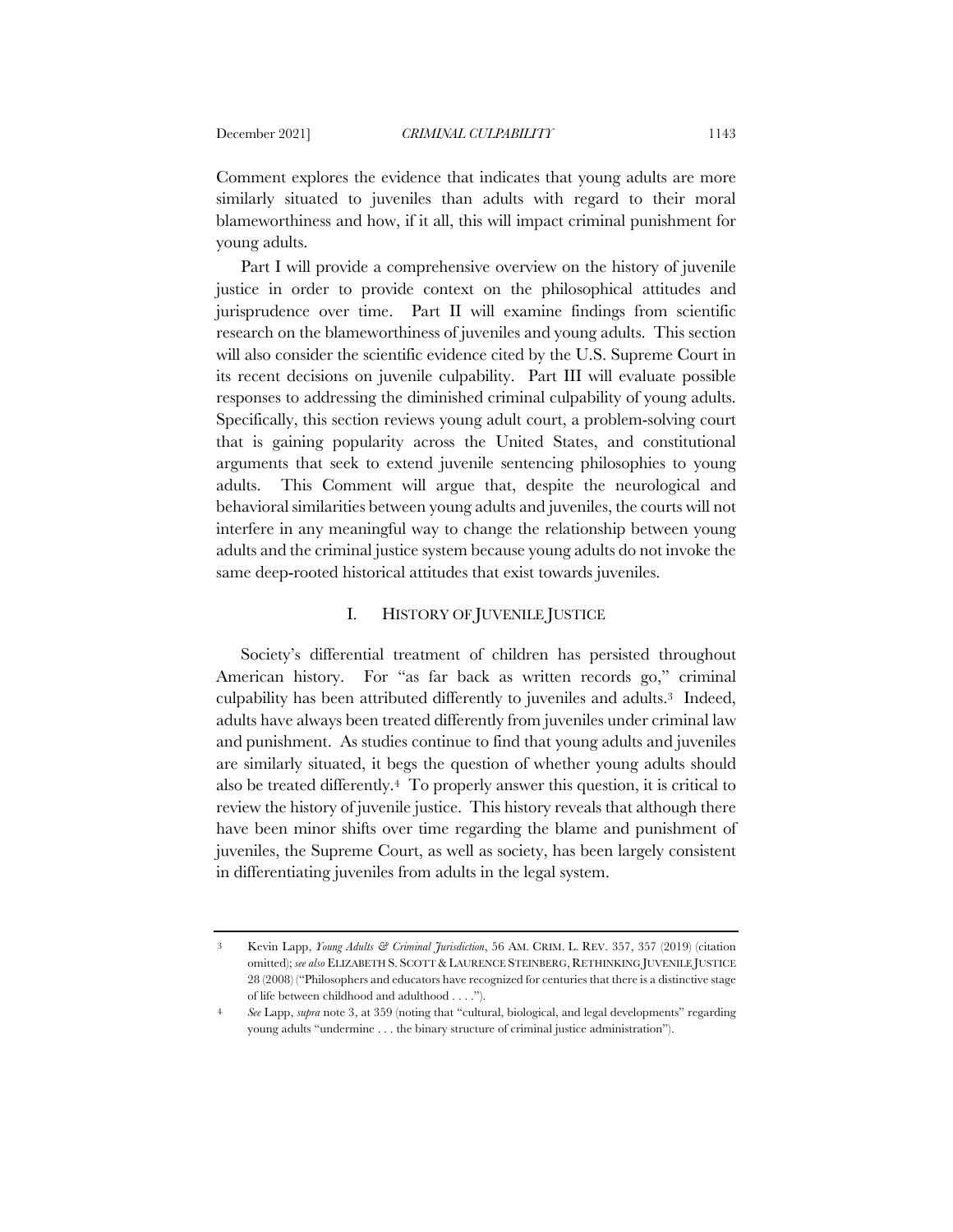### *A. Origins*

Despite the longstanding belief that juveniles and adults are different, there was not always a system that could adequately respond to these differences. As a result, prior to the early nineteenth century, juvenile offenders were punished and confined in prison alongside adults.5 At that time, the common law relied solely on age to determine whether a child was capable of committing a crime. Under the common law, children younger than the age of seven had no criminal capacity, children between the ages of seven and fourteen had a rebuttable presumption that they had no criminal capacity, and children ages fourteen and older had the same criminal capacity as adults.6 In effect, once a child turned seven years old, it was possible for him or her to be arrested, tried, and punished like an adult, and it was certain once a child turned fourteen years old.7 Early reformers rejected this treatment of children and argued that society had a duty to rehabilitate juveniles, not just judge their culpability and punish their actions.8

# *1. Houses of Refuge*

As early as 1815, reformers publicly denounced housing juvenile offenders with adults in prison and called attention to the "contamination of innocence as one of the major evils that had resulted" from mixing impressionable children with dangerous criminals.9 This outrage garnered public attention and led New York state to enact a law that granted the Society for the Prevention of Pauperism with the authority to establish a

<sup>5</sup> *Juvenile Justice History*, CTR. ON JUV. & CRIM. JUST., http://www.cjcj.org/Education1/Juvenile-Justice-History.html [https://perma.cc/GWW2-NPEU] (last visited Feb. 29, 2020); *see also* Sanford J. Fox, *Juvenile Justice Reform: An Historical Perspective*, 22 STAN. L. REV. 1187, 1189 (1970) (stating that juveniles were housed with adults in prison).

<sup>6</sup> WAYNE R. LAFAVE, 2 SUBSTANTIVE CRIMINAL LAW § 9.6(a) (3d ed. 2019); *see also In re Gault*, 387 U.S. 1, 17 (1967) ("[C]hildren under seven were considered incapable of possessing criminal intent.").

<sup>7</sup> *In re Gault*, 387 U.S. at 17; *see also* Julian W. Mack, *The Juvenile Court*, 23 HARV. L. REV. 104, 106 (1909) ("Our common criminal law did not differentiate between the adult, and the minor who had reached the age of criminal responsibility, seven at common law . . . .").

<sup>8</sup> *In re Gault*, 387 U.S. at 15–16.

<sup>9</sup> Fox, *supra* note 5, at 1189; *see also* ROBERT S. PICKETT, HOUSE OF REFUGE: ORIGINS OF JUVENILE REFORM IN NEW YORK STATE, 1815–1857, at 21 (1969) (stating that the movement to create a refuge for juvenile offenders began in 1815).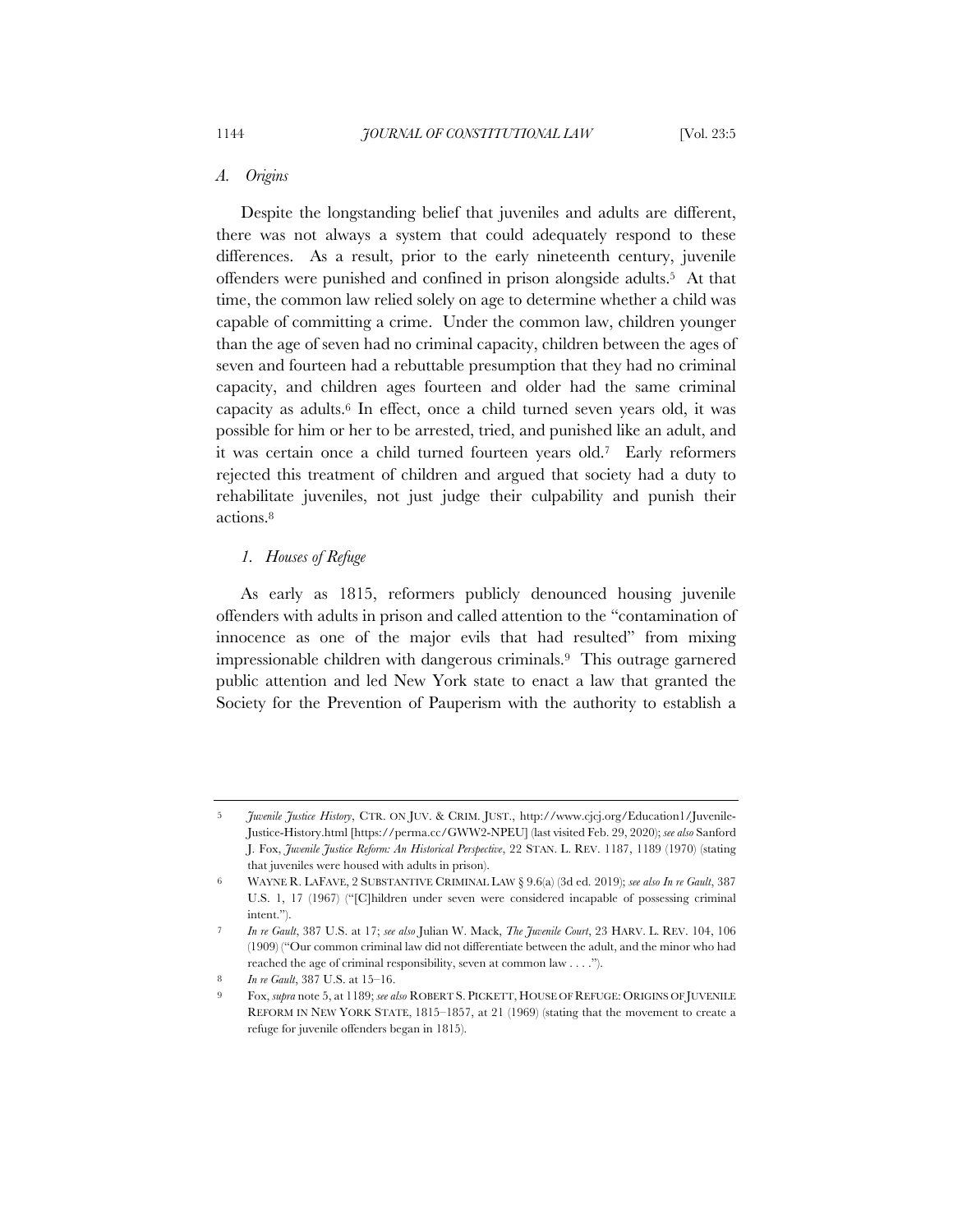reformatory.10 Subsequently, in 1825, the New York House of Refuge established the first juvenile reformatory in the United States.11 The House of Refuge housed youth that authorities had deemed to be on a path towards delinquency and sought to segregate juveniles from corrupting influences because the early reformers believed that juveniles could be "saved" from a life of future criminal conduct.12 The founders of the House of Refuge believed that poor and destitute children were destined for a life of poverty and primarily blamed the children's "morally inferior parents" as justification for their moral crusade.13 This crusade was framed as a "benign intervention" for the sake of protecting the public good.14 To "save" these children, the House of Refuge adopted a penitentiary model that valued isolation and penitence.15 This model gained popularity and, within twenty years, about twenty-five similar institutions were established throughout the country.16

American courts validated this confinement under the doctrine of parens patriae.17 In the landmark decision, *Ex parte Crouse*, the Pennsylvania Supreme Court affirmed the legality of the Philadelphia House of Refuge penitentiary scheme.18 In *Crouse*, Mary Ann Crouse was committed to the Philadelphia House of Refuge by a justice of the peace, who relied on allegations from her mother that Mary Ann could not be controlled due to her "vicious conduct."19 Mary Ann's father sought a writ of habeas corpus against the Philadelphia House of Refuge and demanded the release of his daughter from its custody.20 The court rejected the habeas petition, holding that the Philadelphia House of Refuge was a school, not a prison.21 For the

<sup>10</sup> PICKETT, *supra* note 9, at 21–49; *see also* N.Y. STATE ARCHIVES, THE GREATEST REFORM SCHOOL IN THE WORLD: A GUIDE TO THE RECORDS OF THE NEW YORK HOUSE OF REFUGE 4 (1989), http://www.archives.nysed.gov/common/archives/files/res\_topics\_ed\_reform.pdf [https://perma.cc/26J5-CWEM] [hereinafter THE GREATEST REFORM SCHOOL IN THE WORLD] (noting that the Society for the Prevention of Pauperism was instrumental in the creation of the New York House of Refuge).

<sup>11</sup> THE GREATEST REFORM SCHOOL IN THE WORLD, *supra* note 10, at 4.

<sup>12</sup> Fox, *supra* note 5, at 1190–91.

<sup>13</sup> Daniel Macallair, *The San Francisco Industrial School and the Origins of Juvenile Justice in California: A Glance at the Great Reformation*, 7 U.C. DAVIS J. JUV. L. & POL'Y 1, 3–4 (2003).

<sup>14</sup> *Id.* at 4.

<sup>15</sup> *Id.*

<sup>16</sup> *Juvenile Justice History*, *supra* note 5.

<sup>17</sup> Fox, *supra* note 5, at 1206–07. For further discussion on parens patriae, see *infra* Section I.A.2.

<sup>18</sup> *Ex parte Crouse*, 4 Whart. 9, 11 (Pa. 1839); *see also* Fox, *supra* note 5, at 1205 (stating that *Ex parte Crouse* was the first reported case to uphold the House of Refuge scheme).

<sup>19</sup> *Ex parte Crouse*, 4 Whart. at 9–10.

<sup>20</sup> *Id.*

<sup>21</sup> *Id.* at 11.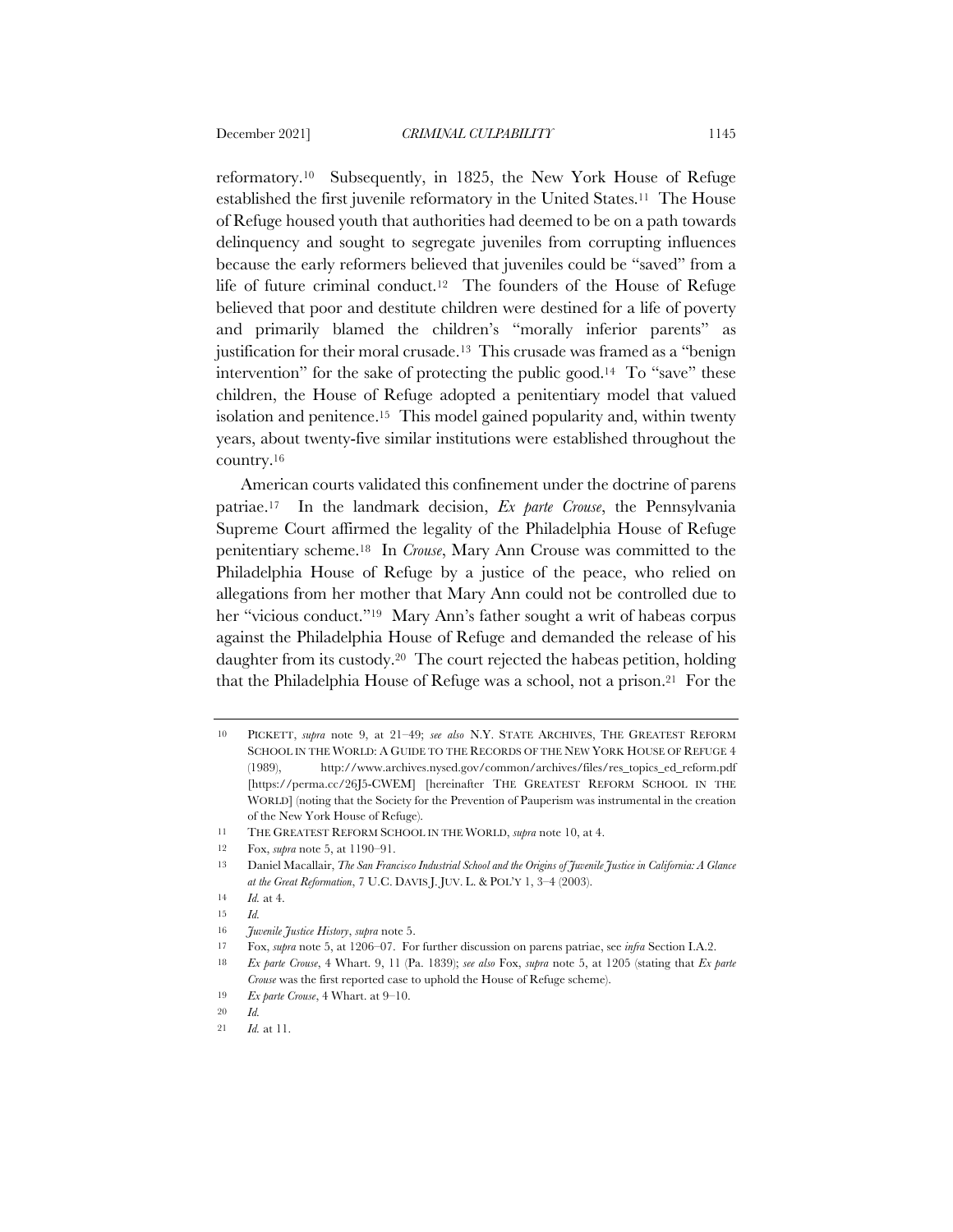first time in American jurisprudence, a court invoked the doctrine of parens patriae for juvenile detention and reasoned that "the public has a paramount interest in the virtue and knowledge of its members, and . . . the business of education belongs to [the public]."22 Through recognizing the Philadelphia House of Refuge as a reformatory with morally and socially acceptable purposes, the Pennsylvania Supreme Court concluded that Mary Ann Crouse's confinement was not only lawful, but also that it would be "an act of extreme cruelty to release her."23 This historic decision laid the foundation of parens patriae and became the leading authority for states to commit children based on future predictions of delinquency.24

By the mid-nineteenth century, scandals and investigations surrounding the houses of refuge had plagued the penitentiary model—the most notable example being the San Francisco Industrial School.25 The gold rush to California was "one of the greatest peacetime migrations in history" and included large numbers of vagrant and destitute children, especially in San Francisco.26 This rapid population increase prompted city leaders to advocate for social order.27 In 1858, the legislature passed the Industrial School Act, which was modeled after the New York House of Refuge. <sup>28</sup> The Industrial School Act marked the establishment of the first institution for delinquent youths on the West Coast.29 When the school opened in 1859, there was "great optimism and fanfare."30 The vast majority of students sent to the school had only committed the non-criminal offense of leading an idle and dissolute life.31 Since children sent to the school were considered to be lacking in moral and spiritual virtue, the school emphasized hard work and rigorous instruction because these activities were believed to be the only way to reverse the juvenile's behavior.32

The harsh reality that existed in the San Francisco Industrial School was ultimately uncovered in the late 1860s when allegations of staff brutality

<sup>22</sup> *Id.*

<sup>23</sup> *Id.* at 12; *see also* Macallair, *supra* note 13, at 57–60 (explaining that the houses of refuge and industrial schools reflected a belief that valued institutional segregation of children and allowed the courts to exercise absolute control over youth).

<sup>24</sup> Fox, *supra* note 5, at 1207.

<sup>25</sup> Macallair, *supra* note 13, at 8, 10.

<sup>26</sup> *Id.* at 10–11.

<sup>27</sup> *Id.* at 12.

<sup>28</sup> *Id.* at 12–13.

<sup>29</sup> *Id.* at 1.

<sup>30</sup> *Id.* at 10.

<sup>31</sup> *Id.* at 17.

<sup>32</sup> *Id.* at 18–19.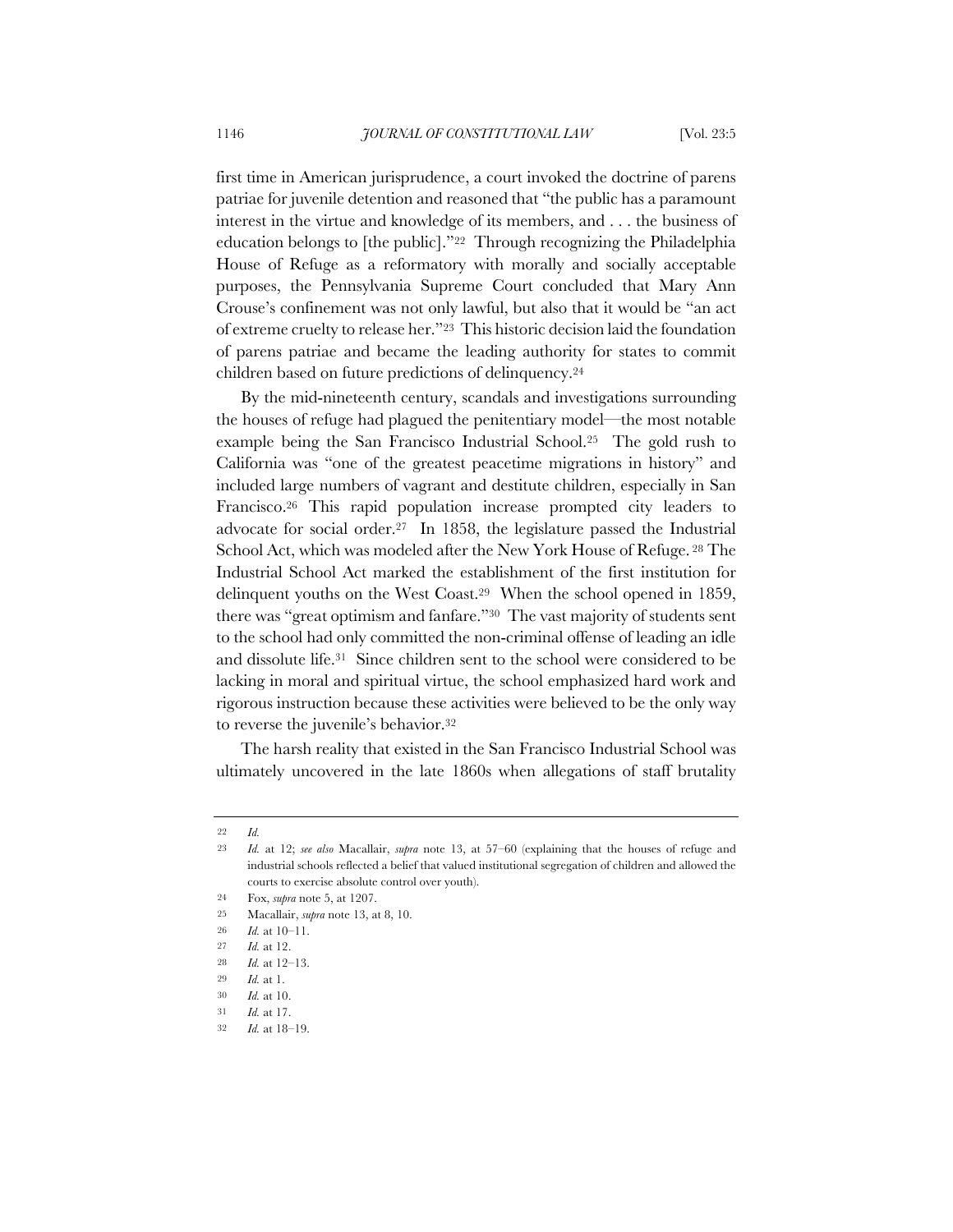prompted two grand jury investigations.33 The grand juries documented numerous cases of close confinement, beatings, floggings, gagging, diets consisting only of bread and water, and deprivation of sunlight.34 In some instances, the staff's treatment was so severe that juveniles were driven to suicide.<sup>35</sup> The female inmates were also subject to repeated sexual abuse.<sup>36</sup> The findings of the grand jury investigations sparked public outrage.<sup>37</sup> Although the School attempted to reorganize its structure to restore public confidence, the School continued to be plagued with mismanagement and scandal.38 In 1892, after thirty-three years, the San Francisco Industrial School was ordered to be closed.39 Like the San Francisco Industrial School, similar institutions faced the same reality, which led to their ultimate dissolution.40 This period reflects one attempt at establishing an institution that valued rehabilitative goals for juveniles.

# *2. Early Juvenile Court System and Parens Patriae*

The nineteenth century saw significant changes in both the philosophical attitudes towards delinquent juveniles and the institutional structures that sought to address that delinquency. The rise and fall of the houses of refuge bestowed important lessons on the treatment of juveniles and largely contributed to some of the substantive goals that materialized in the Illinois Juvenile Court Act of 1899 ("1899 Act").<sup>41</sup> The 1899 Act is credited with establishing the first juvenile court in the United States.<sup>42</sup> Remnant policies of the houses of refuge like coercive predictions, an emphasis on family life, and a child-saving philosophy were endorsed by the 1899 Act.43

However, the 1899 Act also made groundbreaking changes to the adjudication of juveniles and led to the advancement of the juvenile court system throughout the country. One of the most important features of the

<sup>33</sup> *Id.* at 26.

<sup>34</sup> *Id.* at 27–28.

<sup>35</sup> *Id.* at 27.

<sup>36</sup> *Id.* at 28.

<sup>37</sup> *Id.* at 30. 38 *Id*.

<sup>39</sup> *Id.* at 56.

<sup>40</sup> *Id.* at 57.

<sup>41</sup> *See* Fox, *supra* note 5, at 1222 (reasoning that the 1899 Act implemented some of the same goals as the House of Refuge).

<sup>42</sup> Marsha Levick, Jessica Feierman, Sharon Messenheimer Kelley, Naomi E. S. Goldstein & Kacey Mordecai, *The Eighth Amendment Evolves: Defining Cruel and Unusual Punishment Through the Lens of Childhood and Adolescence*, 15 U. PA. J.L. & SOC. CHANGE 285, 286 (2012).

<sup>43</sup> Fox, *supra* note 5, at 1222.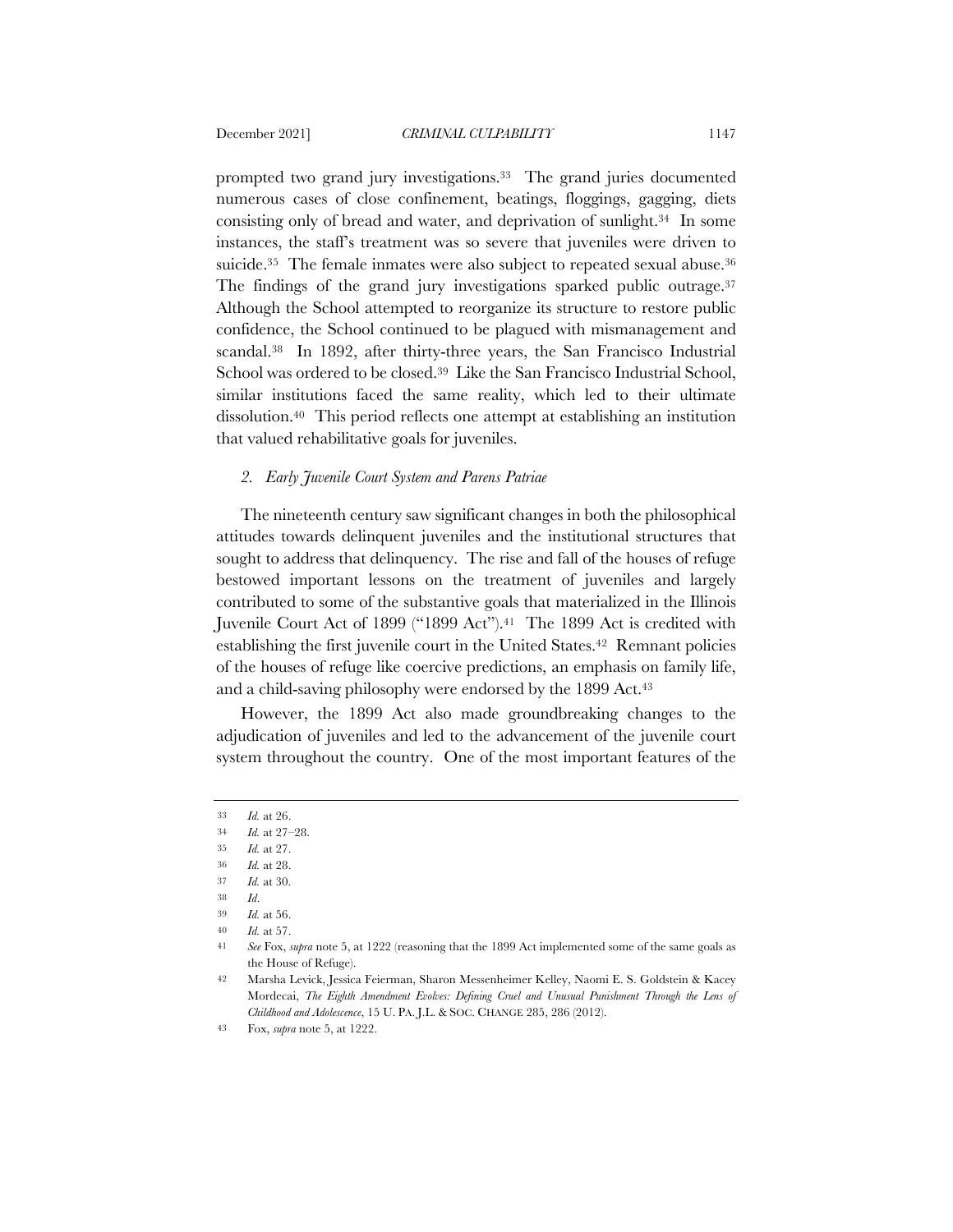1899 Act was the establishment of a separate court for cases involving persons under sixteen years old who were alleged to be dependent, neglected, or delinquent.44 Other features of the 1899 Act included creating special procedures for juveniles, prohibiting the detention of children under the age of twelve in a jail or police station, requiring the separation of juveniles and adults when housed in the same institution, and providing for probation officers to investigate and supervise juveniles on probation.45 The 1899 Act also sought to improve the institutions that housed delinquent juveniles, move towards a more privatized enterprise, and maintain religious segregation.46

Soon after 1899 Act was passed, states began replicating the legislation and establishing a juvenile court system in their own jurisdictions.47 The juvenile court system promoted differential treatment for delinquent children because the court was to serve a fundamentally different mission than the adult criminal justice system.48 The adult criminal justice system is largely based on the assumption that people possess free will and can voluntarily choose their actions.49 This assumption is based on the premise that autonomy and freedom are essential to criminal responsibility.50 Since the adult criminal justice system presumes that people can freely choose whether

<sup>44</sup> PATRICIA YEOMANS SALVADOR, OHIO JUVENILE LAW § 1:2 (2020).

<sup>45</sup> *Id.*

<sup>46</sup> *See* Fox, *supra* note 5, at 1222–29 (reviewing the existing goals and the new goals that contributed to the 1899 Act).

<sup>47</sup> Monrad G. Paulsen, Kent v. United States: *The Constitutional Context of Juvenile Cases*, 1966 SUP. CT. REV. 167, 169; *see also* SALVADOR, *supra* note 44, at § 1:2 ("By 1925 every state but two had a iuvenile court.").

<sup>48</sup> Paulsen, *supra* note 47, at 170.

<sup>49</sup> *See, e.g.*, Stephen J. Morse, *Criminal Responsibility and the Disappearing Person*, 28 CARDOZO L. REV. 2545, 2547 (2007) [hereinafter Morse, *Criminal Responsibility*] ("It is a commonplace that the assumption of free will is foundational for our criminal law responsibility doctrines and practices."). Free will has various interpretations and it is often confused within the context of legal outcomes. Generally, free will assumes "human beings possess the ability or power to act uncaused by anything other than themselves." Stephen J. Morse, *Determinism and the Death of Folk Psychology: Two Challenges to Responsibility from Neuroscience*, 9 MINN. J.L. SCI. & TECH. 1, 3 (2008) [hereinafter Morse, *Determinism and the Death of Folk Psychology*]. That particular formulation of free will is typically referred to as libertarian freedom or contra-causal freedom. Whether human beings actually have free will poses significant philosophical questions regarding blame and punishment. However, free will is not currently a condition in any doctrine of criminal law and it should not be understood as necessary for criminal responsibility. *Id.* at 3–4.

<sup>50</sup> *See* Morse, *Determinism and the Death of Folk Psychology*, *supra* note 49, at 13 ("[Many people] believe that [criminal] responsibility is only possible if we genuinely possess contra-causal freedom."). *But see* Morse, *Criminal Responsibility*, *supra* note 49, at 2552–53 (arguing that libertarian freedom is not essential to criminal responsibility and "all doctrines of criminal law are fully compatible or consistent with the truth of determinism or causation").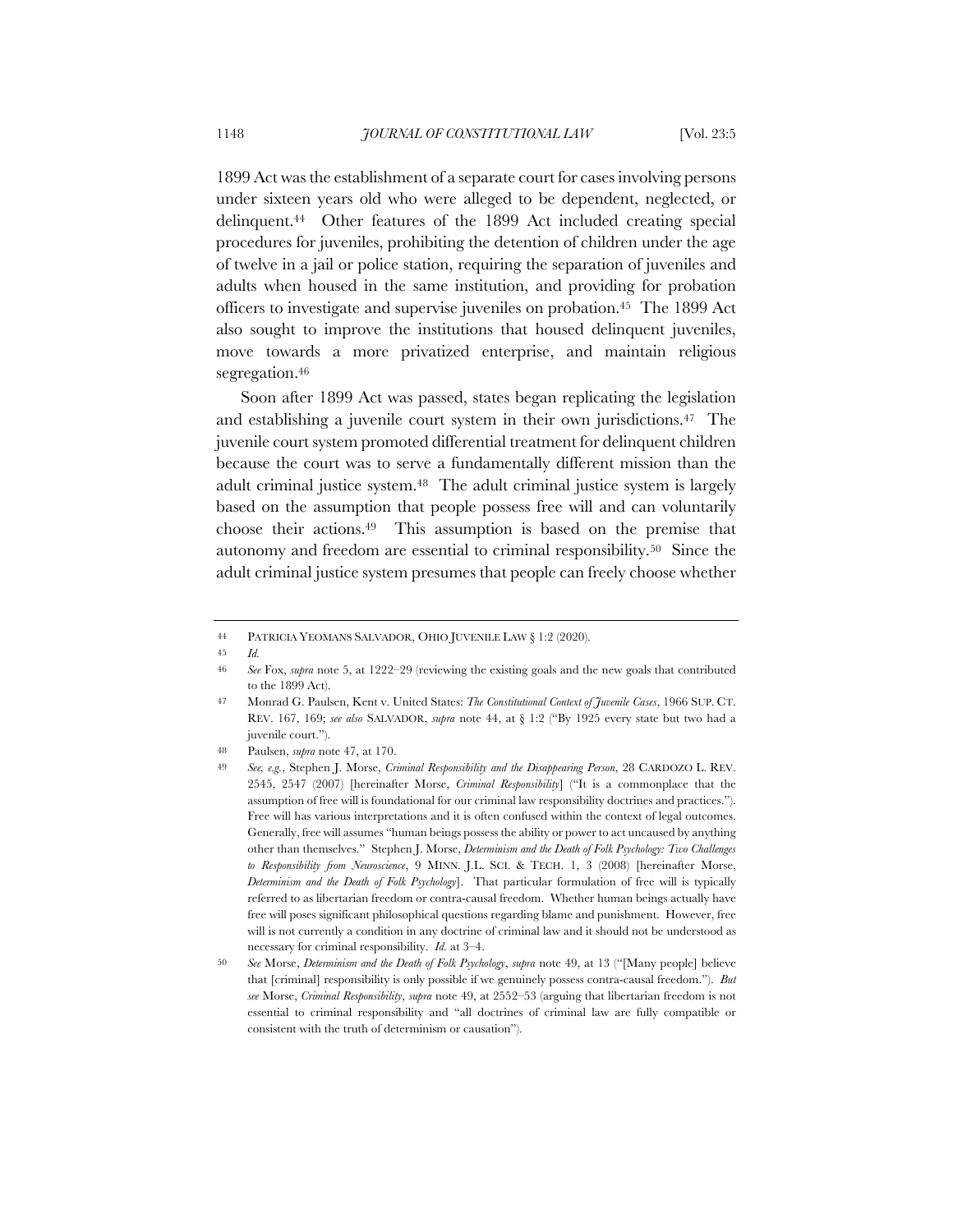to engage in criminal acts, punishments are designed to guide their behavior and influence their decision-making.51 Retribution, deterrence, incapacitation, and rehabilitation are considered the four primary functions of criminal punishment.52 To briefly summarize each function:

The principle of retribution aims to give violators of the law their "just deserts" such that punishment provides a harmful response to a wrongful act. The principle of deterrence, on the other hand, is forward-looking and attempts to influence an offender's decision-making with the threat of punishment. . . . The principles of incapacitation and rehabilitation are also forward-looking. Incapacitation also aims to stop defendants from offending, but there is no attempt to influence decision-making; instead the offender's environment is manipulated to make reoffending impossible, typically via incarceration. Rehabilitation is the practice of attempting to reform offenders so that they will not reoffend.53

Conversely, the reformers of juvenile justice rejected deterrence and retribution as appropriate functions of punishment for delinquent juveniles. These reformers argued that children, unlike adults, do not possess the kind of free will that is necessary for criminal responsibility.54 Meaning, juveniles do not choose to engage in criminal activity in the same way that adults do. The reformers instead blamed society as the primary cause of juvenile crime.55 Accordingly, the juvenile justice system and adult criminal justice system promote different goals in light of these perceived differences. While the adult criminal justice system aims to impose "stigma and pain for the purposes of punishment, deterrence, or reformation[,] [t]he aims of the new juvenile [court are] protection, education, and salvation."56 Juvenile courts looked to answer the question of "why did this child do it" and not "did this child do it?"57 In answering broader behavioral questions, the juvenile court purports to act in the best interest of the child, so it is believed that the child does not need any adversarial protections.58 As a result, trials by jury were prohibited, rules of evidence were not strictly followed, juveniles were not represented by lawyers, and hearings were private and informal.59

59 *See id.* at 170–71 (discussing the procedural limitations of juvenile courts).

<sup>51</sup> WILLIAM HIRSTEIN, KATRINA L. SIFFERD & TYLER K. FAGAN, RESPONSIBLE BRAINS: NEUROSCIENCE, LAW, AND HUMAN CULPABILITY 210 (2018).

<sup>52</sup> *Id.*

<sup>53</sup> *Id.*

<sup>54</sup> Paulsen, *supra* note 47, at 169.

<sup>55</sup> *Id.*

<sup>56</sup> *Id.* at 173–74.

<sup>57</sup> *Id.* at 171.

<sup>58</sup> *Id.*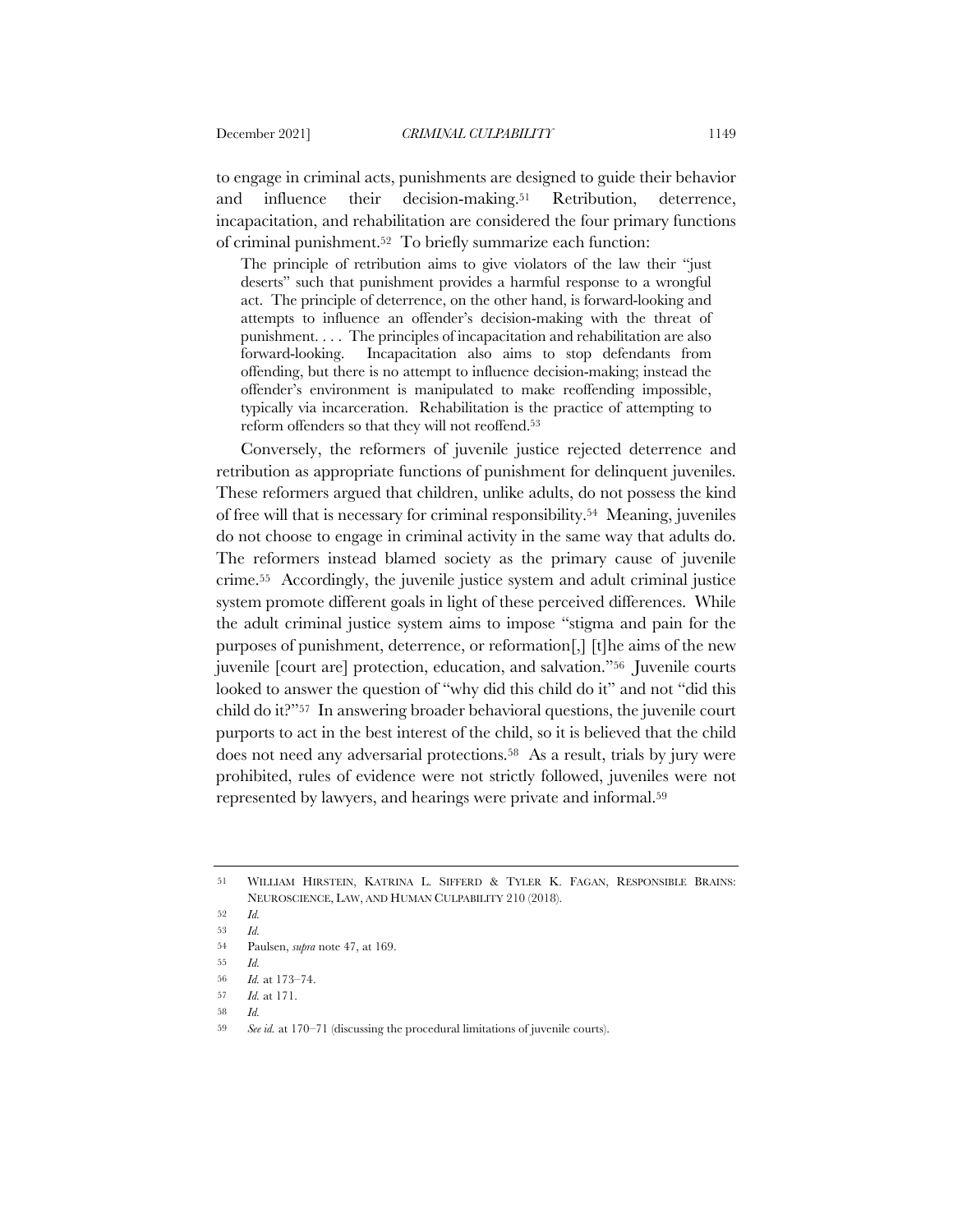Juvenile court proceedings were initially able to avoid constitutional requirements by relying on parens patriae, a well-established common law principle from the courts of equity in England.60 Parens patriae translates literally to "parent of the country" and is commonly understood to refer to the role of the state as a guardian to juveniles.61 The theory of parens patriae rests on three premises. First, children must be supervised because childhood is a period of risk and dependency.62 Second, while a child's family is the primary supervisor, the state plays a leading role in a child's education and must "intervene forcefully whenever the family setting fails to provide adequate nurture, moral training, or supervision."63 Third, a public official is the appropriate authority in determining what is in a child's best interests.64 As previously discussed, in 1839, the Pennsylvania Supreme Court was the first American court to invoke the doctrine of parens patriae to rationalize its role in upholding the commitment of a juvenile in the Philadelphia House of Refuge.65 Over one hundred years later, the U.S. Supreme Court recognized the role of juvenile courts as parens patriae in *Kent v. United States*.66 In *Kent*, the Court held that the state as parens patriae had an interest in providing "guidance and rehabilitation for the child and protection for society."67 Traditionally under parens patriae, juveniles exchange their constitutionally protected rights for the court to act in their best interest.68 Since the court is acting in the best interest of the child, there is no reason for adversarial procedures or due process protections.69 Accordingly, during the nineteenth

64 *Id.*

<sup>60</sup> In 1922, the U.S. Children's Bureau published a monograph, which reported on the legal questions raised by juvenile courts. In this publication, the Children's Bureau differentiated juvenile courts from other courts based on the English "conception that the State owes a duty of protection to children" and that "children have been regarded as wards of chancery [and] [t]he crown was parens patriae." BERNARD FLENXER & REUBEN OPPENHEIMER, CHILDREN'S BUREAU, U.S. DEP'T LABOR, THE LEGAL ASPECT OF THE JUVENILE COURT 5, 7 (1922). However, under English common law, parens patriae was only used to protect children from adults regarding their property rights or to ensure that they had a proper upbringing. Parens patriae was never invoked to protect children from the consequences of their criminal conduct. Thus, the invocation of parens patriae in the United States during the twentieth century for juvenile courts was arguably a misapplication of the doctrine. Paulsen, *supra* note 47, at 172–73.

<sup>61</sup> Claudia Worrell, *Pretrial Detention of Juveniles: Denial of Equal Protection Masked by the Parens Patriae Doctrine*, 95 YALE L.J. 174, 176 n.8 (1985).

<sup>62</sup> FRANKLIN E. ZIMRING, AMERICAN JUVENILE JUSTICE 3–4 (2d ed. 2019).

<sup>63</sup> *Id.*

<sup>65</sup> *See supra* notes 17–24 and accompanying text (discussing the Pennsylvania Supreme Court case *Ex parte* Crouse, which invoked parens patriae).

<sup>66</sup> Kent v. United States, 383 U.S. 541, 554–55 (1966).

<sup>67</sup> *Id.* at 554.

<sup>68</sup> Worrell, *supra* note 61, at 176.

<sup>69</sup> *Id.*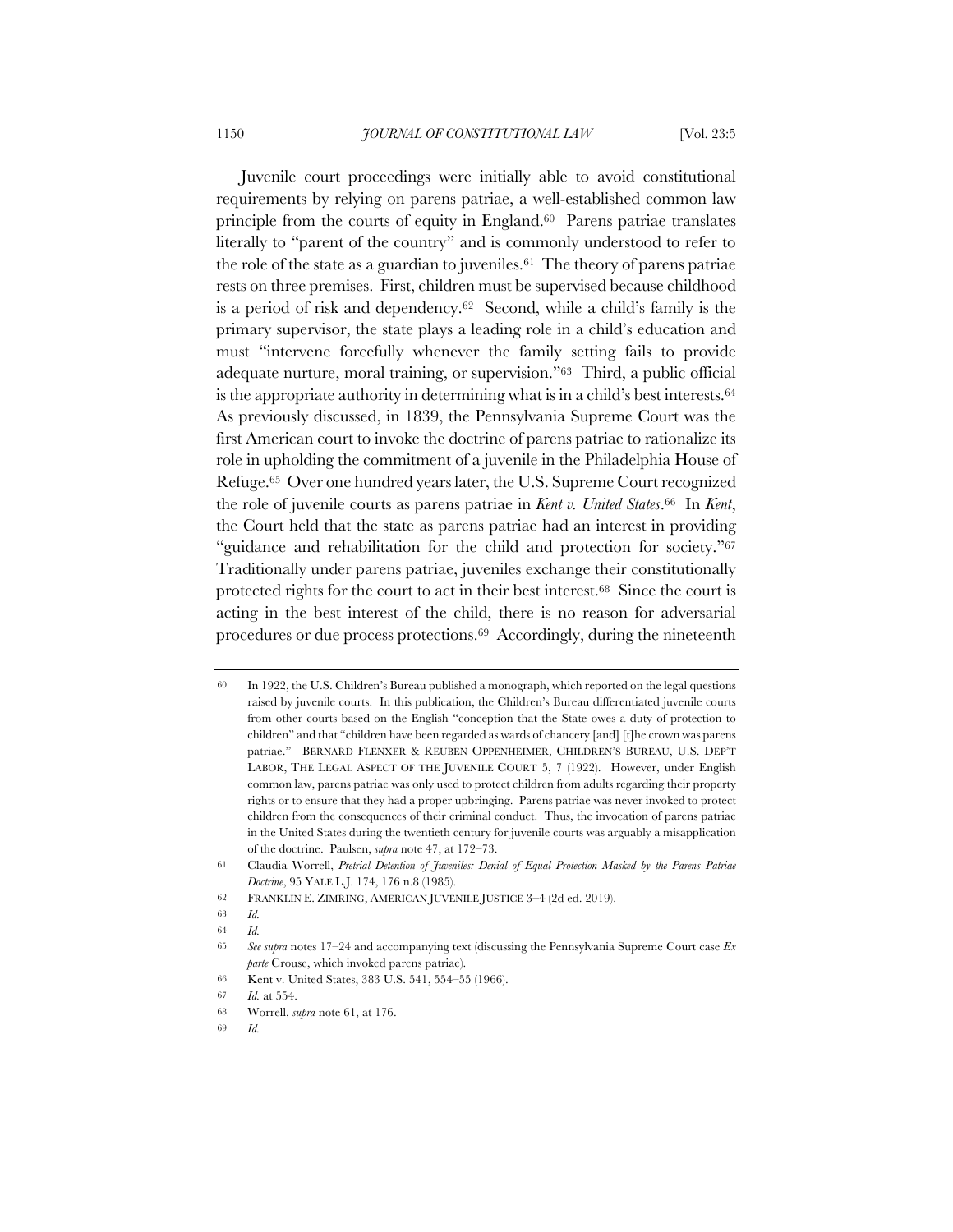and early-twentieth centuries, society widely supported treating delinquent juveniles differently than adults and the courts continued to uphold differential treatment through the invocation of parens patriae.

# *B. Juveniles Begin Receiving the Same Treatment as Adults*

The early reformers of the juvenile justice system did not anticipate the constitutional protections required in adult proceedings ever infiltrating the juvenile court room.70 However, the lack of procedure in juvenile proceedings became subject to criticism as the inequities became more apparent.71 As described by the Supreme Court in *Kent v. United States*, "[t]here is evidence . . . that the child receives the worst of both worlds: that he gets neither the protections accorded to adults nor the solicitous care and regenerative treatment postulated for children."72 With increasing resentment and criticism towards the juvenile court system, the transformative Supreme Court decision in *In re Gault* was not surprising.73 Labeling the juvenile court system as "peculiar," the Court forcefully pushed back against the patriarchal system and condemned its arbitrariness.74 Pointing to high rates of recidivism among juveniles, the Court suggested that the classic premises for informality within the juvenile court lacked merit.75 The Court also relied on studies which found that a juvenile will likely resist the rehabilitative aims of juvenile court when due process is not afforded to

<sup>70</sup> Elizabeth S. Scott & Laurence Steinberg, *Blaming Youth*, 81 TEX. L. REV. 799, 804 (2003); *see also In re Gault*, 387 U.S. 1, 15 (1967) ("The early reformers were appalled by adult procedures and penalties . . . .").

<sup>71</sup> *See* John Holland, *A Look Back at the Juvenile Justice System Before There Was Gault*, JUV. JUST. INFO. EXCHANGE (May 15, 2017), https://jjie.org/2017/05/15/a-look-back-at-the-juvenile-justicesystem-before-there-was-gault/ [https://perma.cc/AXK7-4756] ("By the time Gault reached the Supreme Court, the notion of a patriarchal state juvenile justice system was already eroding."); Orman W. Ketcham, *The Unfulfilled Promise of the Juvenile Court*, 7 CRIME & DELINQ. 97, 109 (1961) (calling for reform in juvenile courts and emphasizing the importance of due process and fair treatment of children); Catherine J. Ross, *Disposition in A Discretionary Regime: Punishment and Rehabilitation in the Juvenile Justice System*, 36 B.C. L. REV. 1037, 1039 (1995) (noting that "rights theorists and child advocates have focused on the struggle between unbridled discretion and rational procedure" in juvenile courts).

<sup>72</sup> *Kent*, 383 U.S. at 556.

<sup>73</sup> Prior to the U.S. Supreme Court's decision in *In re Gault*, the Court grappled with similar questions of procedure for juveniles and indicated that unbridled discretion and unchecked punishments in juvenile courts were unfair. *See* Haley v. Ohio, 332 U.S. 596, 599–601 (1948) (considering whether a confession from a fifteen-year-old was constitutional). In addition, courts in other jurisdictions were also considering whether states could abandon due process in juvenile courts. *See* Holland, *supra* note 71.

<sup>74</sup> *In re Gault*, 387 U.S. at 17–18.

<sup>75</sup> *Id.* at 22.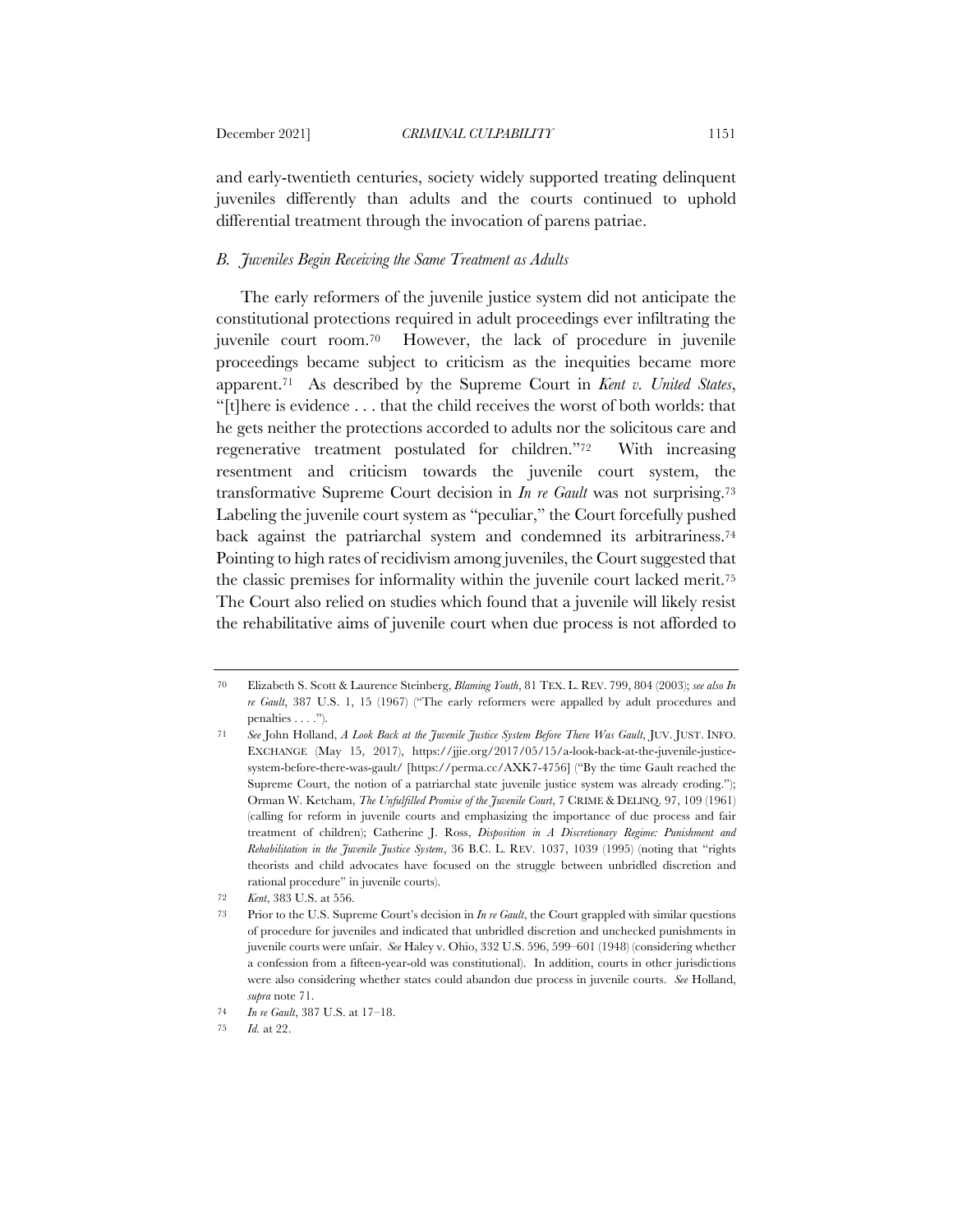him or her because the child feels deceived or enticed.76 Famously, the Court concluded: "Under our Constitution, the condition of being a boy [or girl] does not justify a kangaroo court."77

The obvious tension between an informal court and the need for some protections led to the formalization of juvenile court procedures. While juveniles do not enjoy all of the procedural protections available to adults,78 juveniles now have numerous constitutional safeguards. These protections include notice,79 right to counsel,80 right against self-incrimination,81 right to cross-examination, $82$  right to a hearing, $83$  a statement of reasons for a decision to transfer a juvenile to adult court,<sup>84</sup> proof beyond a reasonable doubt standard,<sup>85</sup> and protection against double jeopardy.<sup>86</sup> The Supreme Court has been careful not to superimpose the "formalities of the criminal adjudicative process" on the juvenile court system because doing so would negate the purpose of having two distinct systems.87

The constitutional protections afforded to juveniles by the Court came at significant costs. A more formal juvenile court legitimized harsher punishments for children.88 Beginning in the 1950s, a new wave of legal

<sup>76</sup> *Id.* at 26; *see also id.* (citing recent studies that suggested with unanimity "that the appearance as well as the actuality of fairness, impartiality and orderliness . . . may be a more impressive and more therapeutic attitude so far as the juvenile is concerned").

<sup>77</sup> *In re Gault*, 387 U.S. at 28.

<sup>78</sup> *See* Schall v. Martin, 467 U.S. 253, 256 (1984) (holding that the threshold finding for pretrial detention of accused juvenile delinquents is less strict); McKeiver v. Pennsylvania, 403 U.S. 528, 545 (1971) (denying the right to a jury trial for juveniles); *In re Gault*, 387 U.S. at 32 (limiting due process requirements to juvenile court adjudications of delinquency).

<sup>79</sup> *In re Gault*, 387 U.S. at 33 ("Notice, to comply with due process requirements, must be given sufficiently in advance of scheduled court proceedings so . . . the child and his parents or guardian be notified, in writing, of the specific charge or factual allegations to be considered at the hearing  $\ldots$ .").

<sup>80</sup> *Id.* at 36 (holding a juvenile has a right to the assistance of counsel when his punishment is comparable to felony prosecution).

<sup>81</sup> *Id.* at 49 ("[I]t is also clear that the availability of the privilege [against self-incrimination] does not turn on the type of proceeding in which its protection is invoked, but upon the nature of the statement or admission and the exposure which it invites.").

<sup>82</sup> *Id.* at 57.

<sup>83</sup> Kent v. United States, 383 U.S. 541, 557 (1966).

<sup>84</sup> *Id.*

<sup>85</sup> *In re Winship*, 397 U.S. 358, 368 (1970) ("[T]he constitutional safeguard of proof beyond a reasonable doubt is as much required during the adjudicatory stage of a delinquency proceeding as are those constitutional safeguards applied in Gault . . . .").

<sup>86</sup> Breed v. Jones, 421 U.S. 519, 541 (1975).

<sup>87</sup> McKeiver v. Pennsylvania, 403 U.S. 528, 551 (1971).

<sup>88</sup> Barry C. Feld, *Punishing Kids in Juvenile and Criminal Courts*, 47 CRIME & JUST. 417, 424 (2018); *see also* GIDEON YAFFE, THE AGE OF CULPABILITY: CHILDREN AND THE NATURE OF CRIMINAL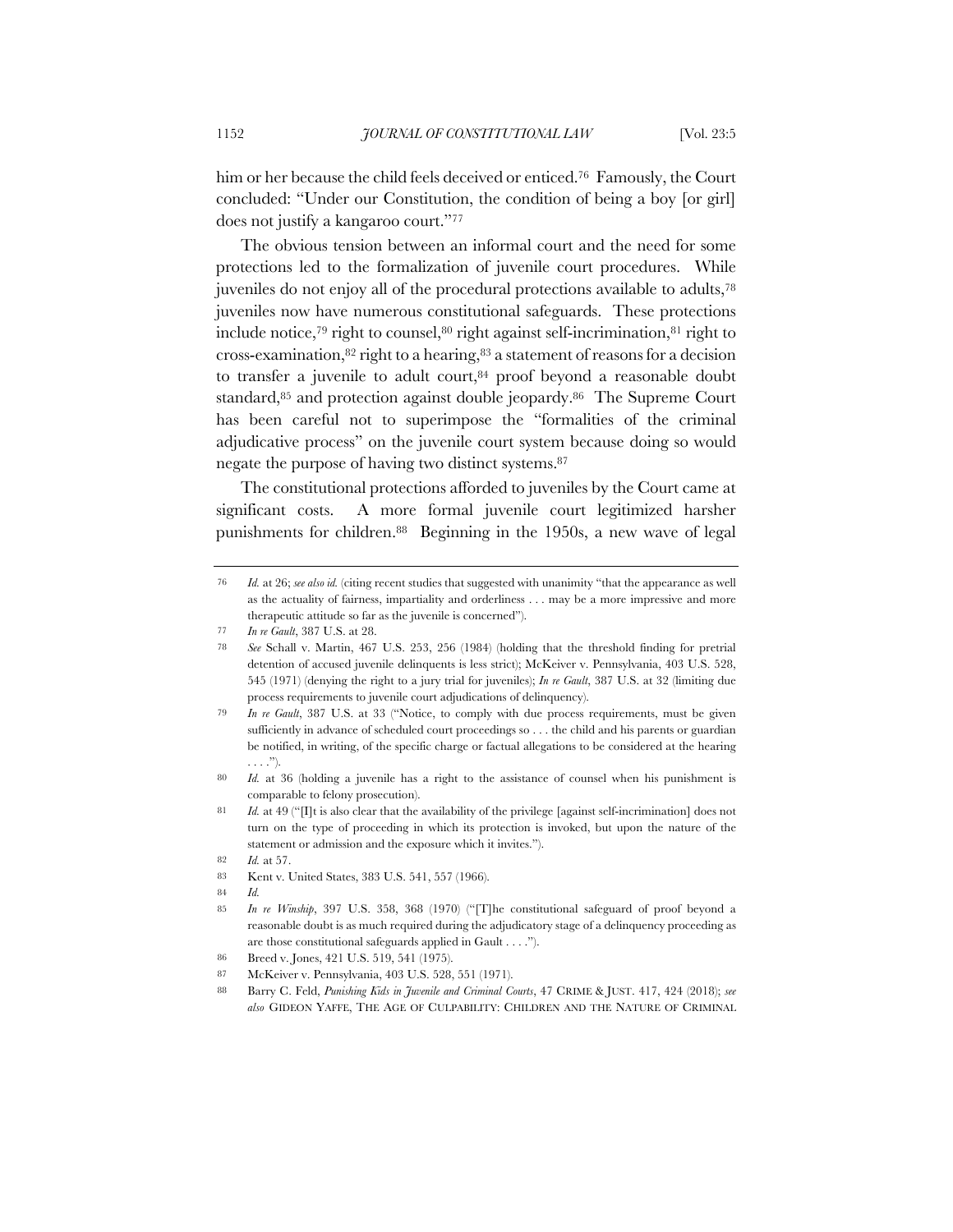scholars claimed that the rehabilitative goals of juvenile courts were ineffective and overstated.89 Meanwhile, in the 1980s and early 1990s, there was an increase in violent juvenile crime, which incited concerns about public safety.90 Later research has found that the concerns over public safety, while somewhat justified, were overblown<sup>91</sup> and had features of a moral panic.92 For example, much of the legislation that intended to "get tough" on juvenile crime in response to the public's moral panic was enacted after violent juvenile crime rates began to decline.93 Nonetheless, the culmination of the public's moral panic and the criticism of the juvenile court philosophy gave rise to a reexamination of the juvenile justice system as well as campaigns to transfer juvenile cases from juvenile court to adult criminal court.94

Transfer (or waiver) laws are the mechanisms used to transfer the jurisdiction over a juvenile's case from the juvenile court system to the adult criminal court system.95 Transfer laws typically fall within three primary categories: (1) judicial waiver, (2) prosecutorial waiver, or (3) statutory exclusion.96 Currently, each state uses at least one of these transfer strategies.97 Judicial waiver, the most common transfer strategy,98 is the process in which "a juvenile court judge decides whether there is probable cause to believe a juvenile respondent committed a serious offense and, if so, whether the interest of the community would be served by the prosecution

91 Scott & Steinberg, *supra* note 70, at 807.

RESPONSIBILITY 4 (2018) ("In the last decades of the twentieth century, there was a move towards increasingly punitive policies towards child criminals in the United States[.]").

<sup>89</sup> David S. Tanenhaus, *The Evolution of Transfer Out of the Juvenile Court*, *in* THE CHANGING BORDERS OF JUVENILE JUSTICE: TRANSFER OF ADOLESCENTS TO THE CRIMINAL COURT 13, 29 (Jeffrey Fagan & Franklin E. Zimring eds., 2000).

<sup>90</sup> Scott & Steinberg, *supra* note 70, at 806; *see also* Tanenhaus, *supra* note 89, at 29 ("After World War II, public fears about a juvenile crime wave, fueled by the statistics punished in the FBI's *Uniform Crime Reports* . . . focused attention on the state of American youth.") (citation omitted).

<sup>92</sup> *See id.* ("The elements of a moral panic include an intense community concern . . . that is focused on deviant behavior, an exaggerated perception of the seriousness of the threat and the number of offenders, and collective hostility toward the offenders, who are perceived as outsiders threatening the community.").

<sup>93</sup> *Id.* at 808. However, see *id.* at 807–11 for a discussion on racial and ethnic biases driving hostility towards juvenile delinquents.

<sup>94</sup> Tanenhaus, *supra* note 89, at 33.

<sup>95</sup> Feld, *supra* note 88, at 451; *see also* NAT'L JUV. DEF. CTR., *Transfer*, https://njdc.info/transfer/ [https://perma.cc/E53F-UGC9] (last visited Mar. 15, 2020).

<sup>96</sup> Ross, *supra* note 71, at 1042 n.29.

<sup>97</sup> Feld, *supra* note 88, at 451.

<sup>98</sup> Barry C. Feld, *Legislative Exclusion of Offenses from Juvenile Court Jurisdiction: A History and Critique*, *in* THE CHANGING BORDERS OF JUVENILE JUSTICE: TRANSFER OF ADOLESCENTS TO THE CRIMINAL COURT 83, 84 (Jeffrey Fagan & Franklin E. Zimring eds., 2000).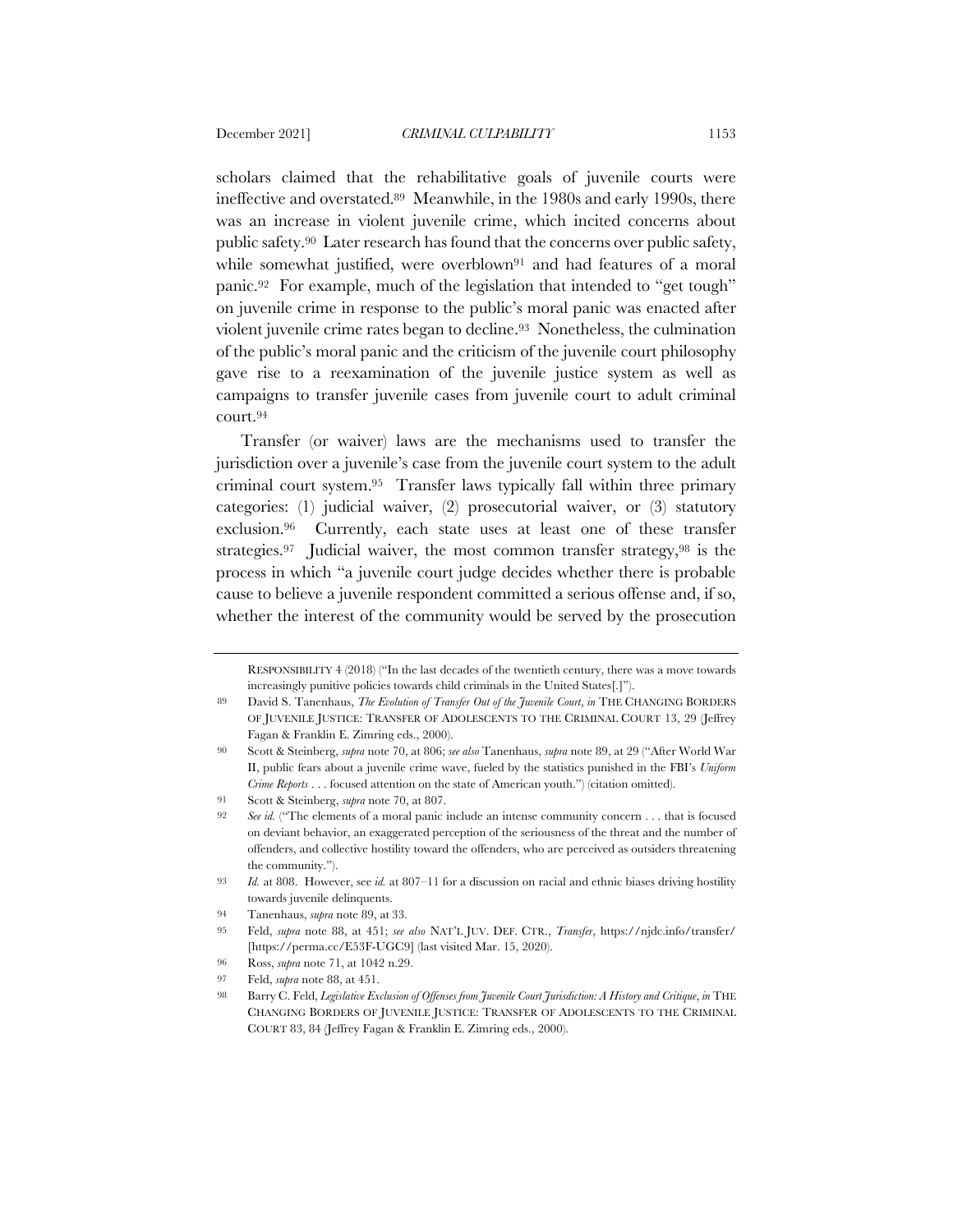of that offense in criminal court rather than juvenile court."99 Under prosecutorial waiver, juvenile and adult criminal courts have concurrent jurisdiction over certain proscribed ages and offenses and prosecutors choose which court to prosecute the charges.<sup>100</sup> Statutory exclusion involves the legislature defining the juvenile court's jurisdiction to exclude juveniles from juvenile court based on their age and offense.101

The implementation of transfer laws has sparked criticism from advocates of the juvenile court system because the criminal court philosophy is inherently different from the philosophy of the juvenile court.102 After the introduction of procedural safeguards in the juvenile court system, one of the few remaining differences between juvenile courts and adult criminal courts is the sentencing philosophies applied after adjudication. Since the widespread utilization of transfer, the focus on rehabilitation at sentencing has vanished for many juveniles.<sup>103</sup> In fact, juveniles transferred to adult court have an increased likelihood of incarceration and longer sentences when compared to juveniles that were not transferred and remained in juvenile court.104 Prompted by subtle changes in public attitudes, the practice of transferring juvenile offenders to adult criminal court marks one instance where society has overlooked longstanding views of juvenile culpability in order to embrace a more punitive philosophy.

Blended sentencing is another measure that advances a punitive approach to juvenile crime. Blended sentencing laws allow judges in juvenile courts to impose adult sentences or extend their sentencing jurisdiction over the juvenile into early adulthood.105 In other words, by providing juvenile court judges with juvenile and criminal sentencing options, the judge may: "(1) impose a juvenile or an adult sentence, (2) impose both a juvenile and adult sentence, with the adult sentence suspended under conditions, or (3)

<sup>99</sup> Robert O. Dawson, *Judicial Waiver in Theory and Practice*, *in* THE CHANGING BORDERS OF JUVENILE JUSTICE: TRANSFER OF ADOLESCENTS TO THE CRIMINAL COURT 45, 45 (Jeffrey Fagan & Franklin E. Zimring eds., 2000).

<sup>100</sup> Feld, *supra* note 98, at 85.

<sup>101</sup> *Id.*

<sup>102</sup> *See supra* notes 47–58 and accompanying text (explaining the differences between the philosophies of the adult criminal court and juvenile court).

<sup>103</sup> *See* Feld, *supra* note 98, at 85 ("Both offense exclusion and direct-file approaches deemphasize rehabilitation and individualized consideration of the offender . . . .").

<sup>104</sup> Feld, *supra* note 88, at 453.

<sup>105</sup> Richard E. Redding & James C. Howell, *Blended Sentencing in America*, *in* THE CHANGING BORDERS OF JUVENILE JUSTICE: TRANSFER OF ADOLESCENTS TO THE CRIMINAL COURT 145, 145 (Jeffrey Fagan & Franklin E. Zimring eds., 2000).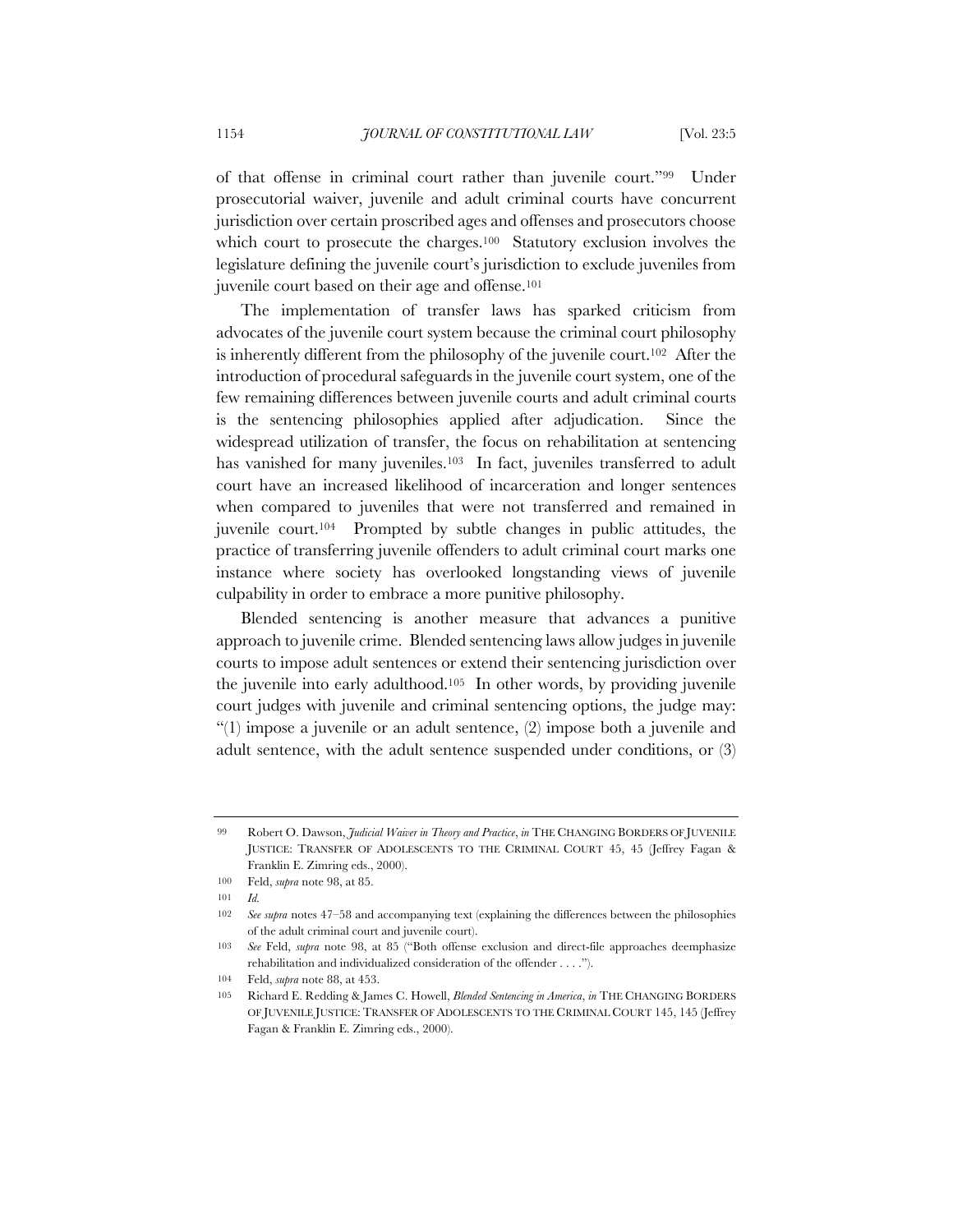impose a sentence past the normal limit of juvenile court jurisdiction."106 Blended sentencing laws were created in response to public criticism that the traditional punishments imposed by juvenile courts did not effectively deter juveniles from seriously reoffending.107 In effect, blended sentences have a net-widening effect by extending the reach of adult punishments in juvenile courts, which ultimately undermines the philosophy of juvenile courts and ignores the differences between kids and adults.108

Initiatives like transfer laws and blended sentencing have vastly changed juveniles' interactions with the criminal justice system. Fueled by a moral panic and political incentives, the aims of the juvenile court once strongly accepted by the public were partially abandoned by the 1980s and 1990s.

# *C. Judicial Intervention: Reestablishing that Kids Are Different*

While pundits continued to stoke public outrage on juvenile crime and the juvenile court system, the Supreme Court was hinting at its resistance towards a regime that totally ignored the differences between children and adults. The Supreme Court's recognition of procedural rights for juveniles was not meant to "spell the doom of the juvenile court system."<sup>109</sup> Even in affording numerous constitutional rights to juveniles in *In re Gault*, the Court acknowledged that the juvenile justice system has value because it is "operated by people who are better educated and more highly skilled, can call on more and better facilities and services, and has more ancillary agencies to which to refer its clientele than its adult counterpart."110 Those aspects of the juvenile justice system did not emerge accidently; they were the product of the early reformers' efforts to design a system that could effectively address juvenile delinquency. The Supreme Court's prior criticism of the juvenile court structure was not meant to be an indictment on the philosophy of juvenile justice.

The Supreme Court has maintained that the age of a criminal defendant has meaning. In *Eddings v. Oklahoma*, the Supreme Court held that a juvenile's mental and emotional development could be considered as a mitigating factor during sentencing.<sup>111</sup> The Court recognized that "youth is more than a chronological fact. It is a time and condition of life when a person may be

<sup>106</sup> *Id.* at 146.

<sup>107</sup> *Id.*

<sup>108</sup> *Id.* at 167.

<sup>109</sup> McKeiver v. Pennsylvania, 403 U.S. 528, 534 (1971).

<sup>110</sup> *In re Gault*, 387 U.S. 1, 18–9 n.23 (1967) (citation omitted).

<sup>111</sup> Eddings v. Oklahoma, 455 U.S. 104, 116 (1982).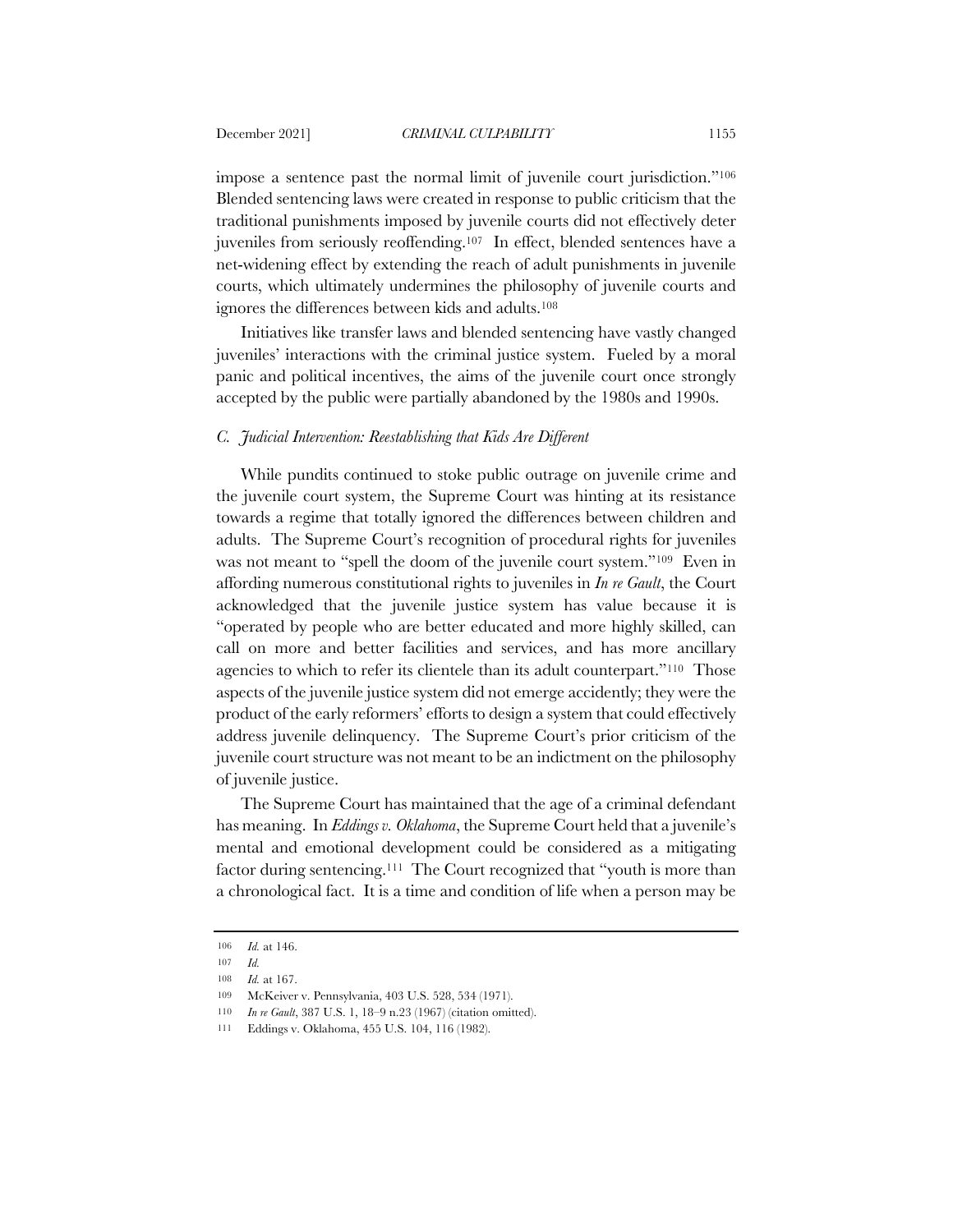most susceptible to influence and psychological damage."112 As primary support for this claim, the Court observed: "Our history is replete with laws and judicial recognition that minors, especially in their earlier years, generally are less mature and responsible than adults."113 The Court also cited behavioral studies on adolescence to further support its claim.114 This was one of the first Supreme Court decisions to reiterate the diminished culpability of juveniles since the Court's prior efforts to liken juvenile courts to adult criminal courts.

About six years later in *Thompson v. Oklahoma*, the Supreme Court rejected capital punishment for children under sixteen years old at the time of the crime.115 Like the Court's rationale in *Eddings*, the plurality opinion in *Thompson* acknowledged the diminished culpability of juveniles. Specifically, the plurality reasoned that juveniles are inexperienced, less educated, and less intelligent and, therefore, less able to weigh the consequences of their conduct and more likely to be motivated by emotion or peer pressure than adults.116 These characteristics, the plurality concluded, support the finding that juveniles are less culpable than adults.117 Moreover, the plurality stated that juvenile's diminished culpability makes retribution an inappropriate justification for capital punishment and the "virtually nonexistent" likelihood that an offender engages in any cost-benefit analysis regarding execution makes deterrence also an ineffective justification.118

The following year in *Stanford v. Kentucky*, the Supreme Court declined to extend the holding in *Thompson* to juveniles facing the death penalty for offenses committed while they were either sixteen or seventeen years old.119 However, Justice Brennan's dissent in *Stanford* pointedly identifies how the majority missed the mark on why minors should be treated differently than adults and explained that the differential treatment between minors and adults "reflects the simple truth derived from communal experiences that juveniles as a class have not the level of maturation and responsibility that we presume in adults and consider desirable for full participation in the rights and duties of modern life."120 Although the Supreme Court had previously

119 Stanford v. Kentucky, 492 U.S. 361, 380 (1989).

<sup>112</sup> *Id.* at 115.

<sup>113</sup> *Id.*at 115–16.

<sup>114</sup> *Id.* at 115 n.11 (citations omitted).

<sup>115</sup> Thompson v. Oklahoma, 487 U.S. 815, 838 (1988).

<sup>116</sup> *Id.* at 835.

<sup>117</sup> *Id.*

<sup>118</sup> *Id.* at 837.

<sup>120</sup> *Id.* at 395 (Brennan, J., dissenting).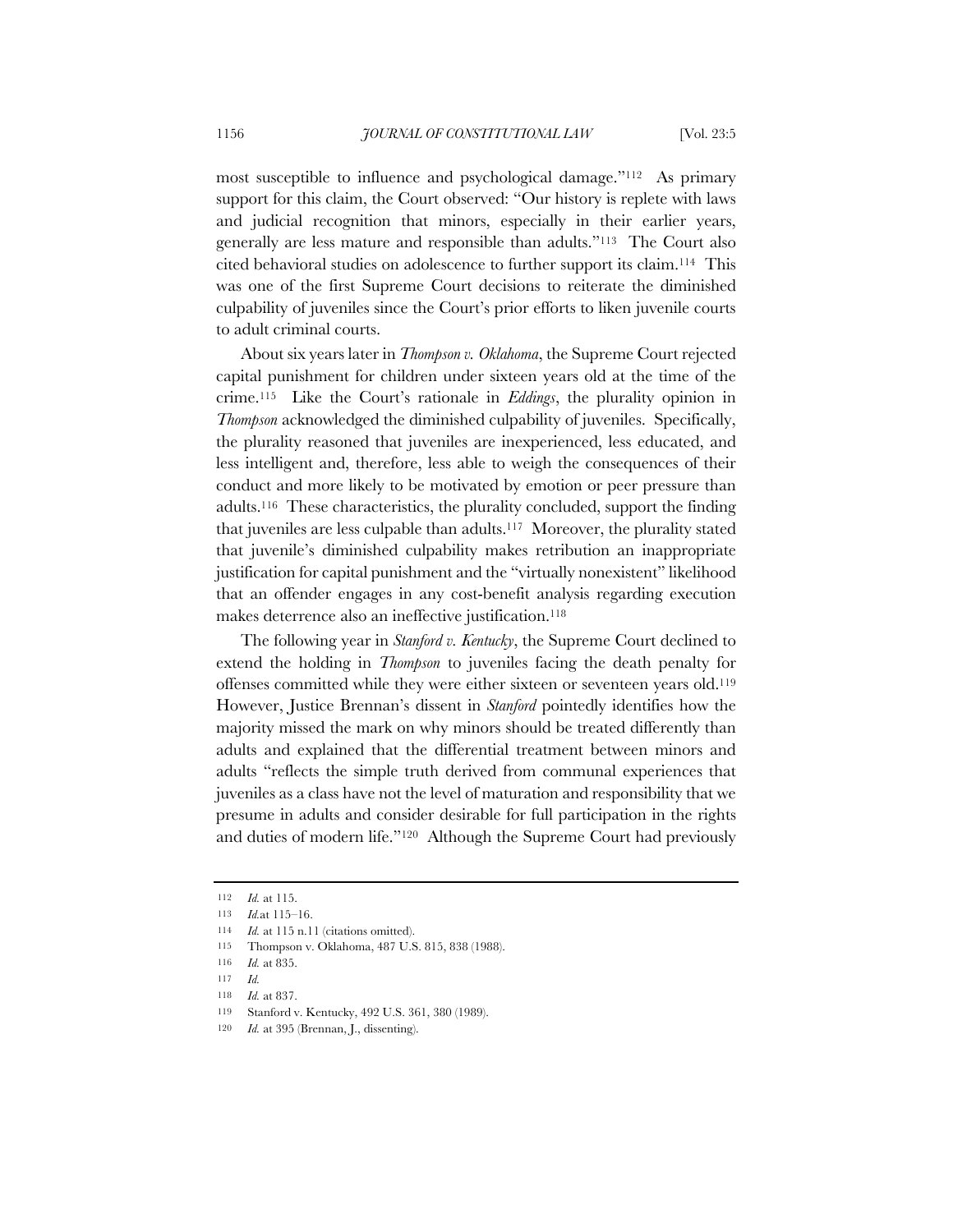cited behavioral research in its opinions, Justice Brennan's dissent in *Stanford* brought this research to the forefront of his discussion.<sup>121</sup> Justice Brennan's dissent arguably helped shape how the Court would consider scientific evidence in future juvenile cases.122

Over ten years later and with four new justices on the bench, the Supreme Court changed course and effectively overruled its previous holding in *Stanford*.123 Justice Kennedy, who voted with the majority in *Stanford*, now penned the majority opinion in *Roper v. Simmons*.124 In *Roper*, the Supreme Court held that the imposition of the death penalty on all juvenile offenders is now unconstitutional under the Eighth Amendment.125 Justice Kennedy first concluded that the objective indicia of society's standards had changed since the Court's decision in *Stanford*.126 Justice Kennedy then established that there are three general differences between juveniles and adults: (1) juveniles lack maturity, (2) juveniles are more vulnerable to negative influences and outside pressures, and (3) juveniles' character is not as well formed as adults' character.127 Unlike the majority in *Stanford*, Justice Kennedy focused primarily on scientific studies to support these differences.128 However, Justice Kennedy did not only rely on science—he also famously recognized that these differences embody what "any parent knows" about children.129 Nonetheless, with behavioral and social science studies grounding Justice Kennedy's analysis, the Supreme Court was reshaping how juvenile offenders should be considered under the Constitution and re-invoking the paternalistic philosophy that created juvenile courts.130

<sup>121</sup> *See id.* at 394–96 (considering the behavioral evidence that justifies differential treatment for juveniles).

<sup>122</sup> *See* Note, *The Psychology of Cruelty: Recognizing Grave Mental Harm in American Prisons*, 128 HARV. L. REV. 1250, 1256 n.44 (2015) (noting that the majority in *Stanford* refused to consider scientific evidence of culpability whereas the dissenting justices would have considered it); *see also* Roper v. Simmons, 543 U.S. 551, 569–74 (2005) (relying largely on scientific evidence to guide its analysis on juvenile culpability).

<sup>123</sup> *Roper*, 543 U.S. at 574–75.

<sup>124</sup> *Id.* at 554.

<sup>125</sup> *Id.* at 574; *see also infra* Section III.B.1 (discussing Eighth Amendment doctrine).

<sup>126</sup> *Roper*, 543 U.S. at 567.

<sup>127</sup> *Id.* at 569–70. For a more detailed account of the differences between juveniles and adults articulated by Justice Kennedy in *Roper*, see Section II.A.

<sup>128</sup> *Roper*, 543 U.S. at 569–70.

<sup>129</sup> *Id.* at 569.

<sup>130</sup> *See* Elizabeth S. Scott, Miller v. Alabama *and the (Past and) Future of Juvenile Crime Regulation*, 31 MINN. J.L. & INEQ. 535, 543 (2013) ("Paternalistic attitudes about children were submerged in the 1990s, but they are deeply embedded in our culture, and with the reduced focus on the threat of juvenile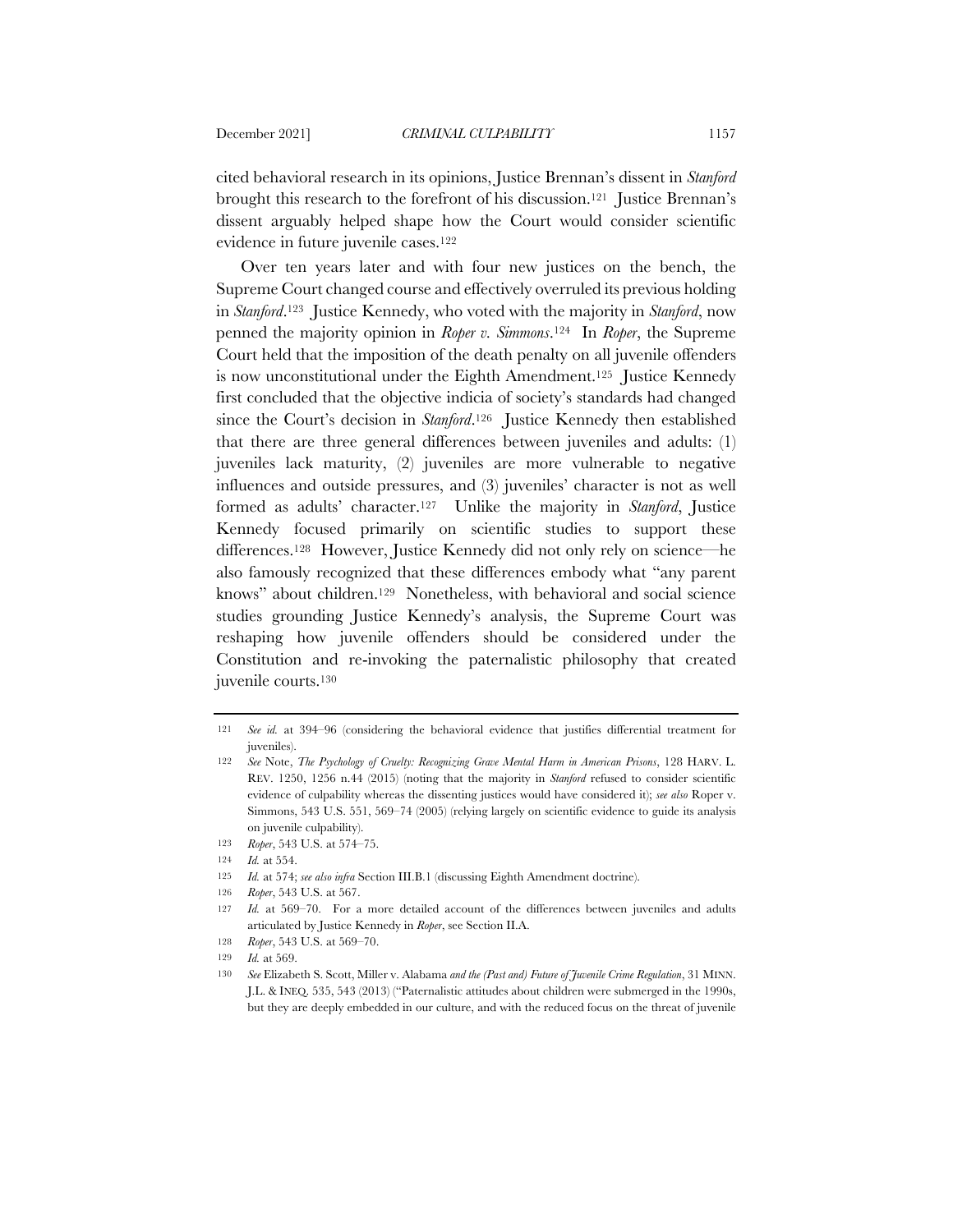The Supreme Court did not stop at its decision in *Roper*. Five years later in *Graham v. Florida*, the Court held that a life without the possibility of parole ("LWOP") sentence for juveniles convicted of a non-homicidal offense is also unconstitutional under the Eighth Amendment.131 For the first time, the majority opinion—again delivered by Justice Kennedy—referenced "brain science" in its rationale.132 In discussing the diminished culpability of juveniles, Justice Kennedy first repeated the three general differences between juveniles and adults articulated in *Roper*.133 Justice Kennedy then went on to explain that those differences should not be reconsidered because no new data has suggested any reason to doubt the validity of those differences.<sup>134</sup> To bolster this point, Justice Kennedy noted that "developments in psychology and brain science continue to show fundamental differences between juvenile and adult minds. For example, parts of the brain involved in behavioral control continue to mature through late adolescence."135

Shortly after the Court's decision in *Graham*, the Court essentially extended that holding to juveniles convicted of homicidal offenses in *Miller v. Alabama*.136 The holding in *Miller* is more moderate than its predecessors because it does not create a categorical rule against an LWOP sentence.<sup>137</sup> Instead, the Court simply held that a *mandatory* LWOP sentence for juveniles convicted of any offense, including homicidal convictions, is unconstitutional under the Eighth Amendment.138 In other words, "as long as the [juvenile] is permitted to introduce mitigating evidence of his immaturity and circumstances, he or she *could* be subject to [an LWOP sentence.]"139 In reaching this conclusion, the Supreme Court explained that the neuroscience evidence presented in the briefs filed with the Court demonstrated "that the

137 *Id.* at 483.

crime, they seem to have reemerged [in the discourse of Supreme Court justices.]"); *see also* Levick et al., *supra* note 42, at 290–92 (explaining the U.S. Supreme Court's evolving treatment of juveniles).

<sup>131</sup> Graham v. Florida, 560 U.S. 48, 82 (2010).

<sup>132</sup> *Id.* at 68.

<sup>133</sup> *Id.*

<sup>134</sup> *Id.*

<sup>135</sup> *Id.* (citation omitted).

<sup>136</sup> Miller v. Alabama, 567 U.S. 460, 479 (2012).

<sup>138</sup> *Id.*

<sup>139</sup> Scott, *supra* note 130, at 545 (emphasis added).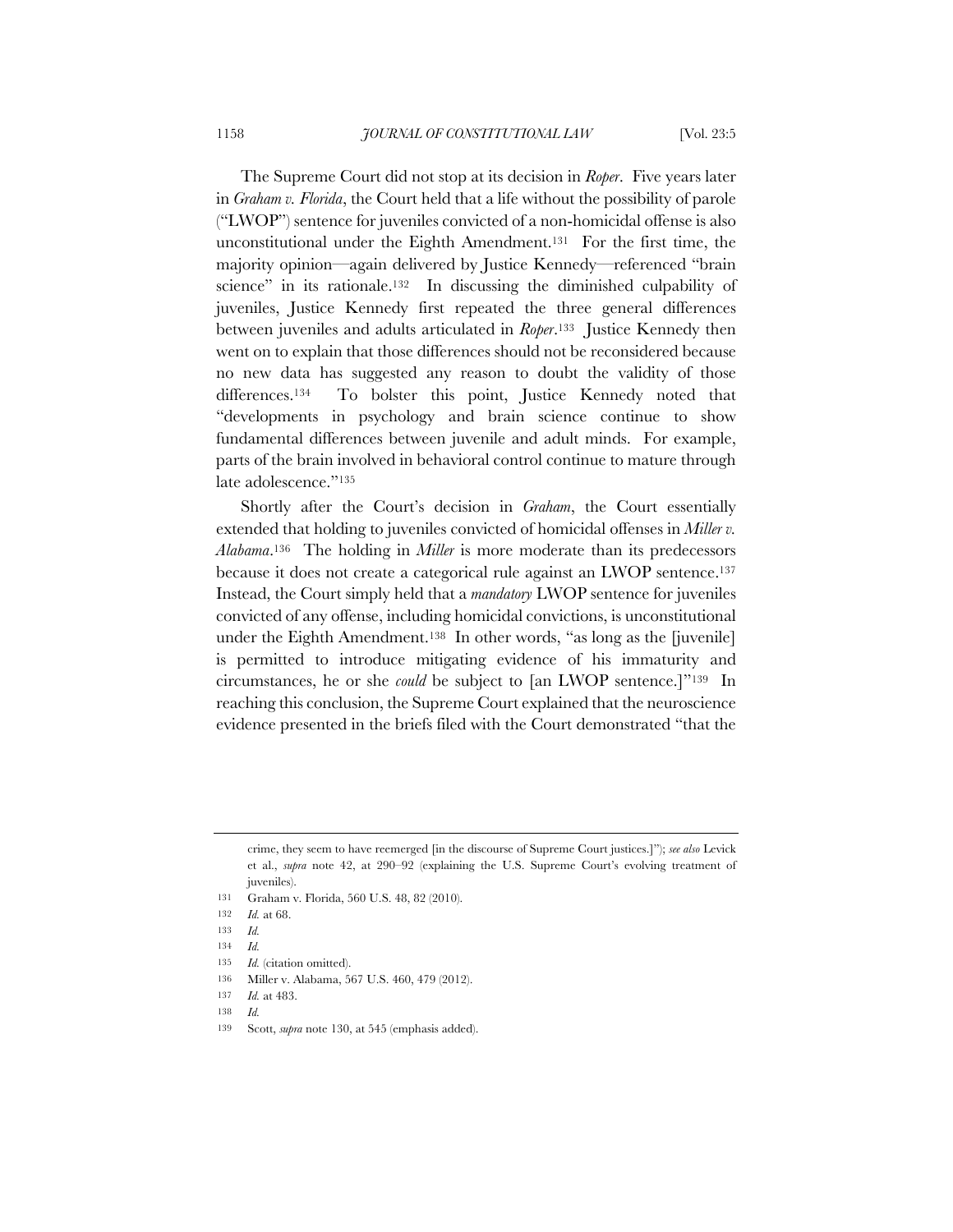science and social science supporting *Roper*'s and *Graham*'s conclusions [had] become even stronger."140

The Supreme Court elaborated on the meaning of *Miller* in *Montgomery v. Louisiana*.141 In *Montgomery*, the Court held that the holding in *Miller* rendered an LWOP sentence constitutional only for the "rarest of juvenile offenders, those whose crimes reflect permanent incorrigibility."142 The Court also clarified that an LWOP sentence is an unconstitutionally excessive sentence for juveniles "whose crimes reflect transient immaturity."143 The opinion further instructs how sentencing courts should evaluate these juveniles, explaining that a sentencing court must conduct a hearing that considers a juvenile's "youth and attendant characteristics" as sentencing factors prior to imposing an LWOP sentence.144 The Court reiterated the principle it established in *Roper*, *Graham*, and *Miller*: "[C]hildren are constitutionally different from adults for purposes of sentencing" due to their "diminished culpability and greater prospects for reform."145 Although the Supreme Court has not yet considered whether the holdings in *Miller* and *Graham* apply to de facto LWOP sentences,<sup>146</sup> many state courts have considered this issue and held that de facto LWOP sentences are subject to the holdings in *Graham* and *Miller*.147

<sup>140</sup> *Miller*, 567 U.S. at 472 n.5 (citations omitted); *see also* Laurence Steinberg, *Adolescent Brain Science and Juvenile Justice Policymaking*, 23 PSYCH. PUB. POL'Y & L. 410, 411 (2017) (recognizing that "neuroscience warranted an entire paragraph of the majority opinion" in *Miller*).

<sup>141</sup> 577 U.S. 190, 208 (2016). In *Montgomery*, the Court was considering whether the holding in *Miller* should be applied retroactively. *Id.* at 193.

<sup>142</sup> *Id.* at 209.

<sup>143</sup> *Id.* at 210.

<sup>144</sup> *Id.* at 209–10. However, the Supreme Court recently held that a sentencing court is not required to make a separate factual finding of permanent incorrigibility or an on-the-record sentencing explanation with an implicit finding of permanent incorrigibility before sentencing a juvenile to an LWOP sentence. Jones v. Mississippi, 141 S. Ct. 1307, 1311 (2021). Although the majority claims that this decision "does not overrule *Miller* or *Montgomery*," *id.* at 1321, the dissent maintains that the majority "guts" both *Miller* and *Montgomery* and "overrule[s] precedent without even acknowledging it is doing so." *Id.* at 1328, 1337 (Sotomayor, J., dissenting); *see also id.* at 1327 (Thomas, J., concurring in judgment) (stating the majority "[o]verule[d] *Montgomery* in substance but not in name"). Thus, the implications of this decision and the meaning of *Miller* remain unclear.

<sup>145</sup> *Montgomery*, 577 U.S. at 206–07 (citations omitted).

<sup>146</sup> Typically, a de facto LWOP sentence is when the aggregate total of years of imprisonment exceeds the offender's life expectancy. *See, e.g.*, State v. Slocumb, 827 S.E.2d 148, 154–55 (S.C. 2019) (explaining that an offender who committed several crimes with an average per-crime sentence of twenty-six years, totaling a 130-year sentence, had received a de facto LWOP sentence).

<sup>147</sup> *See, e.g.*, People v. Caballero, 282 P.3d 291, 293 (Cal. 2012) (holding that a sentence that required the juvenile offender to serve over 100 years before becoming eligible for parole violated *Graham*); State v. Zuber, 152 A.3d 197, 212 (N.J. 2017) (holding that *Miller* applies broadly). For a list of how jurisdictions have resolved this issue, see *Slocumb*, 827 S.E.2d at 158–66.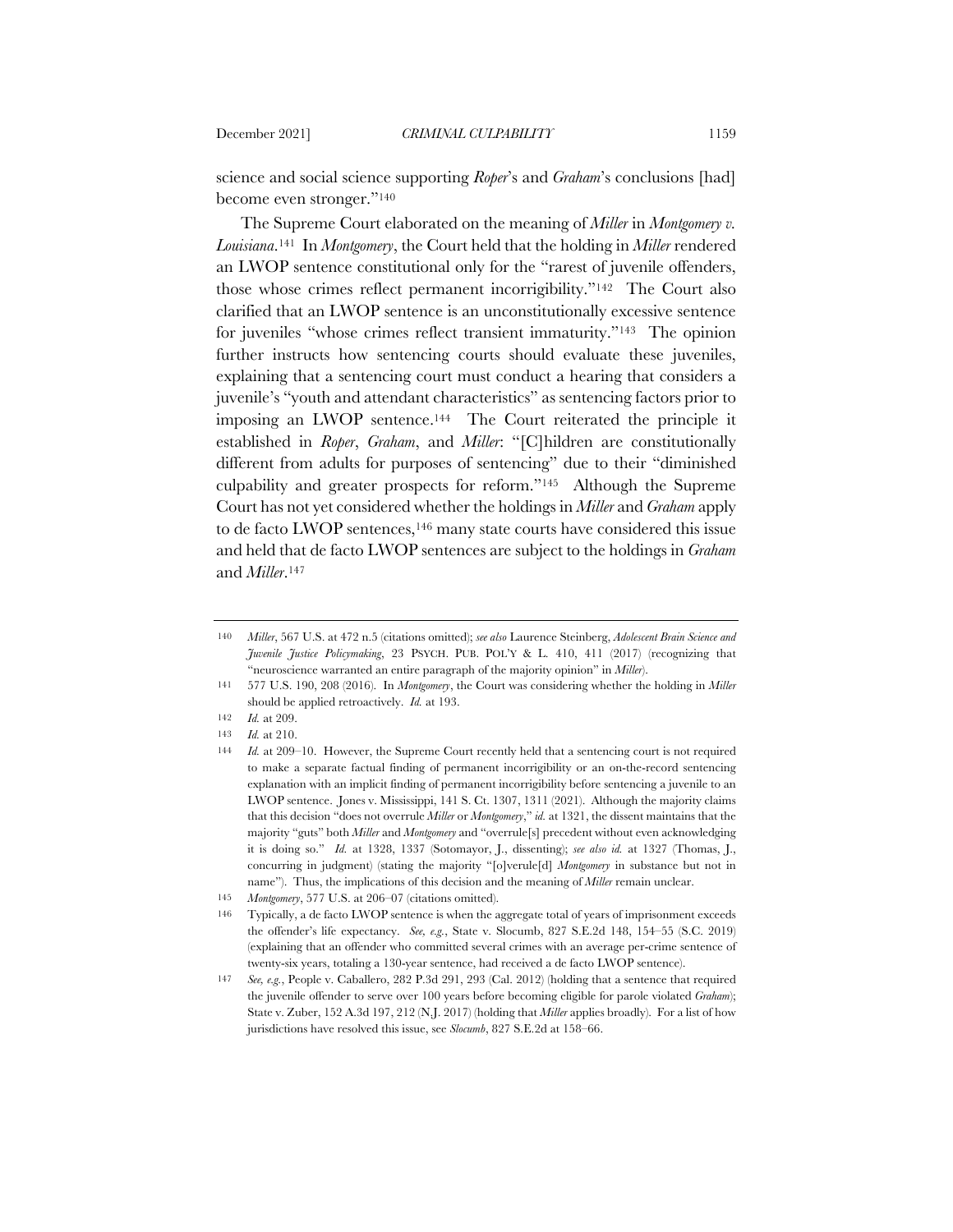These Supreme Court holdings have ignited serious questions regarding the role of science in juvenile justice jurisprudence. Neuroscience especially has garnered significant attention in legal scholarship after it was explicitly referenced in *Graham* and *Miller*.148 Although the Court principally cited to neuroscience as secondary support for its claims on juvenile culpability, many scholars have noted the increasingly influential role of neuroscience in the Court's decisions over time.149 For example, before the Court's decision in *Roper*, neuroscience played no role in the Court's decisions about juvenile culpability.150 Then, in *Roper*, the Court relied only on behavioral differences without mentioning neuroscience.151 In *Graham*, the Court mentioned neuroscience only in passing but two years later in *Miller* devoted an entire paragraph to neuroscience, detailing the findings from neuroscience on adolescent immaturity.152 This relatively quick progression has left many wondering whether the Court's focus has shifted mainly to behavioral science and neuroscience for questions on diminished culpability.153 While persuasive, the Court's focus has not truly shifted to science. The Court has recognized the diminished culpability of juveniles long before science could offer any explanation. Indeed, the Court's recent decisions only use science as one way to affirm the longstanding perception of juvenile culpability, not redefine it.

### II. YOUTH DEVELOPMENT

### *A. Why Kids (Under 18) Are Different*

The differences between adults and juveniles are substantial and justify the conclusion that punishments imposed on juveniles should be less severe than the punishments for adults.154 The U.S. Supreme Court has emphatically declared that "children are different" and, in doing so, has

<sup>148</sup> *See* Steinberg, *supra* note 140, at 411 (explaining how neuroscience became more influential in legal policy after the Supreme Court's decision in *Roper* and *Graham*).

<sup>149</sup> *Id.*; *see also* Stephen J. Morse, *The Status of NeuroLaw: A Plea for Current Modesty and Future Cautious Optimism*, 39 J. PSYCHIATRY & L. 595, 616, 616 n.25 (2011) (arguing that the citation to neuroscience in *Graham* was general and dictum).

<sup>150</sup> Steinberg, *supra* note 140, at 411.

<sup>151</sup> *Id.*

<sup>152</sup> *Id.* at 411–12.

<sup>153</sup> *Id.* at 411.

<sup>154</sup> SCOTT & STEINBERG, *supra* note 3, at 15.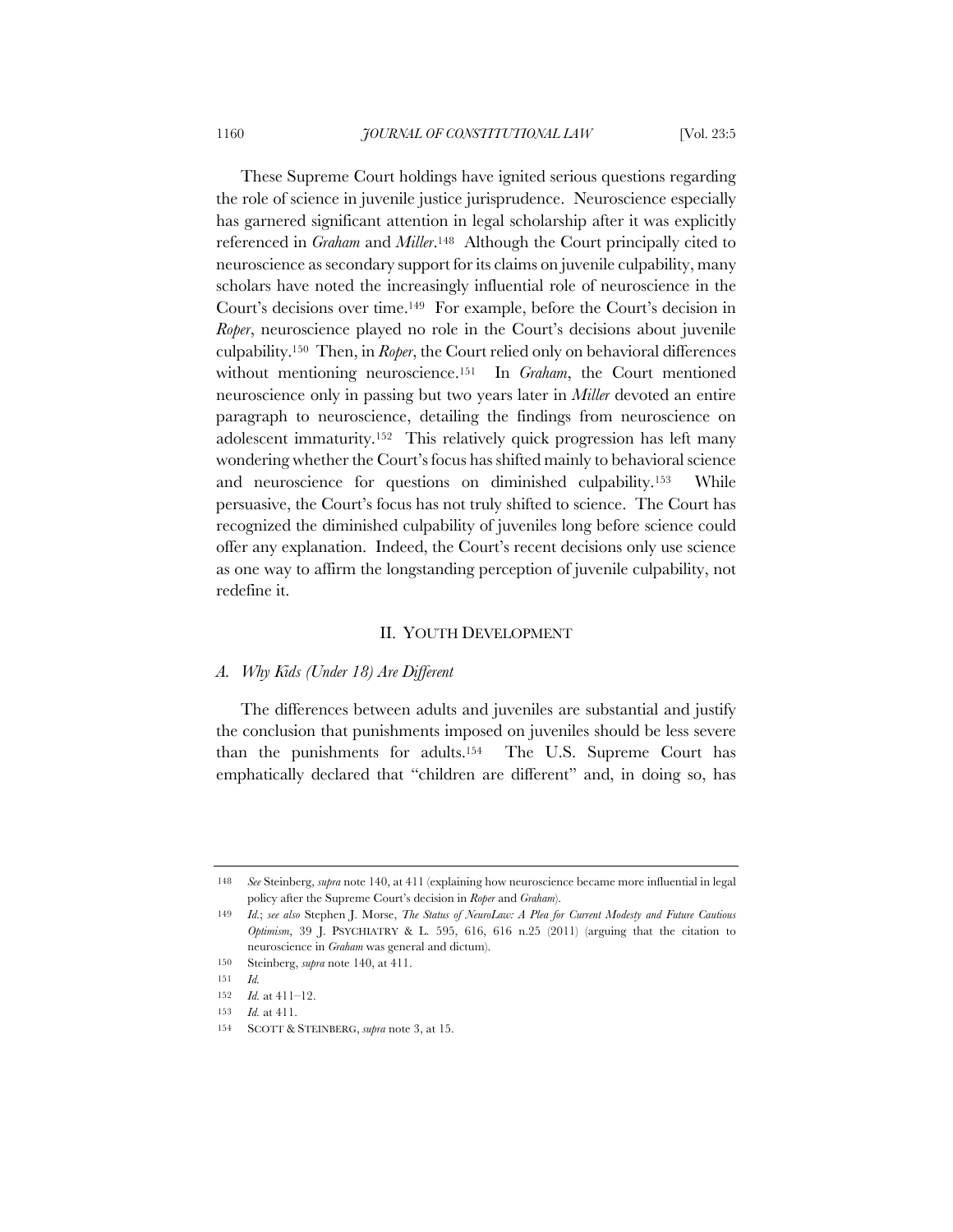drawn from behavioral and neurobiological research for support.155 The Court provides three overarching principles which summarily articulate the general differences between juveniles and adults.156 First, juveniles are less capable of engaging in mature judgment than adults.157 Second, juveniles are more vulnerable or susceptible to negative influences and outside pressures.158 Third, juveniles are more capable of change than adults.159

# *1. Less Capable of Mature Judgment*

The proposition that juveniles lack maturity has been widely uncontroversial. Long before developmental research was recognized, society understood that children possessed diminished capacities for mature judgment.160 As the Court articulated in *Roper*, "any parent knows[,] . . . '[a] lack of maturity and an underdeveloped sense of responsibility are found in youth more often than in adults and are more understandable among the young. These qualities often result in impetuous and ill-considered actions and decisions.'"161 By framing the behavioral evidence within the lens of what "any parent knows," the Court grounded its analysis in folk psychology162 and built on commonsense explanations of juvenile antisocial behavior with scientific evidence.

<sup>155</sup> Miller v. Alabama, 567 U.S. 460, 481 (2012); *see also* Elizabeth S. Scott, *"Children are Different": Constitutional Values and Justice Policy*, 11 OHIO ST.J. CRIM. L. 71, 72 (2016) (noting that the Supreme Court "has announced a broad principle grounded in development knowledge that 'children are different' from adult offenders") (footnote omitted).

<sup>156</sup> Roper v. Simmons, 543 U.S. 551, 569–70 (2005). The Supreme Court's reliance on behavioral and, more recently, neuroscientific evidence to explain the diminished capacity of juveniles is consistent with most juvenile law scholars. However, it is worth noting that Professor Gideon Yaffe offers a different account to explain why juveniles deserve a break from criminal responsibility. In Yaffe's view, juveniles deserve leniency because they are denied the right to vote and, accordingly, cannot influence the criminal law. For a full account of Yaffe's argument, see YAFFE*, supra* note 88. *But see* Stephen J. Morse, *Against the Received Wisdom: Why the Criminal Justice System Should Give Kids a Break*, 14 CRIM. L. & PHIL. 257, 259–60 (2020) (arguing that the diminished capacity for responsibility is "a more appealing ground for giving kids a break than lack of say over the criminal law").

<sup>157</sup> *Roper*, 543 U.S*.* at 569.

<sup>158</sup> *Id.*

<sup>159</sup> *Id.* at 570.

<sup>160</sup> *See id.* at 569 (acknowledging that a juvenile's lack of maturity is something that "any parent knows").

<sup>161</sup> *Id.* (second alteration in original) (quoting Johnson v. Texas, 509 U.S. 350, 367 (1993)).

<sup>162</sup> The term "folk psychology" is used by philosophers and cognitive scientists to refer to a reasongiving explanation that "accounts for human behavior as a product of intentions that arise from the desires and beliefs of the agent." Morse, *supra* note 2, at 18.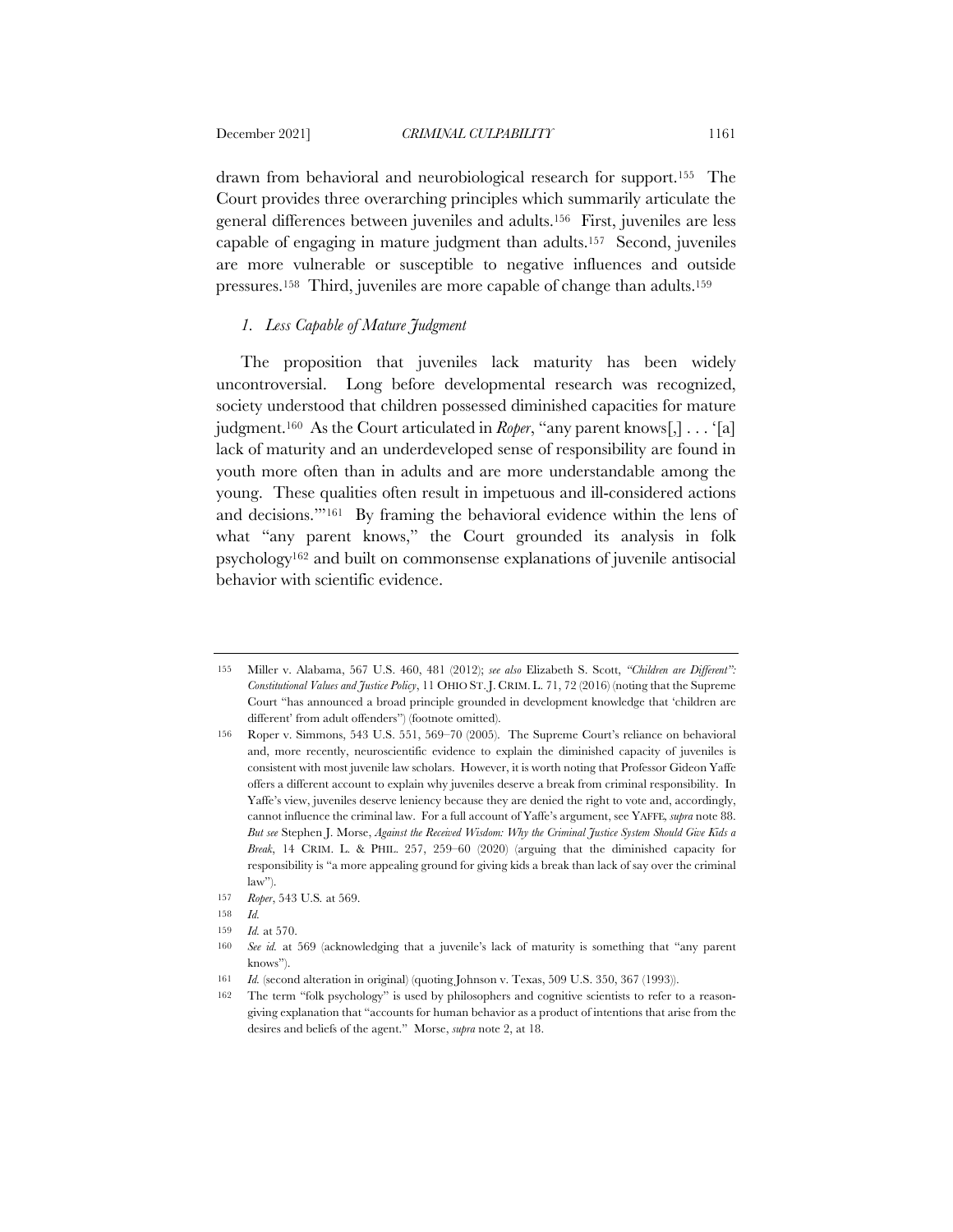One explanation as to why juveniles are, on average, less capable of mature judgment than adults is that they have deficiencies in the psychosocial domain.163 In a study that considered whether non-cognitive differences in adults and juveniles could account for juveniles' immature judgment, the researchers found that psychosocial factors play a significant role in the juvenile decision-making process.164 By considering three components of maturity of judgment—responsibility, perspective, and temperance—the study found that those components were more predictive of antisocial decision-making than age alone.165 In effect, "psychosocially mature [thirteen]-year-olds demonstrate less antisocial decision-making than psychosocially immature adults."166 However, juveniles are more likely to exhibit psychosocial immaturity, which suggests that the average juvenile is "less responsible, more myopic, and less temperate than the average adult."167

Psychosocial immaturity affects decision-making outcomes because psychosocial factors influence values and preferences among juveniles.168 The most relevant psychosocial factors to juveniles' mature judgment and decision-making outcomes are susceptibility to peer pressure, future orientation, attitudes towards risk, and the capacity for self-management.169 Significant research supports the notion that teenagers are more vulnerable to peer influence than adults.170 Research also suggests that adults are more "future-oriented" than juveniles, meaning adults can envision themselves in the future over a significantly longer time frame.171 Moreover, juveniles are more likely to discount their future and primarily consider short-term consequences in their decision-making.172 This likely results from attitudes towards risk, which juveniles generally weigh less substantially than adults.173

<sup>163</sup> Elizabeth Cauffman & Laurence Steinberg, *(Im)maturity of Judgment in Adolescence: Why Adolescents May Be Less Culpable Than Adults*, 18 BEHAV. SCIS. & L. 741, 757 (2000).

<sup>164</sup> *Id.* at 744.

<sup>165</sup> *Id.* at 757.

<sup>166</sup> *Id.*

<sup>167</sup> *Id.*

<sup>168</sup> Laurence Steinberg & Elizabeth S. Scott, *Less Guilty by Reason of Adolescence: Developmental Immaturity, Diminished Responsibility, and the Juvenile Death Penalty*, 58 AM. PSYCH. 1009, 1012 (2003).

<sup>169</sup> *Id.*

<sup>170</sup> *Id*; *see also infra* Section II.A.2 (discussing juvenile vulnerability to peer pressure).

<sup>171</sup> Steinberg & Scott, *supra* note 168, at 1012*; see also* Brief for the Am. Psych. Ass'n, Am. Psychiatric Ass'n, & Nat'l Ass'n of Soc. Workers as Amici Curiae in Support of Petitioners at 8, Miller v. Alabama, 567 U.S. 460 (2012) (Nos. 10-9646, 10-9647) [hereinafter Brief for APA] ("Adolescents . . . are less able to envision the future and apprehend the consequences of their actions.").

<sup>172</sup> Steinberg & Scott, *supra* note 168, at 1012.

<sup>173</sup> *Id.*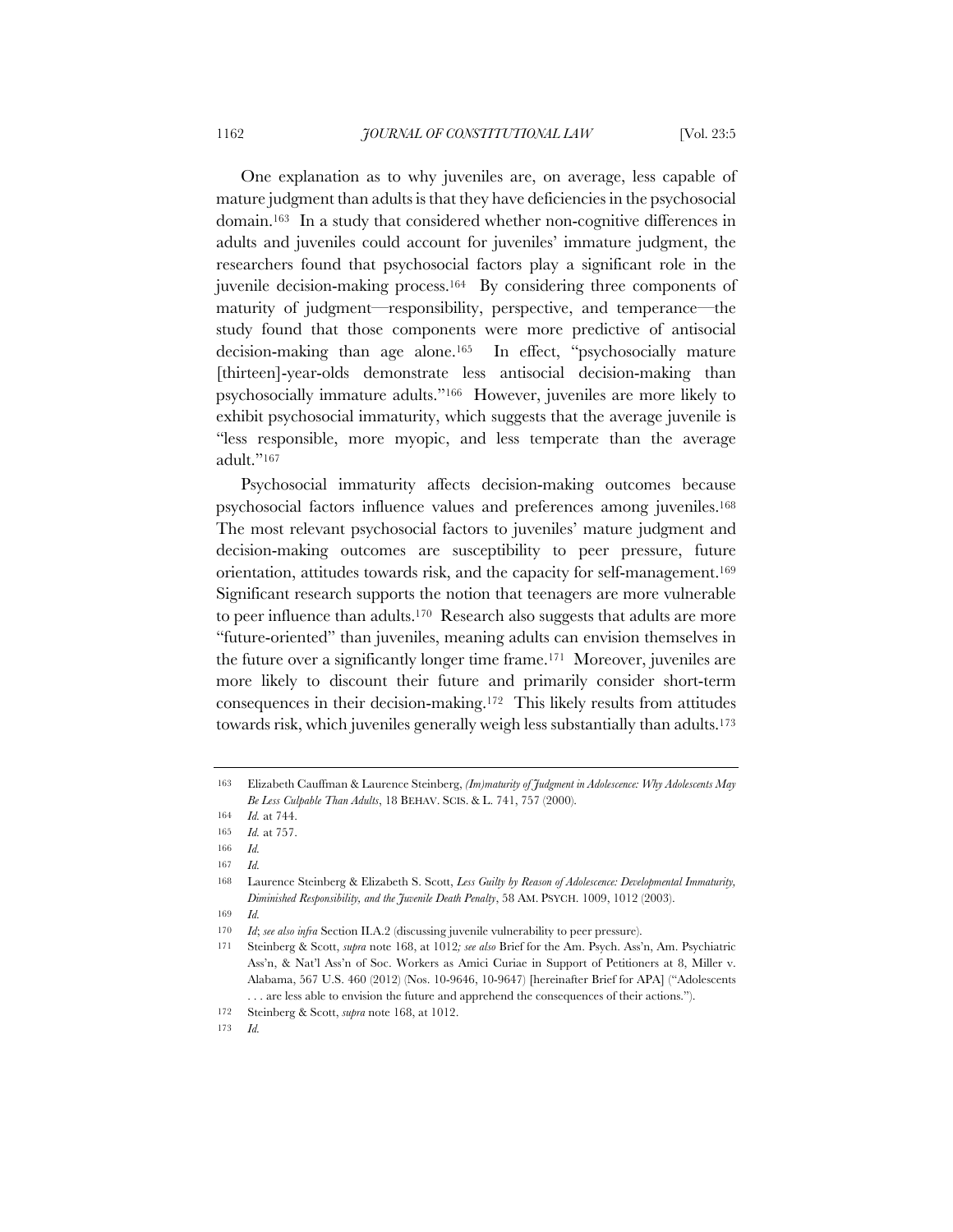Research also suggests that juveniles are less likely to possess the ability to control their impulses in their decision-making.174 As a result, risky behavior, like criminal activity, is a normative characteristic of adolescent development.175 In fact, it is statistically common for adolescents to engage in crime during their youth, which likely explains the "age-crime curve."176 It is important to distinguish immature juveniles from immature adults: "An impulsive adolescent will almost certainly develop into an adult who is able to exercise self-restraint."177 On the other hand, an adult that continues to behave like an impulsive teenager is likely going to behave that way forever.178

These psychological studies are bolstered by the growing body of neuroscientific research. Neuroscience, or brain science, looks to the brain to explain and understand psychological phenomena like emotions, thoughts, mood and anxiety disorders, addiction, and social problems.179 The advent of brain-imaging tools in recent years has allowed scientists to study the brain and identify "neurobiological correlates of behavioral, social, emotional, and developmental processes."180 Although neuroscience has yet to offer any new revelations on human behavior, it maintains legal relevance because "[p]eople are persuaded much more by concrete rather than by abstract evidence, and by neuroscience in particular."181 Neuroscience has provided some explanations of juvenile immaturity in physical terms.182 Specifically, research has found that brain development is causally linked to reckless, antisocial behavior in juveniles because "areas of the brain that govern impulse control, planning, and foresight of consequences mature

<sup>174</sup> Brief for APA, *supra* note 171, at 7; *see also* Steinberg & Scott, *supra* note 168, at 1012 (finding some support in the research that juveniles are more impulsive than adults).

<sup>175</sup> Brief for APA, *supra* note 171, at 7; *see also* SCOTT & STEINBERG, *supra* note 3, at 16 ("Terry Moffitt, one of the world's leading experts on the development of antisocial behavior, has described delinquent behavior as 'a normal part of teenage life.'").

<sup>176</sup> Brief for APA, *supra* note 171, at 7–8. The age-crime curve represents crimes that peak sharply during adolescence but drastically drop in young adulthood. *Id.*; *see also* David P. Farrington, Rolf Loeber & James C. Howell, *Young Adult Offenders: The Need for More Effective Legislative Options and Justice Processing*, 11 CRIMINOLOGY & PUB. POL'Y 729, 734 (2012) (discussing age crime curve).

<sup>177</sup> LAURENCE STEINBERG, AGE OF OPPORTUNITY: LESSONS FROM THE NEW SCIENCE OF ADOLESCENCE 187 (2014).

<sup>178</sup> *Id.*

<sup>179</sup> Seth J. Schwartz, Scott O. Lilienfeld, Alan Meca & Katheryn C. Sauvigné, *The Role of Neuroscience Within Psychology: A Call for Inclusiveness Over Exclusiveness*, 71 AM. PSYCH. 52, 54 (2016).

<sup>180</sup> *Id.* at 55.

<sup>181</sup> STEINBERG, *supra* note 177, at 190; *see also* Morse, *supra* note 149, at 606 (explaining that "neuroscience adds nothing new" and may just be a "better, more persuasive science" to help understand behavior).

<sup>182</sup> STEINBERG, *supra* note 177, at 190.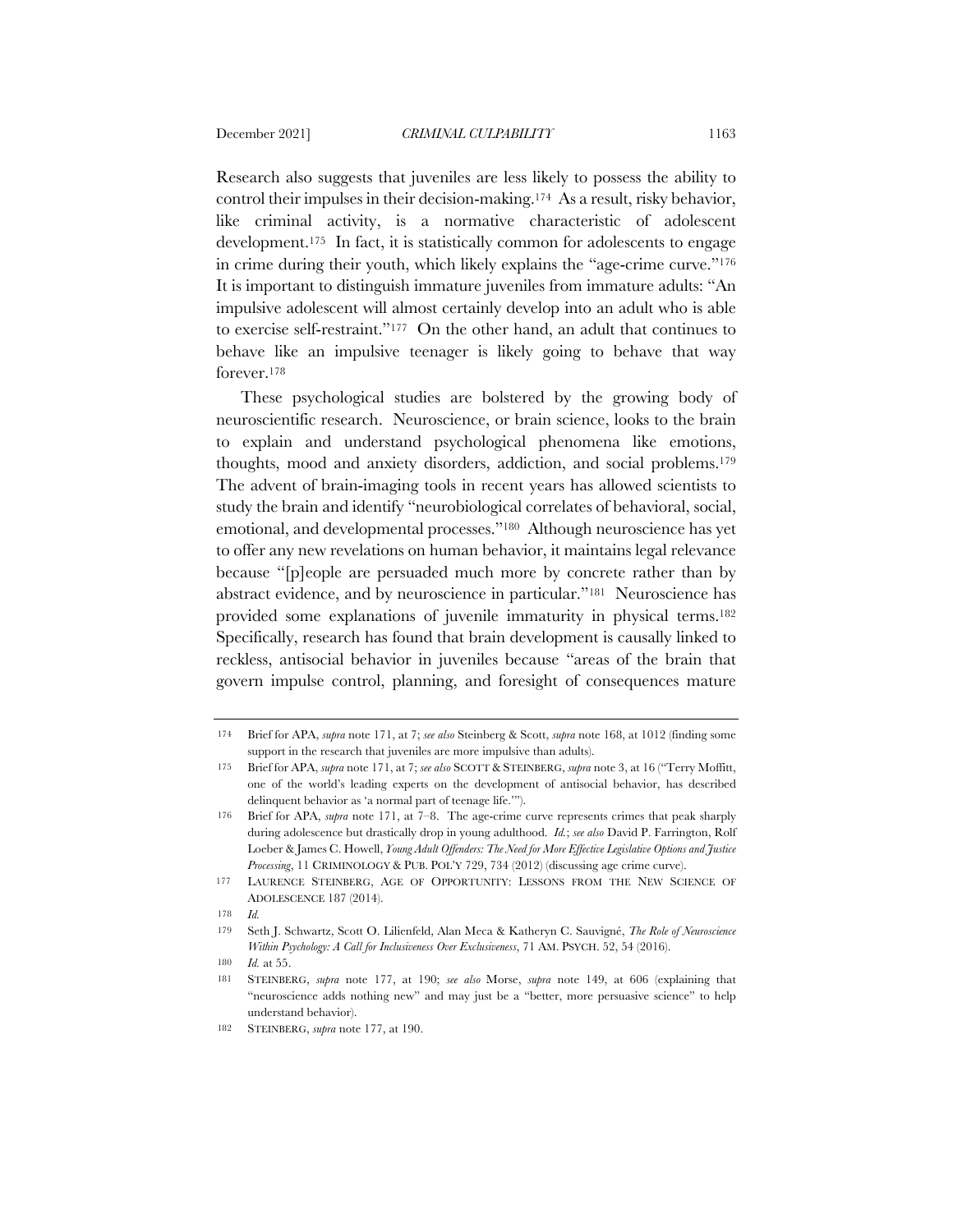slowly over the course of adolescence and into early adulthood, while the arousal of the limbic system around puberty increases sensation seeking in early adolescence."<sup>183</sup>

Executive functions have also garnered significant attention in the neuroscience community regarding criminal responsibility.184 "Executive functions allow us to plan actions and formulate intentions, to set and pursue goals, to organize complex actions with multiple parts and phases, while not losing our place, and establish or revise patterns of habitual behavior."<sup>185</sup> Executive functions exist within the frontal lobe of the brain.186 Brainimaging research has shown that the frontal lobes are structurally immature into late adolescence and one of the last portions of the brain to fully develop.187 Consequently, structural immaturity in the frontal lobe is partially responsible for "deficits in response inhibition, planning ahead, and weighing risks and rewards."188 Indeed, the development of the frontal lobe correlates with maturing executive functions.189 Notwithstanding the general premise that the frontal lobes are structurally immature into late adolescence, "[d]ifferent executive components mature along separable developmental trajectories" and create disparities among individual juveniles' executive maturity.190 Simply put, there is not one age at which a child reaches executive maturity.191

Juveniles' immaturity does not necessarily mean that they are not responsible; instead, it means that they are on average less responsible than adults.192

<sup>183</sup> Scott, *supra* note 155, at 87.

<sup>184</sup> *See id.* at 85–87 (discussing how executive functions underpin the structure of criminal law).

<sup>185</sup> HIRSTEIN ET AL., *supra* note 51, at 18.

<sup>186</sup> Levick et al., *supra* note 42, at 298.

<sup>187</sup> *Id*.

<sup>188</sup> *Id.*; *see also* SCOTT & STEINBERG, *supra* note 3, at 14 ("Studies of brain development show that during adolescence, significant maturation occurs in brain systems and regions involved in longterm planning, impulse control, regulation of emotion, and evaluation of risk and reward.") (citation omitted).

<sup>189</sup> Specifically, structural changes in the prefrontal cortex, which generally occur during adolescence, parallel important changes in brain function like strengthening of activity in brain systems involving self-regulation and self-control, hormone-related changes, and increases in simultaneous involvement of multiple brain regions. HIRSTEIN ET AL., *supra* note 51, at 165*.*

<sup>190</sup> *Id.* at 172.

<sup>191</sup> *Id.*

<sup>192</sup> STEINBERG, *supra* note 177, at 188; *see also* Steinberg & Scott, *supra* note 168, at 1010 (arguing that juveniles' developmental immaturity should mitigate culpability and justify more lenient punishment but should not completely excuse their behavior).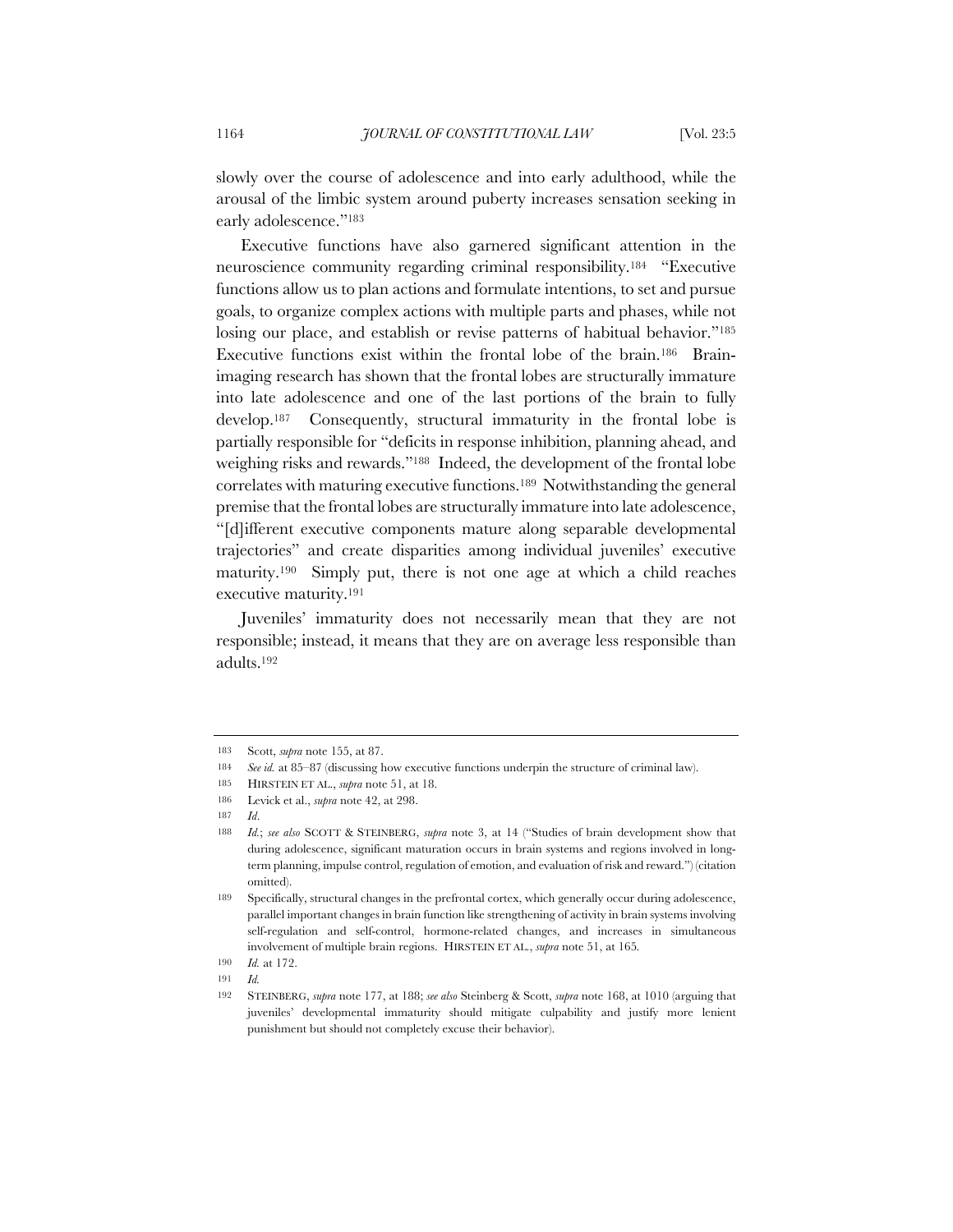#### *2. More Susceptible or Vulnerable to Negative Influences*

Immaturity and vulnerability go hand in hand.193 Juveniles are more vulnerable or susceptible to negative influences and outside pressures because of their lack of maturity.194 For example, external pressures from a juvenile's environment can increase a juvenile's likelihood of engaging in antisocial behavior.195 Juveniles are typically dependent on their families to provide for their basic needs like housing and, more often than not, juveniles cannot control their environment and they lack the freedom to change their environment.196 Studies show that "[d]ifficult family and neighborhood conditions are major risk factors for juvenile crime" and, without the autonomy to escape those conditions, juveniles are vulnerable to these risk factors.197

Peer pressure also proves to be especially indicative of risky behavior.<sup>198</sup> Juveniles' desire for social validation leads to difficulty in demonstrating independence from peers.199 Without a strong sense of self, which juveniles objectively do not have, adolescents rely on others to guide their decisionmaking and behavior.200 Interestingly, "exposure to peers during a risktaking task doubled the amount of risky behavior among mid-adolescents," showing that the "presence of peers makes adolescents and youth, but not adults, more likely to take risks and more likely to make risky decisions."201 Both direct and indirect peer pressure play a causal role in antisocial behavior.202 For example, "adolescents make choices in response to direct peer pressure to act in certain ways. More indirectly, adolescents' desire for peer approval—and fear of rejection—affect their choices, even without direct coercion."203 Adolescents also have increased difficulty deflecting or

<sup>193</sup> Brief for APA, *supra* note 171, at 15; *see also* Steinberg & Scott, *supra* note 168, at 1014 (noting that because of their developmental immaturity, juveniles respond adversely to external pressures that adults can resist).

<sup>194</sup> Brief for APA, *supra* note 171, at 15.

<sup>195</sup> *Id.* at 12, 15.

<sup>196</sup> *Id.* at 15–16.

<sup>197</sup> *Id.*; *see also* YAFFE, *supra* note 88, at 1, 8 (arguing that juveniles have a diminished capacity for criminal responsibility because they are politically disenfranchised—unable to have any say over the laws that govern them).

<sup>198</sup> Brief for APA, *supra* note 171, at 16.

<sup>199</sup> Levick et al., *supra* note 42, at 295.

<sup>200</sup> *Id.*

<sup>201</sup> Brief for APA, *supra* note 171, at 16–17 (citations omitted) (internal quotation marks omitted).

<sup>202</sup> Levick et al., *supra* note 42, at 296.

<sup>203</sup> Steinberg & Scott, *supra* note 168, at 1012.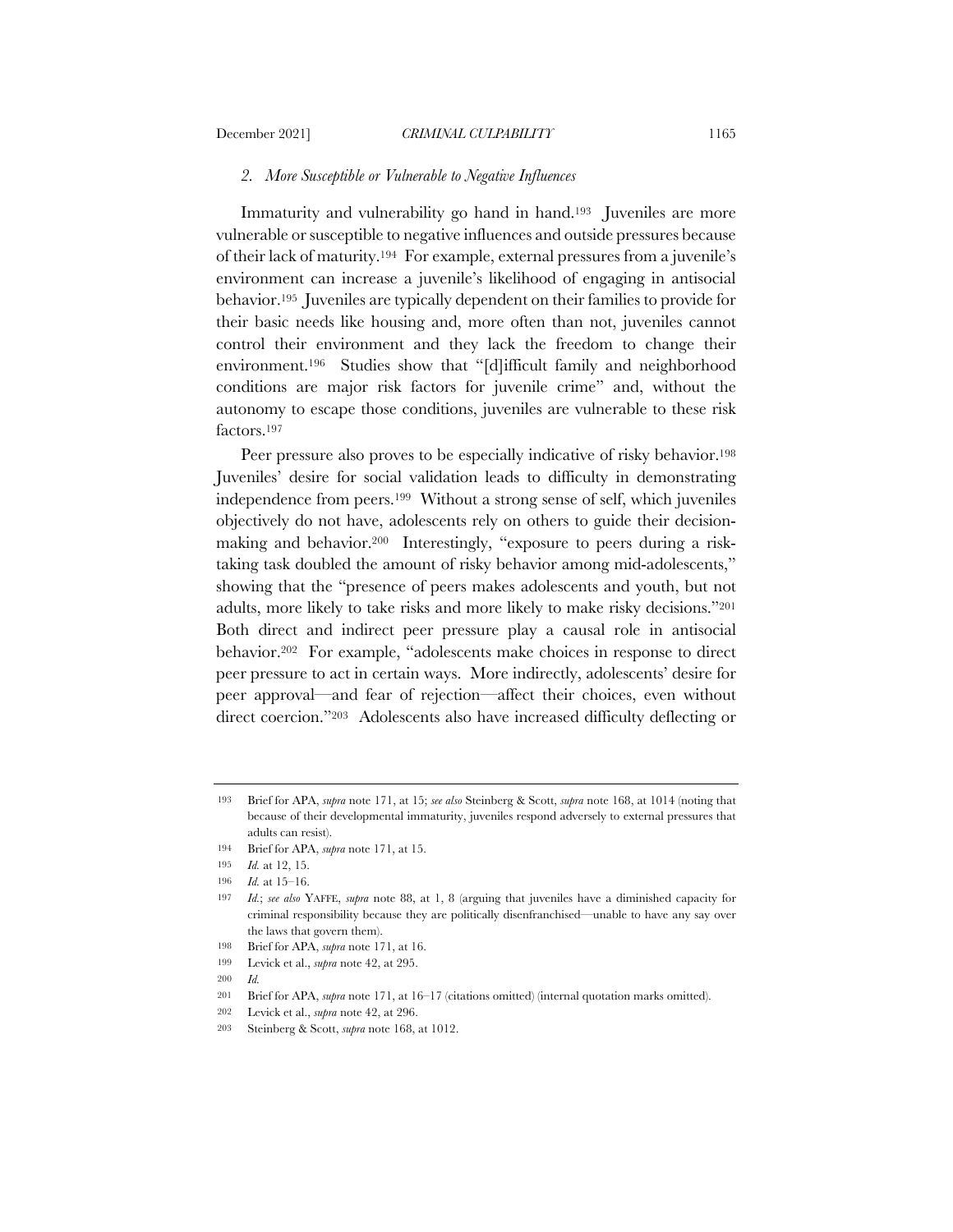resisting peer pressure.204 As a result, exposure to delinquent peers significantly correlates with juvenile crime because juveniles typically do not commit crimes alone and are more likely to commit crimes in groups.205 Without the ability to resist peer pressure, juveniles are left vulnerable to these negative influences in a way that adults are not.

Juveniles are also vulnerable to the adjudicative process because developmental characteristics affect adjudicative competence.206 "Adjudicative competence involves a defendant's ability to communicate with lawyers or aid in his or her defense, to make legal decisions as well as understand and participate in such legal procedures, to waive *Miranda* rights, to waive or assist counsel, to stand trial, and to exercise other constitutional protections."207 Juveniles' diminished developmental characteristics like cognitive ability, psychosocial maturity, and judgment adversely affects their adjudicative competence—making them vulnerable to the complexities of the court system.208

### *3. More Capable of Change*

Juveniles are more capable of change because adolescence is a transitory period.209 A juvenile's experience is "marked by rapid and dramatic change[s]" in his or her biology, cognition, emotion, interpersonal relationships, and social contexts.210 Rooted in the longstanding perception of growth, the term "adolescence" derives from the Latin word *adolescere*, which means "to grow into adulthood."<sup>211</sup> As juveniles grow, they become more psychosocially mature. In particular, self-management skills, the ability for long-term planning, judgement and decision-making, regulation of emotion, and evaluation of risk and reward improve in functioning.212 As a result, the factors associated with risky behavior are less intense and not as correlative.213

The psychological literature is well established in its "distinction between individuals who offend only during adolescence and those who persist

<sup>204</sup> Brief for APA, *supra* note 171, at 18–19.

<sup>205</sup> *Id.* at 17.

<sup>206</sup> Farrington et al., *supra* note 176, at 732.

<sup>207</sup> *Id.*

<sup>208</sup> *Id.*

<sup>209</sup> Levick et al., *supra* note 42, at 297.

<sup>210</sup> SCOTT & STEINBERG, *supra* note 3, at 32.

<sup>211</sup> Levick et al., *supra* note 42, at 297.

<sup>212</sup> *Id.*

<sup>213</sup> *Id.*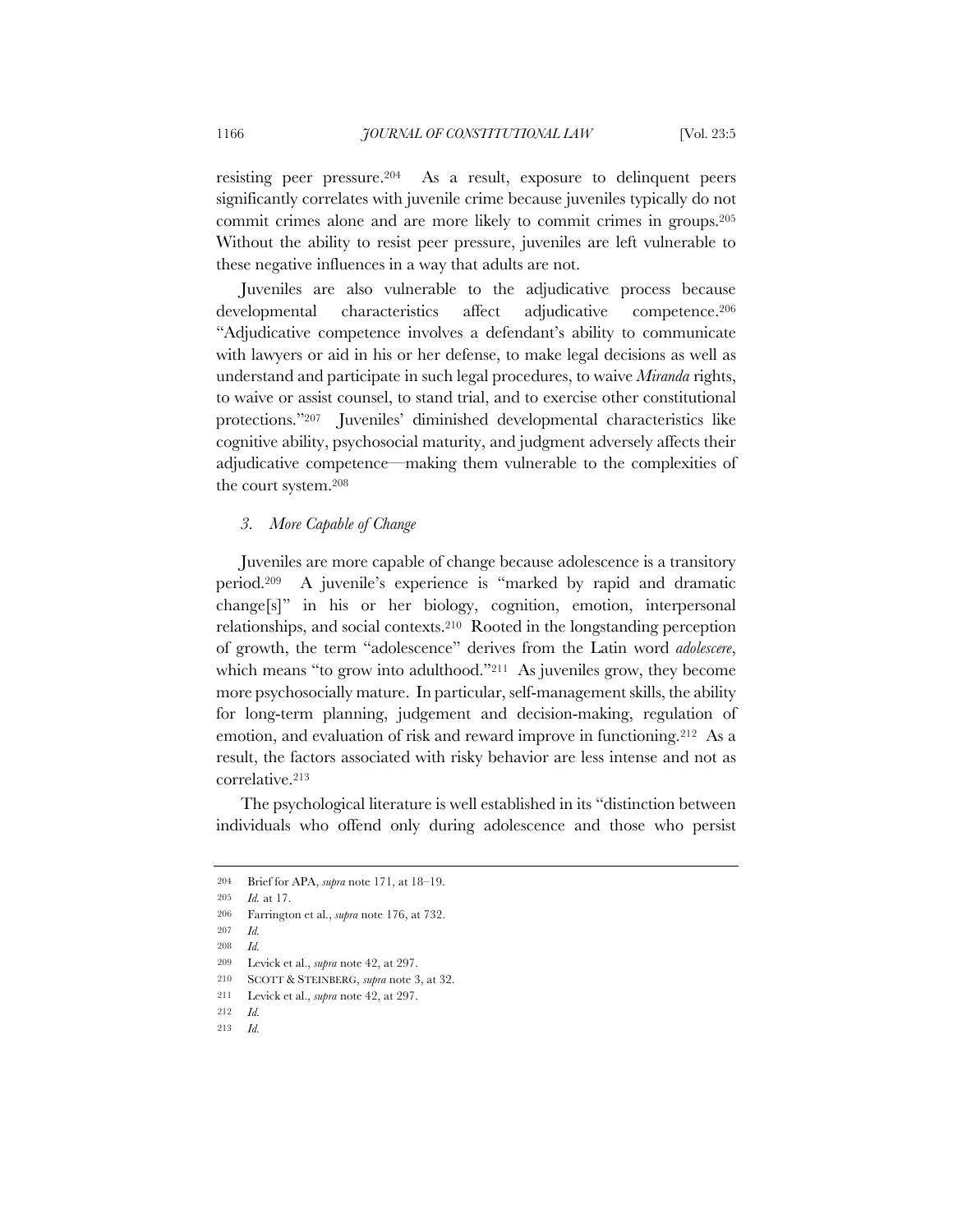offending into adulthood."214 The overwhelming majority of delinquent juveniles eventually desist and refrain from engaging in criminal behavior in adulthood.215 Juveniles' criminal conduct frequently derives from experimenting with risky behavior, "not from deep-seated moral deficiency reflective of 'bad' character."216 Furthermore, research has demonstrated that intervention is not necessary for juveniles to desist from criminal behavior and become productive, law-abiding citizens.217

# *B. Young Adults: Do these Differences Stop at 18?*

The age of maturity has different meanings in different systems. For example, the age of criminal maturity is most commonly eighteen.<sup>218</sup> However, the legal age to drive a car, consent to sexual intercourse, or even rent a car from a rental car company can vary from sixteen to twenty-five.<sup>219</sup> As discussed above, neuroscience research has shown that the brain continues to develop into adulthood.220 Specifically, research has conclusively found that the brain matures through adolescence and into the early twenties, with large structural changes occurring in the frontal lobes and within the prefrontal cortex.221 Unfortunately, this research cannot yet offer a particular age for purposes of drawing legal distinction between young adults and adults.222 Some studies suggest that people reach maturity between the ages of fifteen and twenty-two.223 Other studies have found that the brain's higher executive functions like planning, verbal memory, and impulse control are not fully developed until the age of twenty-five.224 Although the research might not yet be able to indicate one particular age for legal majority, it remains clear that young adults on average share more cognitive similarities with juveniles, not adults.225

- 221 SCOTT & STEINBERG, *supra* note 3, at 44.
- 222 STEINBERG, *supra* note 177, at 202.
- 223 *Id.*

<sup>214</sup> *Id. But see* Roper v. Simmons, 543 U.S. 551, 573 (2005) ("It is difficult even for expert psychologists to differentiate between the juvenile offender whose crime reflects unfortunate transient immaturity, and the rare juvenile offender whose crime reflects irreparable corruption.").

<sup>215</sup> Levick et al., *supra* note 42, at 298.

<sup>216</sup> Brief for APA, *supra* note 171, at 20–21.

<sup>217</sup> Levick et al., *supra* note 42, at 298.

<sup>218</sup> SCOTT & STEINBERG, *supra* note 3, at 16.

<sup>219</sup> *See* Farrington et al., *supra* note 176, at 733 (explaining that rental car companies often bar drivers younger than twenty-five years old from renting a car).

<sup>220</sup> *See supra* notes 183–191 and accompanying text.

<sup>224</sup> Farrington et al., *supra* note 176, at 734.

<sup>225</sup> *Id*. at 741; *see also* Lapp, *supra* note 3, at 364 ("[M]any of the cognitive features that distinguish juveniles from adults also distinguish young adults from adults.").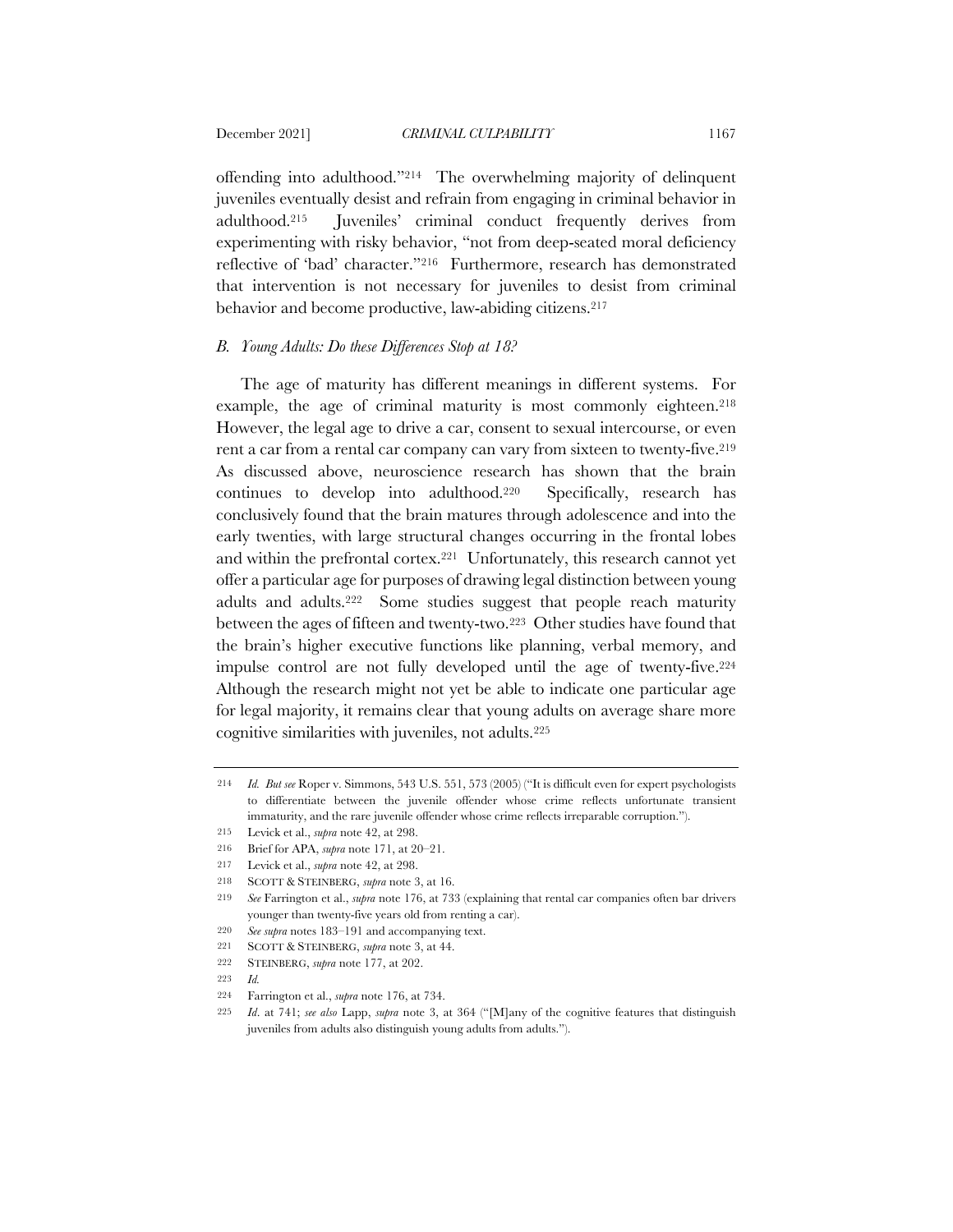Education also plays a role in extending adolescence into a person's early twenties because of the increase in college attendance.226 Post-secondary education delays entry into the full-time labor force and provides young adults with supportive institutions like teachers, counselors, and highly structured programs.227 By prolonging education, many young adults struggle to achieve financial independence and are forced to rely on parental support for longer periods.<sup>228</sup> These factors have led young adults to define adulthood differently than previous generations.229 Rather than utilizing formal markers like marriage or other life events to describe adulthood, young adults primarily understand adulthood as encompassing more intangible and psychological markers like becoming financially independent or making independent decisions.230 In fact, many young adults do not have a sense of adulthood until much later than the age of eighteen.231 By delaying the transition into adulthood, young adults may "reap the benefits of a longer period of plasticity during which higher-order brain systems continue to mature."232

A new conception of development has been recognized as accurately reflecting the distinct differences of young adulthood when compared to adolescence and adulthood.233 This new developmental stage has been termed "emerging adulthood."234 Emerging adulthood encompasses ages eighteen through twenty-five and is a period of life when "many different directions remain possible, when little about the future has been decided for certain, when the scope of independent exploration of life's possibilities is greater for most people than it will be at any other period of the life course."235 This new theory of development reinforces the notion that young

231 *Id.*

<sup>226</sup> Lapp, *supra* note 3, at 364–65.

<sup>227</sup> *Id.* at 365.

<sup>228</sup> *Id.* at 365–66.

<sup>229</sup> *Id.* at 368.

<sup>230</sup> *Id.*

<sup>232</sup> STEINBERG, *supra* note 177, at 164. However, the benefits that come from delaying the transition into adulthood are not distributed equally. Youth of color and economically poor youth tend to begin adolescence and transition into adulthood sooner because they lack the economic and social resources to extend adolescence. In addition, studies have shown that youth of color are likely to be viewed as older than their chronological age. As a result, economically poor youth and youth of color are at a higher risk of contact with the criminal justice system than other youth. *See* Lapp, *supra* note 3, at 369–71; *see also* STEINBERG, *supra* note 177, at 177 ("[T]he general trend towards a longer adolescence has been far more advantageous to the privileged than to the underprivileged.").

<sup>233</sup> Jeffrey Jensen Arnett, *Emerging Adulthood: A Theory of Development from Late Teens Through the Twenties,* 55 AM. PSYCH. 469, 469 (2000).

<sup>234</sup> *Id.*

<sup>235</sup> *Id.*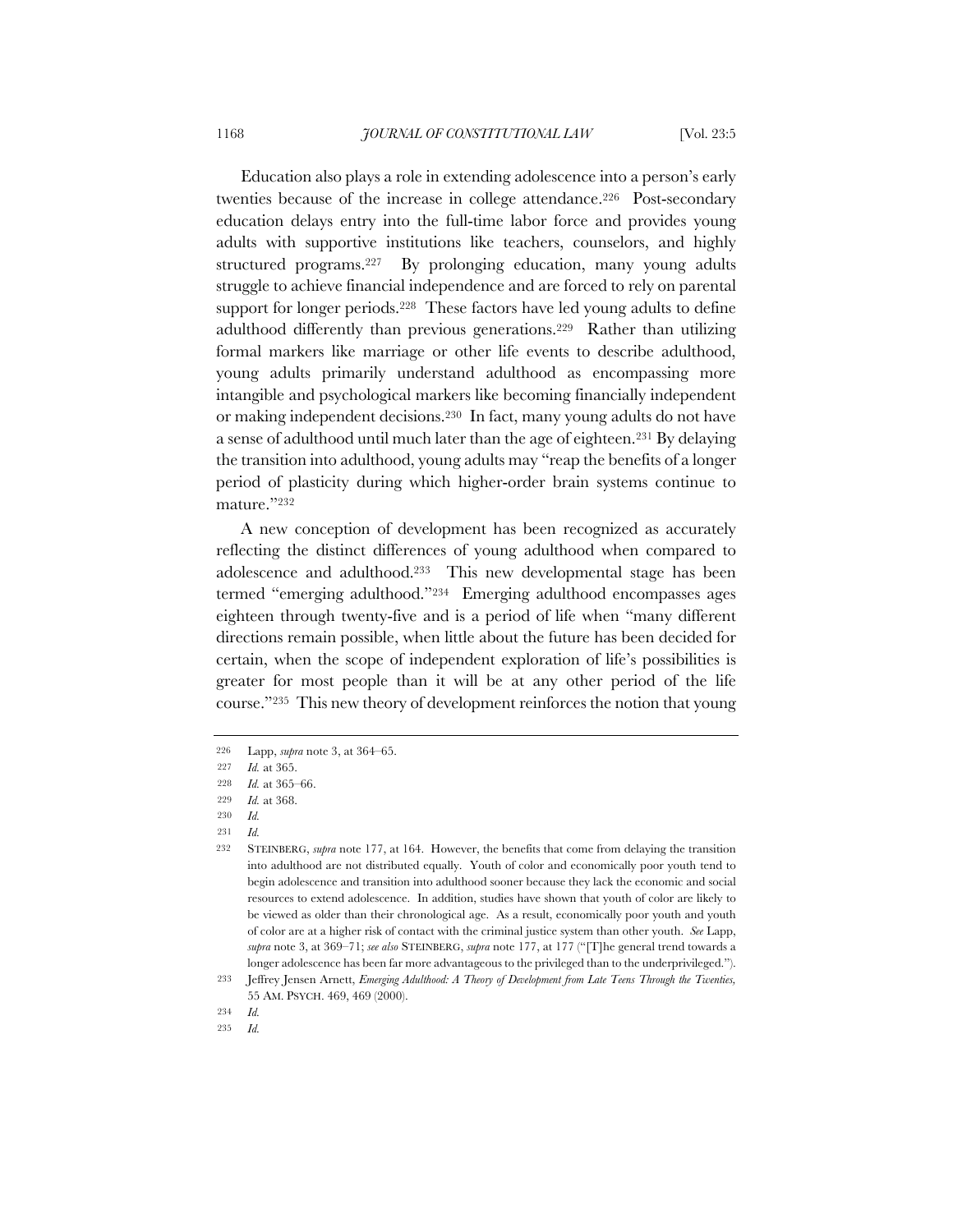adults are not similarly situated to adults and must, at the very least, be conceptualized differently when considering criminal justice policies and criminal responsibility.

The evidence is clear that the brain continues to develop into a person's early twenties, casting doubt on the legitimacy of the current divide between juvenile and adult. Even as early as 1989, Justice Brennan identified the arbitrariness of the age of eighteen as the line drawn by society for maturity and responsibility.236 Justice Brennan acknowledged that eighteen is a "conservative estimate of the dividing line between adolescence and adulthood" and that maturity does not occur until the early twenties.237 Scholars have also argued that the age of criminal maturity should be raised to the mid-twenties to better address the effects of brain development.238 Policymakers and the public have also begun to grapple with the legitimacy of legal regulations and current criminal justice policies in light of this evidence.239 Despite the widespread recognition that the brain continues to develop into a person's twenties, the U.S. Supreme Court has not considered whether young adults should be treated similarly to juveniles regarding criminal responsibility.

## III. RESPONDING TO YOUNG ADULT DIFFERENCES

The overwhelming evidence illustrating that young adults are more similar to juveniles than adults has led to the implementation of many public policies. As a point of global comparison, Switzerland sentences young adults as juveniles, and Germany extends its juvenile jurisdiction to the age of twenty-one.240 In the United States, states and counties have enacted a variety of policies focused on addressing young adult criminal responsibility.241 Relatively recently, more than a dozen jurisdictions have created a new criminal justice institution, young adult courts.242 Young adult offenders have also challenged the constitutionality of their sentences, arguing that continuing to blame and punish them without any consideration for their diminished responsibility violates the Constitution.243 This section

<sup>236</sup> Stanford v. Kentucky, 492 U.S. 361, 396 (1989) (Brennan, J., dissenting).

<sup>237</sup> *Id.* (citation omitted).

<sup>238</sup> Farrington et al., *supra* note 176, at 734.

<sup>239</sup> SCOTT & STEINBERG, *supra* note 3, at 44.

<sup>240</sup> Alex A. Stamm, Note, *Young Adults Are Different, Too: Why and How We Can Create a Better Justice System for Young People Age 18 to 25*, 95 TEX. L. REV. 72, 79 (2017).

<sup>241</sup> *Id.* at 79.

<sup>242</sup> *Id.* at 88.

<sup>243</sup> *See infra* Section III.B.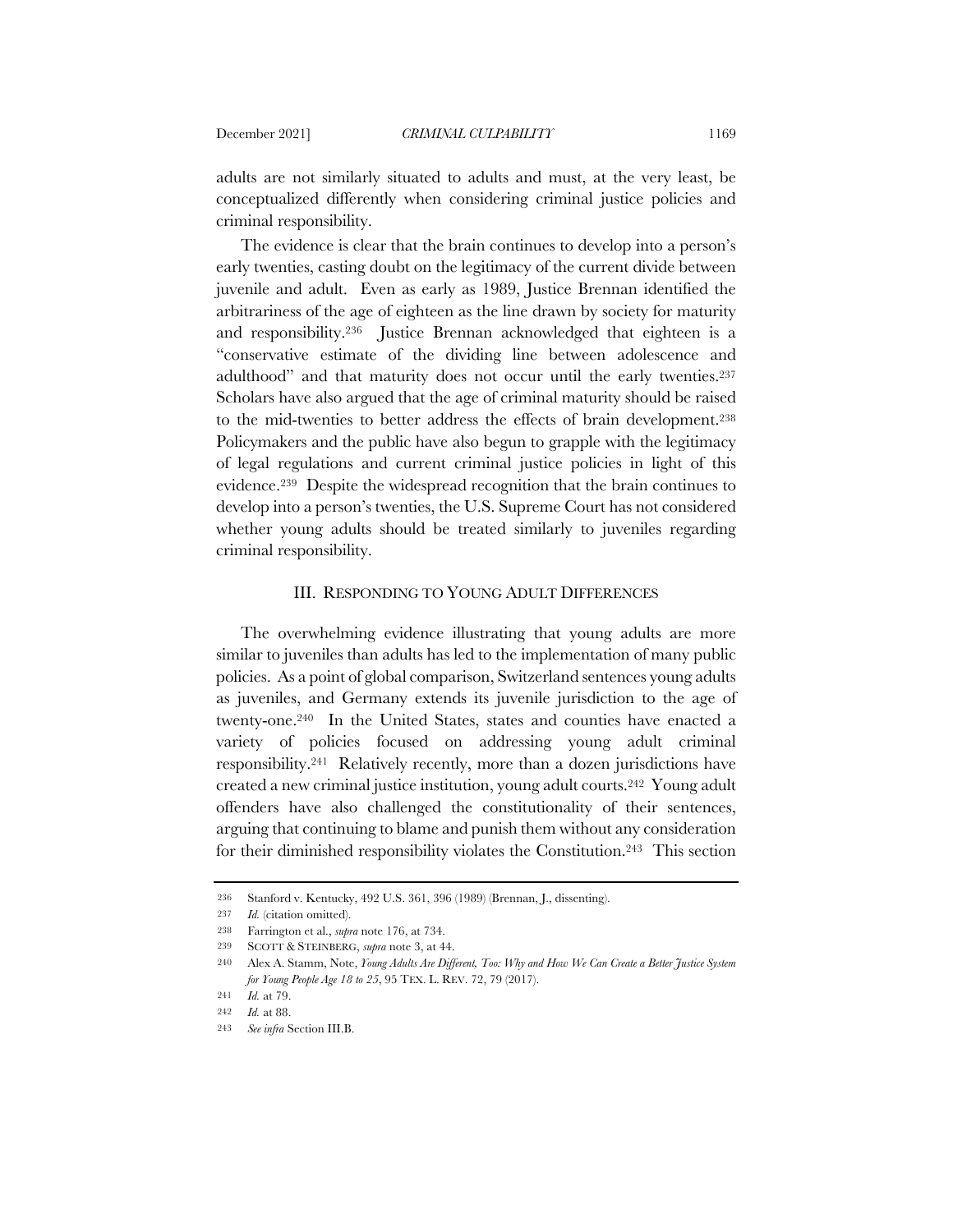will evaluate the effectiveness of young adult courts and the validity of the constitutional claims.

## *A. Young Adult Court*

Young adult courts, like juvenile courts, create a distinct system designed for young adults244 and are generally modeled after specialty, problemsolving courts like drug courts.<sup>245</sup> There is no uniform young adult court system and each jurisdiction with a young adult court utilizes a somewhat different model.246 In 2004, Douglas County, Nebraska, established the country's first young adult court.<sup>247</sup> Under Nebraska's model, the young adult court provides alternative sentencing for young adults charged with a felony offense up to the age of twenty-five.248 The goal of the program is "to stabilize participant's lives by providing tools for success"; these tools come in the forms of "community supervision, substance use treatment, mental health assistance, education, employment, and frequent drug testing."<sup>249</sup>

Other jurisdictions have implemented similar systems, but the most progressive model is the San Francisco Young Adult Court, established in 2015.250 The San Francisco model "functions more like a distinct justice system."251 Under the San Francisco model, young adults, ages eighteen to twenty-four, may be eligible for the program.252 The young adult court is open to all criminal offenses, including crimes that allege serious bodily injury.253 However, the District Attorney must agree to defer the young adult to young adult court in many serious felony charges.254 The Superior Court

<sup>244</sup> Lapp, *supra* note 3, at 390.

<sup>245</sup> Stamm, *supra* note 240, at 88.

<sup>246</sup> Lapp, *supra* note 3, at 390.

<sup>247</sup> *Id.* at 390–91.

<sup>248</sup> *Problem-Solving Courts*, ST. NEB. JUD. BRANCH, https://supremecourt.nebraska.gov/courts/ problem-solving-courts [https://perma.cc/G7RG-VZV4] (last visited Feb. 28, 2020).

<sup>249</sup> *Id.*

<sup>250</sup> Lapp, *supra* note 3, at 392.

<sup>251</sup> *Id.*

<sup>252</sup> CAL. SUPER. CT., S.F. CNTY., YOUNG ADULT COURT, https://www.sfsuperiorcourt.org/divisions/collaborative/yac [https://perma.cc/M69V-MXB5] (last visited Feb. 29, 2020).

<sup>253</sup> CAL. SUPER. CT., S.F. CNTY., SAN FRANCISCO COLLABORATIVE COURT ELIGIBILITY GUIDELINES: COMMUNITY JUSTICE COURT, DRUG COURT, YOUNG ADULT COURT, MISDEMEANOR BEHAVIORAL HEALTH COURT JUNE 1, 2016–DECEMBER 31, 2016, https://www.sfsuperiorcourt.org/sites/default/files/images/REVISED.DEC2017.%202016Coll aborativeCourtEligiblityGuidelines.pdf [https://perma.cc/87CM-3PK9] (last visited Feb. 29, 2020) [hereinafter S.F. COLLABORATIVE COURT ELIGIBILITY GUIDELINES].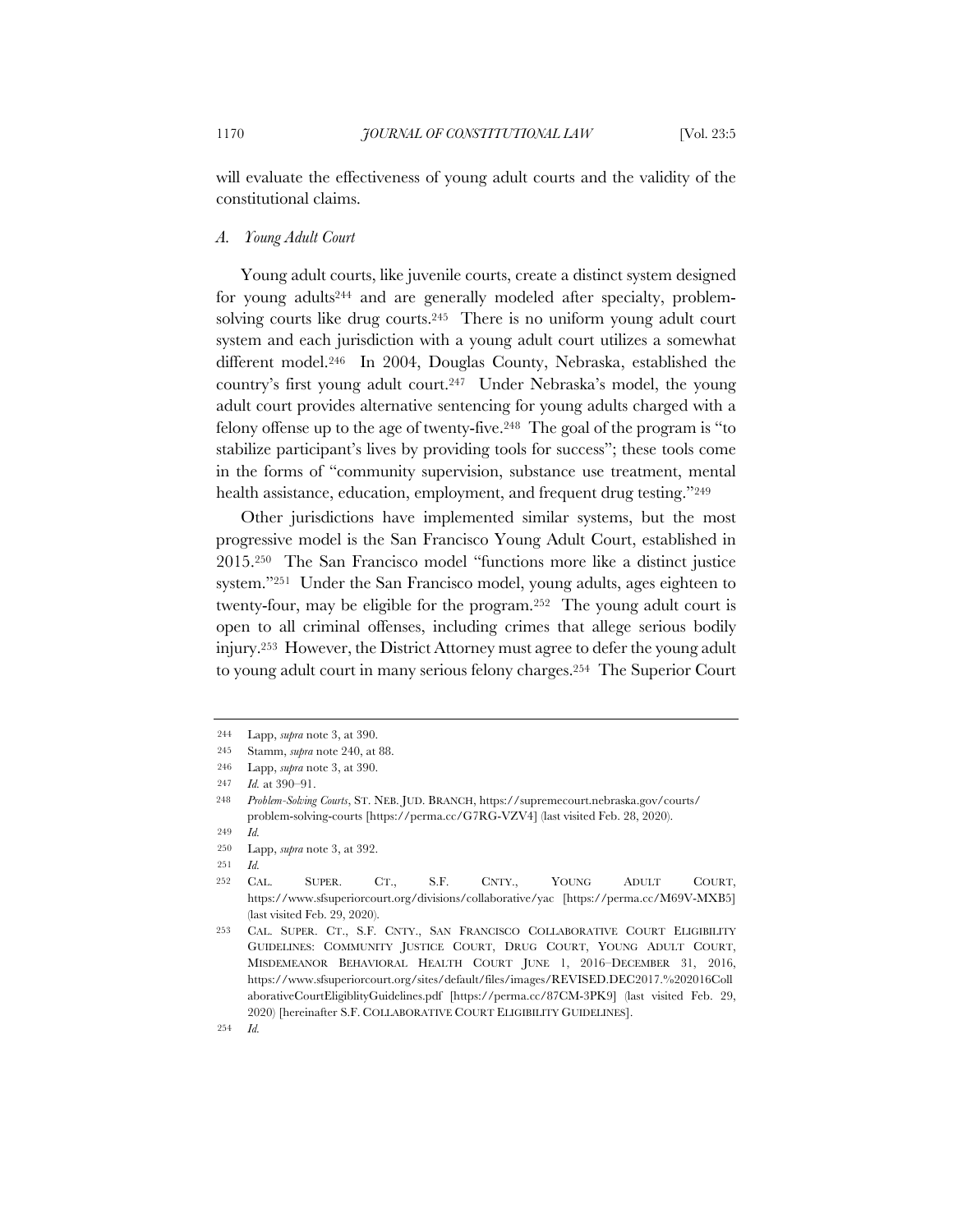of California for the County of San Francisco expressly credits the growing body of research that differentiates young adults from juveniles and adults as one of the reasons for the establishment of the young adult court.255 The court cites the developing prefrontal cortex as well as structural societal changes to justify departing from the traditional justice system model.256 Moreover, the San Francisco Young Adult Court recognizes that the traditional justice system "is not designed to address cases involving these individuals, who are qualitatively different in development, skills, and needs from both children and older adults."257

The San Francisco Young Adult Court aims to ensure public safety and reduce recidivism, increase the assets of young adults, provide a meaningful path to reducing or eliminating young adults' criminal records, and increase collaboration among community resources.258 Additionally, all of the staff members that work within the San Francisco Young Adult Court are specially trained to address the developmental needs of young adults.259 This young adult court model intends to treat its cases more like a juvenile court by focusing on individualized, community-based, and rehabilitative services.260 The San Francisco Young Adult Court also values procedural fairness by affording the following protections to young adults: "Opportunity to be heard; decisions based on facts and program rules that are applied consistently; serious considerations of their concerns; and a program that acts in their best interest."261

The young adult court system has seen some success since its implementation. Legal experts "recommend young adult courts as a means of effectively responding to young adult offending."262 Although there has not yet been a statistically significant number of graduates from the San Francisco Young Adult Court, the court has published the outcomes of its participants thus far. Seventy-five young adults have successfully completed the San Francisco Young Adult Court, and 84% of those graduates have

<sup>255</sup> YOUNG ADULT COURT, *supra* note 252.

<sup>256</sup> *Id.*

<sup>257</sup> *Id.*

<sup>258</sup> CAL. SUPER. CT., S.F. CNTY., YOUNG ADULT COURT: POLICIES AND PROCEDURES MANUAL 3– 4 (Aug. 2019), https://www.sfsuperiorcourt.org/sites/default/files/images/YACPolices ProceduresAug2019AppendicesFINAL.pdf?1580836257412 [https://perma.cc/R7Y5-5WMS] [hereinafter YOUNG ADULT COURT: POLICIES AND PROCEDURES MANUAL].

<sup>259</sup> Lapp, *supra* note 3, at 393.

<sup>260</sup> *Id*. at 396.

<sup>261</sup> YOUNG ADULT COURT: POLICIES AND PROCEDURES MANUAL, *supra* note 258, at 4.

<sup>262</sup> Stamm, *supra* note 240, at 88.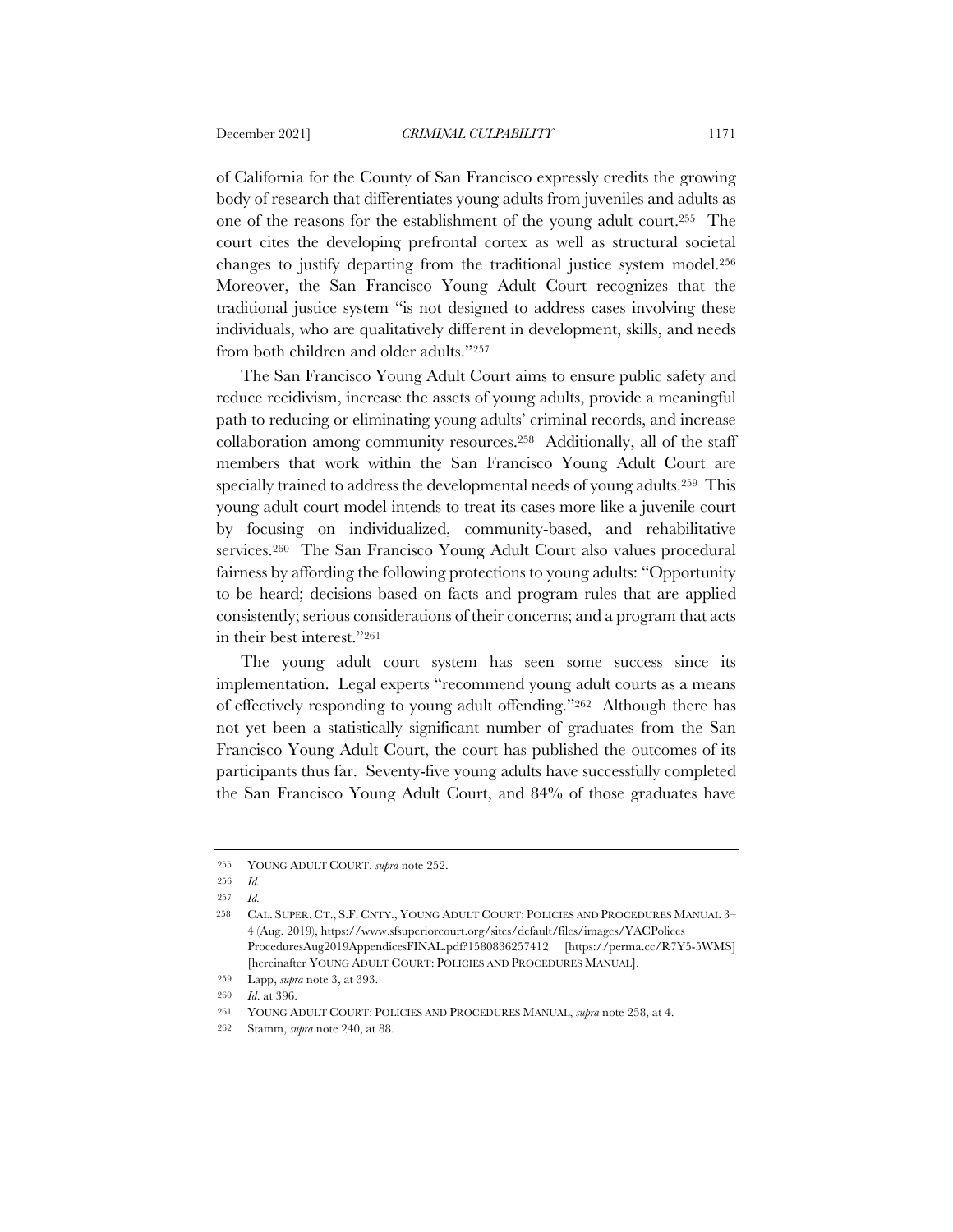avoided re-arrest.263 While there is still not enough data to draw a definitive conclusion on the effectiveness of young adult courts, these early outcomes may indicate that young adult courts have the potential to reduce recidivism while saving costs because these young adults are able to avoid short-term and long-term incarceration.264

Young adults are uniquely situated in human development and pose different challenges to criminal responsibility than juveniles. Specifically, young adults may vary greatly with regard to their financial independence, dependency on family, and involvement in the labor force or educational institutions.265 With such diversity among young adults, case-by-case determinations are likely necessary to sufficiently mitigate their culpability in sentencing. Young adult courts establish a system for young adults that is distinct from both the juvenile court system and the adult criminal court system and can better address the complexities of young adulthood in a uniform, specialized manner.

### *B. Judicial Intervention*

The developments in behavioral and neuroscientific research have raised questions surrounding public policy and the adjudication of young adults in adult criminal court. In light of this research, questions regarding justice and fairness necessarily follow. Centuries of differential treatment for juveniles has reinforced our justice system's commitment to attributing blame and punishment only to those who are criminally responsible. Continuing to blame and punish young adults as adults without any recognition for their diminished responsibility has invoked, and will continue to invoke, judicial review. The constitutional arguments that are most relevant to this issue are: (1) Cruel and Unusual Punishment under the Eighth Amendment and (2) Equal Protection under the Fourteenth Amendment. This section evaluates each constitutional challenge and shows the reluctancy of the judiciary to significantly change the binary juvenile-adult court system.

<sup>263</sup> Of the 361 young adults that were referred to San Francisco's young adult court, 281 individuals participated as of August 2015. CAL. SUPER. CT., S.F. CNTY., SAN FRANCISCO COLLABORATIVE COURTS: YOUNG ADULT COURTS (Apr. 2019), https://www.sfsuperiorcourt.org/sites/default/files/images/YACFactSheet\_2018.pdf [https://perma.cc/VM5W-AJZC].

<sup>264</sup> *See* Lapp, *supra* note 3, at 396 (finding that, while "minimizing the substantial costs of incarceration," young adult courts can "advance therapeutic justice and a successful transition to adulthood").

<sup>265</sup> *See supra* notes 226–231 and accompanying text (discussing how social factors can influence young adult development).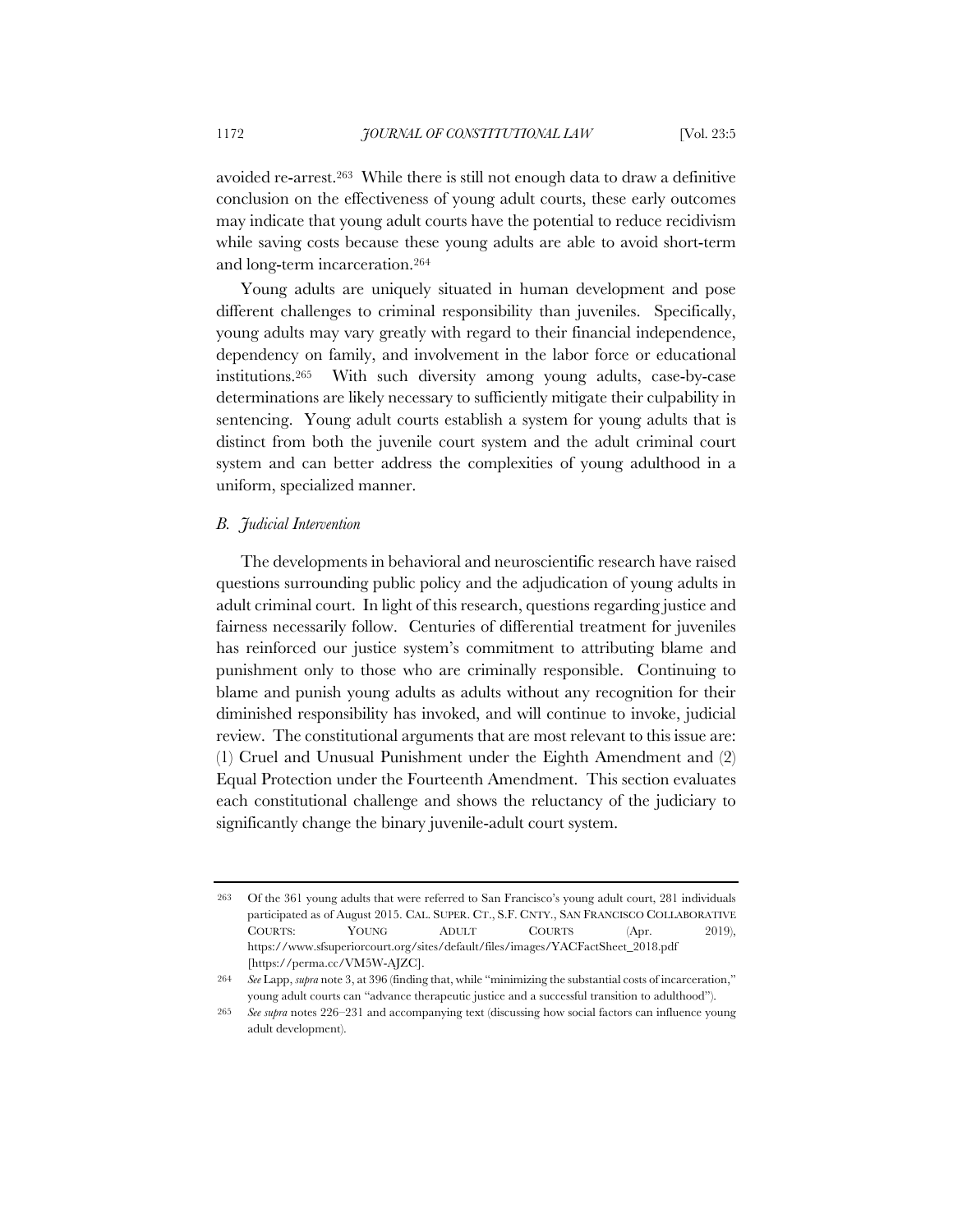### *1. Cruel and Unusual Punishment*

The Eighth Amendment provides: "Excessive bail shall not be required, nor excessive fines imposed, nor cruel and unusual punishment inflicted."266 The Supreme Court has held that the Eighth Amendment "must draw its meaning from the evolving standards of decency that mark the progress of a maturing society."267 Accordingly, the Eighth Amendment "has been interpreted in a flexible and dynamic manner."268 When a punishment is challenged under the Eighth Amendment, the Supreme Court commonly invokes the proportionality principle.269 Under the proportionality principle, the Court considers whether the specific punishment is disproportionate to the crime.270 By reviewing the constitutionality of punishments through the lens of proportionality, the Court can respond to changes in public opinion as society becomes "enlightened by a humane justice."271

Prior to the Supreme Court's decision in *Graham v. Florida*, the Court mainly applied the proportionality principle to challenges to the death penalty.272 While the Court did not foreclose the possibility of applying the proportionality principle to challenges to noncapital punishments, it acknowledged that "*successful* challenges to the proportionality of [prison] sentences [would be] exceedingly rare."273 The longstanding practice of distinguishing challenges to capital punishment from challenges to noncapital punishment was based on the Supreme Court's view that "[d]eath is different."274 The notion that death is different first arose in Justice Stewart's concurring opinion in *Furman v. Georgia*, the case that briefly ceased capital punishment in the United States.275 Justice Stewart explained:

The penalty of death differs from all other forms of criminal punishment, not in degree but in kind. It is unique in its total irrevocability. It is unique in its rejection of rehabilitation of the convict as a basic purpose of criminal

<sup>266</sup> U.S. CONST. amend. VIII.

<sup>267</sup> Gregg v. Georgia, 428 U.S. 153, 173 (1976) (quoting Trop v. Dulles, 356 U.S. 86, 101 (1958)).

<sup>268</sup> *Id.* at 171.

<sup>269</sup> Elizabeth Bennion, *Death Is Different No Longer: Abolishing the Insanity Defense is Cruel and Unusual Under*  Graham v. Florida, 61 DEPAUL L. REV. 1, 4 (2011).

<sup>270</sup> Graham v. Florida, 560 U.S. 48, 59 (2010); *see also* Weems v. United States, 217 U.S. 349, 367 (1910) ("[I]t is a precept of justice that punishment for crime should be graduated and proportioned to offense.").

<sup>271</sup> *Gregg*, 428 U.S. at 171 (quoting *Weems*, 217 U.S. at 378).

<sup>272</sup> Bennion, *supra* note 269, at 25.

<sup>273</sup> *Graham*, 560 U.S. at 104 (Thomas, J., dissenting) (alterations in original) (quoting Harmelin v. Michigan, 501 U.S. 957, 1001 (1991)).

<sup>274</sup> *Id.* at 103.

<sup>275</sup> Bennion, *supra* note 269, at 10 (citing Furman v. Georgia, 408 U.S. 238 (1972)).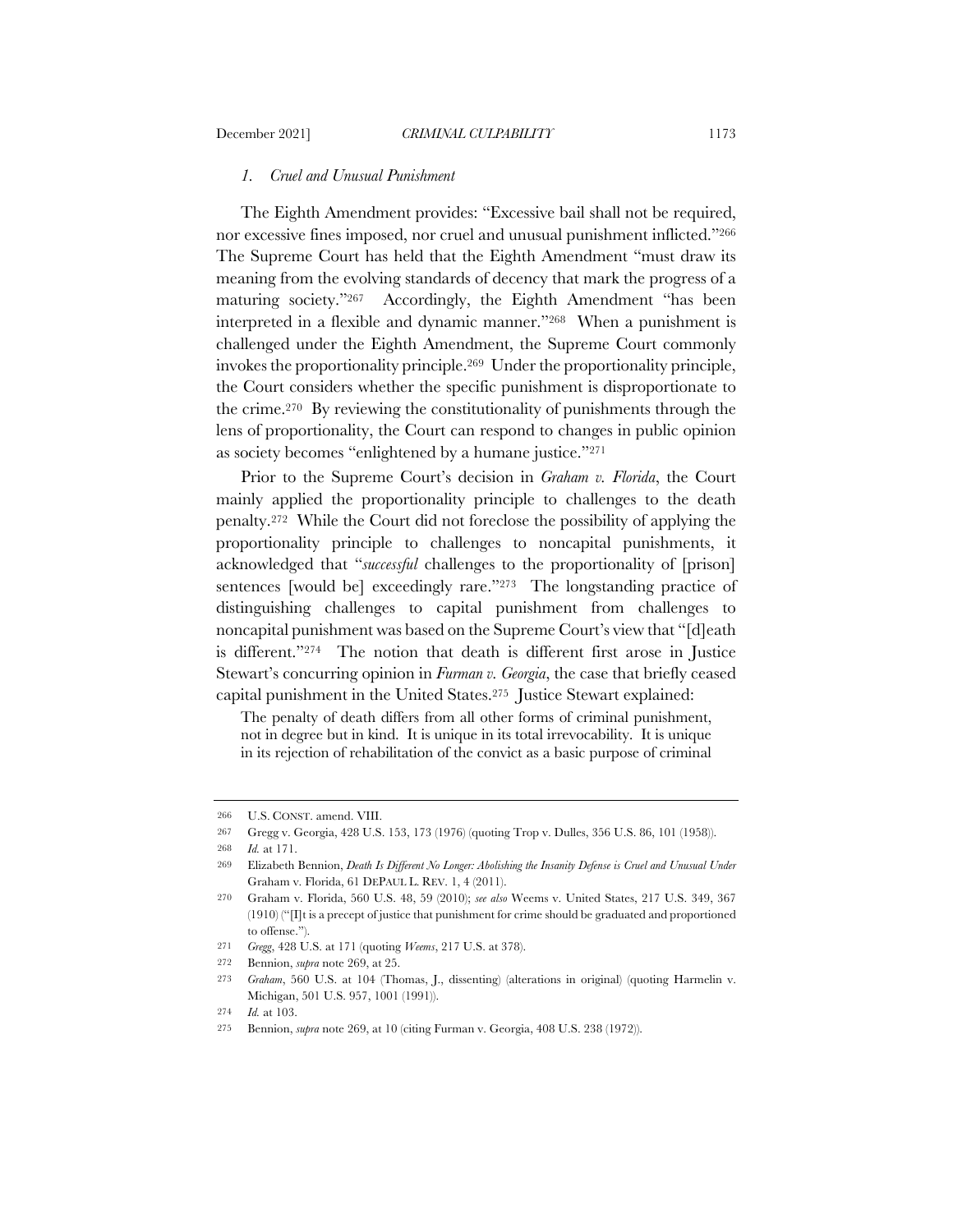justice. And it is unique, finally, in its absolute renunciation of all that is embodied in our concept of humanity.276

Because of this conception of the death penalty, the Supreme Court has repeatedly recognized that capital punishment "is categorically too harsh a penalty to apply to certain types of crimes and certain classes of offenders."277 For example, in *Roper v. Simmons*, the Supreme Court ruled that the death penalty is categorically too harsh when imposed on a juvenile offender.<sup>278</sup> Likewise, in *Kennedy v. Louisiana*, the Supreme Court held that the death penalty is categorically too harsh when imposed for the sole crime of rape of a child.279 However, the Supreme Court in *Graham* blurred the distinction between capital and noncapital punishments and arguably abandoned the death is different philosophy.280 In *Graham*, the Court created a categorical rule barring juveniles from receiving an LWOP sentence for non-homicide offenses.281 In other words, the Court stated that an LWOP sentence is categorically too harsh when imposed on a juvenile for a non-homicide offense—a ruling typically reserved only for the death penalty.282 Surprisingly, the Court did little to rationalize its break from tradition and simply resolved that the prior case law just happened to only involve capital punishment.283

The Supreme Court in *Graham* effectively redefined the proportionality principle by shifting the analysis from capital versus noncapital challenges to categorical versus individual challenges.284 Justice Kennedy, delivering the opinion in *Graham*, explained that the Supreme Court's prior cases "addressing the proportionality of sentences fall within two general classifications."285 Individual challenges, the first classification of cases, involve challenges to the length of term-of-year sentences given all the facts in a particular case.286 When reviewing these individual challenges, the Court first compares the gravity of the offense and the severity of the

280 *Graham*, 560 U.S. at 102–03 (Thomas, J., dissenting).

<sup>276</sup> *Furman*, 408 U.S. at 306 (Stewart, J., concurring).

<sup>277</sup> *Graham*, 560 U.S. at 100 (Thomas, J., dissenting).

<sup>278</sup> 543 U.S. 551, 578 (2005).

<sup>279</sup> 554 U.S. 407, 447 (2008) (Alito, J. dissenting).

<sup>281</sup> *Id.* at 82 (majority opinion).

<sup>282</sup> *Id.* at 102 (Thomas, J., dissenting); *see also* Bennion, *supra* note 269, at 24 ("*Graham* is the first Supreme Court case to categorically exclude a population from a specific punishment other than death.").

<sup>283</sup> Bennion, *supra* note 269, at 25.

<sup>284</sup> *Id.*

<sup>285</sup> *Graham*, 560 U.S. at 59.

<sup>286</sup> *Id.*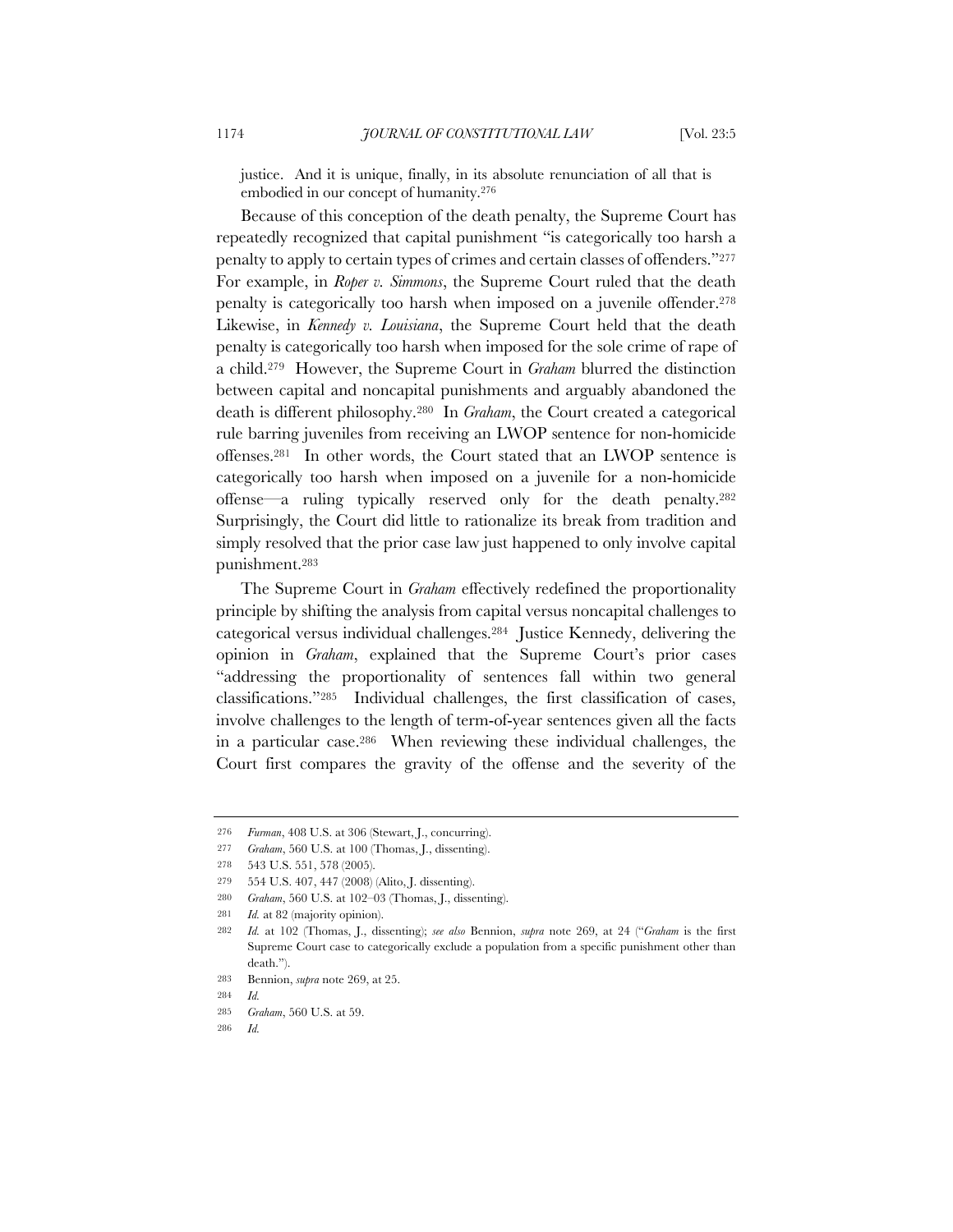sentence.<sup>287</sup> If this threshold comparison leads to an inference of gross disproportionality, then the Court should "compare the defendant's sentence with sentences received by other offenders in the same jurisdiction and with the sentences imposed for the same crime in other jurisdictions."288 If the sentence is still grossly disproportionate after this secondary comparison, then the sentence is unconstitutional.289

As for the second classification of cases, Justice Kennedy acknowledged that the cases historically involved challenges the death penalty.290 But he repackaged the second classification of cases in *Graham* as categorical challenges, or cases that have "used categorical rules to define Eighth Amendment standards."291 In effect, the Court construed the second classification to involve any categorical challenges to a sentence, regardless of whether it was a capital or noncapital sentence. When reviewing categorical challenges, the Court uses a two-step approach. First, the Court analyzes the "'objective indicia of society's standards, as expressed in legislative enactments and state practice,' to determine whether there is a national consensus against the sentencing practice at issue."292 Second, the Court brings its own judgment to bear on the issue.293 In exercising its independent judgment, the Court is "guided by 'the standards elaborated by controlling precedents and by the Court's own understanding and interpretation of the Eighth Amendment's text, history, meaning, and purpose.'"294 Independent judgment also requires the Court to consider the offenders' culpability, the severity of the punishment, and penological goals.295

The decision in *Graham* to redefine the proportionality principle was not an anomaly. The Supreme Court again invoked this analysis in *Miller v. Alabama*.296 In *Miller*, the Court utilized the two-step approach articulated in *Graham* and adopted a categorical rule barring juveniles from ever receiving a mandatory LWOP sentence.297 In his dissenting opinion in *Miller*, Justice Thomas understood the majority's holding as an "ever-expanding"

<sup>287</sup> *Id.* at 60 (citing Harmelin v. Michigan, 501 U.S. 957, 1005 (1991)).

<sup>288</sup> *Id.* (citing *Harmelin*, 501 U.S. at 1005).

<sup>289</sup> *Id.* (citing *Harmelin*, 501 U.S. at 1005).

<sup>290</sup> *Id.*

<sup>291</sup> *Id.*

<sup>292</sup> *Id.* at 61 (quoting Roper v. Simmons, 543 U.S. 551, 572 (2005)).

<sup>293</sup> *Id.*

<sup>294</sup> *Id.* (quoting Kennedy v. Louisiana, 554 U.S. 407, 421 (2008)).

<sup>295</sup> *Id.* at 67.

<sup>296</sup> 567 U.S. 460, 489 (2012).

<sup>297</sup> *See supra* notes 136–139 and accompanying text (explaining the holding in *Miller*).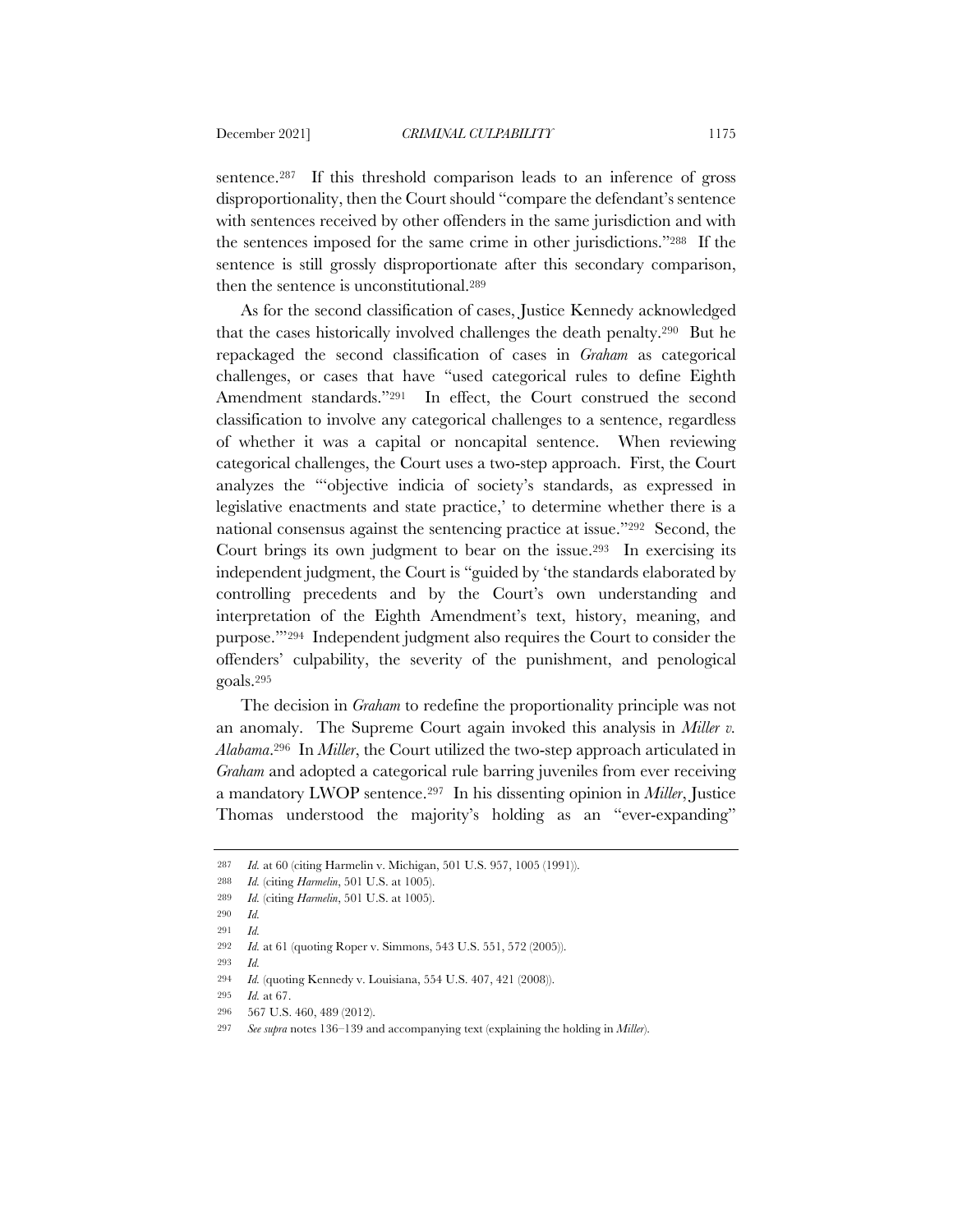application of the proportionality principle.298 Indeed, after *Graham* and *Miller*, the once prominent view of the Court that death is different is arguably abrogated and the proportionality principle will continue to apply to noncapital cases.

Eighth Amendment challenges to sentences imposed on juveniles have significantly altered how legal institutions can blame and punish juvenile offenders. The success of those challenges has motivated nearly identical challenges from young adults. Specifically, young adult offenders argue that the Supreme Court's holdings in *Roper*, *Graham*, and *Miller* ("*Roper* line of cases") must be extended to young adults under the Eighth Amendment. In other words, young adults contend that the courts should treat young adults as juveniles for purposes of punishment.

Many courts have already been confronted with the question of whether certain sentences imposed on young adults violate the Eighth Amendment. Almost universally, federal and state courts have rejected those constitutional challenges. All of the circuit courts for the U.S. Court of Appeals that have considered this question have ruled definitively against extending any of the holdings in the *Roper* line of cases to young adults.299 Likewise, almost every state court faced with this issue has also refused such an extension.300 While

<sup>298</sup> *Miller*, 567 U.S. at 508 (Thomas, J., dissenting).

<sup>299</sup> *See* United States v. Gonzalez, 981 F.3d 11, 21 (1st Cir. 2020); United States v. Sierra, 933 F.3d 95, 97 (2d Cir. 2019), *cert. denied sub nom.*, Lopez-Cabrera v. United States, 140 S. Ct. 2541 (2020); *In re Liebel*, No. 13-2907 (3d Cir. Aug. 15, 2013); United States v. Chavez, 894 F.3d 593, 609 (4th Cir.), *cert. denied*, 139 S. Ct. 278 (2018); *In re Frank*, 690 F. App'x 146 (5th Cir. 2017); United States v. Marshall, 736 F.3d 492, 498 (6th Cir. 2013); Wright v. United States, 902 F.3d 868, 871–72 (8th Cir. 2018), *cert. denied*, 139 S. Ct. 1207 (2019); United States v. Williston, 862 F.3d 1023, 1040 (10th Cir. 2017); Melton v. Sec'y, Fla. Dep't of Corr., 778 F.3d 1234, 1237 (11th Cir. 2015).

<sup>300</sup> The following states have rejected arguments that seek to extend any of the holdings in the *Roper* line of cases to young adults: Alabama, Arizona, Arkansas, California, Connecticut, Delaware, Florida, Georgia, Idaho, Illinois, Indiana, Iowa, Kansas, Louisiana, Maryland, Michigan, Minnesota, Mississippi, Missouri, Nevada, New Jersey, New Mexico, New York, North Carolina, Ohio, Oklahoma, South Dakota, Tennessee, Texas, Utah, Vermont, Wisconsin, and Wyoming. These cases include: Thompson v. State, 153 So. 3d 84 (Ala. Crim. App. 2012); State v. Pieck, No. 1 CA-CR 14-0585 PRPC, 2016 WL 4626703 (Ariz. Ct. App. Sept. 6, 2016); Benton v. Kelley, 602 S.W.3d 96 (Ark. 2020); People v. Flores, 462 P.3d 919 (Cal. 2020); Woods v. Comm'r of Corr., 232 A.3d 63 (Conn. App. Ct. 2020); Zebroski v. State, 179 A.3d 855 (Del. 2018); Branch v. State, 236 So. 3d 981 (Fla. 2018); Gandy v. State, 718 S.E.2d 287 (Ga. 2011); Hairston v. State, 472 P.3d 44 (Idaho 2020); People v. Harris, 120 N.E.3d 900 (Ill. 2018); Malone v. State, 150 N.E.3d 1099 (Ind. Ct. App. 2020) (unpublished table decision); Nassif v. State, No. 17-0762 (Iowa Ct. App. July 5, 2018); State v. Ruggles, 304 P.3d 388 (Kan. 2013); State v. Tucker, 181 So. 3d 590 (La. 2015); West v. State, No. 2105 (Md. Ct. Spec. App. Dec. 31, 2018); People v. Manning, 951 N.W.2d 905 (Mich. 2020); Nelson v. State, 947 N.W.2d 31 (Minn. 2020); Scott v. State, 938 So. 2d 1233 (Miss. 2006), *overruled on other grounds by* Lynch v. State, 951 So. 2d 549 (Miss. 2007); State v. Barnett, 598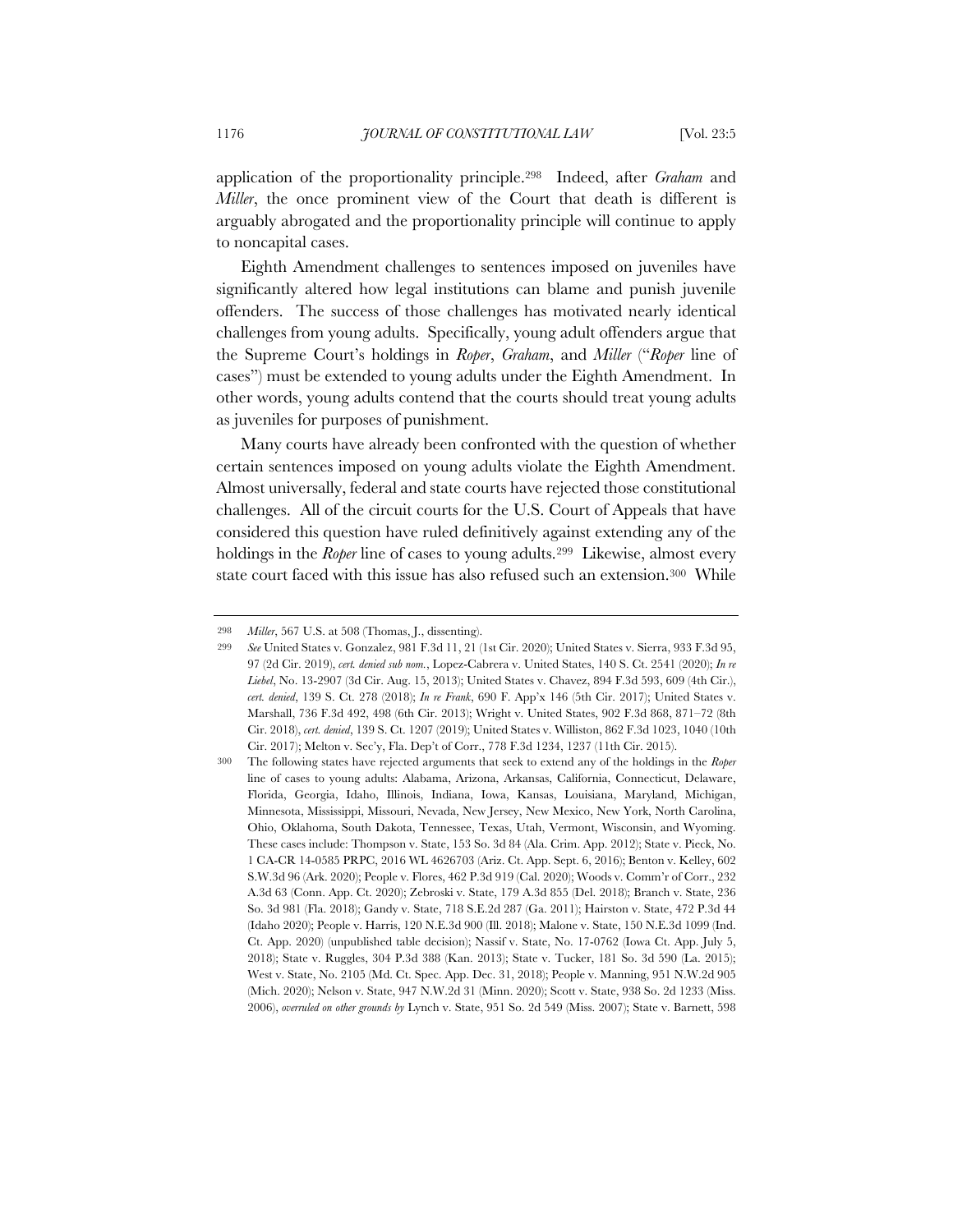some state courts have left the question open by avoiding a decision on the merits,301 as of this writing, only one court has clearly split from the prevailing case law.302 Indeed, the Washington Supreme Court, relying heavily on neuroscience developments, extended the holding in *Miller*, which barred mandatory LWOP sentences for juveniles, to offenders between the ages of eighteen and twenty.303

S.W.3d 127 (Mo. 2020) (en banc); Jonson v. State, 148 P.3d 767 (Nev. 2006); State v. Cook, No. A-4419-18T4, 2020 WL 1487727 (N.J. Super. Ct. App. Div. Mar. 23, 2020); State v. Hopkins, No. S-1-SC-35052, 2016 WL 3128776 (N.M. May 26, 2016); People v. Sanchez, 98 N.Y.S.3d 719 (N.Y. Sup. Ct. 2019); State v. Garcell, 678 S.E.2d 618 (N.C. 2009); State v. Graham, No. 2016-1882, 2020 WL 7391565 (Ohio Dec. 17, 2020); Mitchell v. State, 235 P.3d 640 (Okla. Crim. App. 2010); State v. Holler, 944 N.W.2d 339 (S.D. 2020); Pike v. State, No. E2009-00016-CCA-R3-PD, 2011 WL 1544207 (Tenn. Crim. App. Apr. 25, 2011); Rivers v. State, No. AP-77,051, 2017 WL 6505792 (Tex. Crim. App. Dec. 20, 2017); State v. Perea, 322 P.3d 624 (Utah 2013); State v. Rideout, 933 A.2d 706 (Vt. 2007); State v. McDermott, 810 N.W.2d 237 (Wis. Ct. App. 2012); Nicodemus v. State, 392 P.3d 408 (Wyo. 2017).

<sup>301</sup> In *Commonwealth v. Watt*, the Supreme Judicial Court of Massachusetts noted that it had previously declined to extend the holdings of the *Roper* line of cases to young adults, but the court also recognized that the research on brain science has progressed to the point where the court should reconsider the age of criminal majority. 146 N.E.3d 414, 428 (Mass. 2020). However, the court declined to rule on the merits as the record was not fully developed. *Id.* The court remanded the case for a full development of the record regarding brain development so the court could make an informed decision on the constitutionality of an LWOP sentence imposed on young adults. *Id.*; see also *Commonwealth v. Lee*, 206 A.3d 1, 11 (Pa. Super. Ct. 2019) (confining its holding not to extend the *Roper* line of cases to young adults only to cases on post-conviction review and recognizing that an extension is possible on direct appeal); *Commonwealth v. Bredhold*, 599 S.W.3d 409, 423 (Ky. 2020) (reversing the trial court's pre-trial decision that the death penalty is unconstitutional for offenders ages twenty-one or younger on the grounds of justiciability and recognizing that the issue can be considered only on the merits after a conviction and sentence). The Illinois Supreme Court has left the issue open under its state constitution, while rejecting an extension of the *Roper* line of cases to young adults under the U.S. Constitution. People v. Harris, 120 N.E.3d 900, 908–11, 914 (Ill. 2018).

<sup>302</sup> Matter of Monschke, 482 P.3d 276, 288 (Wash. 2021).

<sup>303</sup> *Id.* at 284–86, 288. Notably, the Washington Supreme Court in *Monschke* decided the issue under its state constitution, not the U.S. Constitution. *Id.* at 279 n.6; *see also id.* ("[I]n the context of juvenile sentencing, [the Washington state constitution] provides greater protection than the Eighth Amendment.") (citation omitted). Additionally, the Washington Supreme Court declined to apply its categorical bar test, which is identical to the analysis used by U.S. Supreme Court for categorical challenges, because it concluded that the categorical bar test only applies to determinations of whether a punishment is categorically too cruel, not determinations of whether an existing constitutional protection should apply to an enlarged class of offenders. *Id.* at 280. Meaning, since the U.S. Supreme Court in *Miller* already determined that a mandatory LWOP sentence is unconstitutional as applied to juveniles, the Washington Supreme Court reasoned that it only had to decide whether an arbitrary distinction between juveniles and young adults between the ages of eighteen and twenty for purposes of mandatory LWOP sentences passed constitutional muster. *Id.*  Thus, the Washington Supreme Court avoided the traditional two-step framework for categorical challenges. *See id.* at 292 (Owens, J., dissenting) (arguing that the majority crafted a "false distinction to sidestep" the categorical bar test).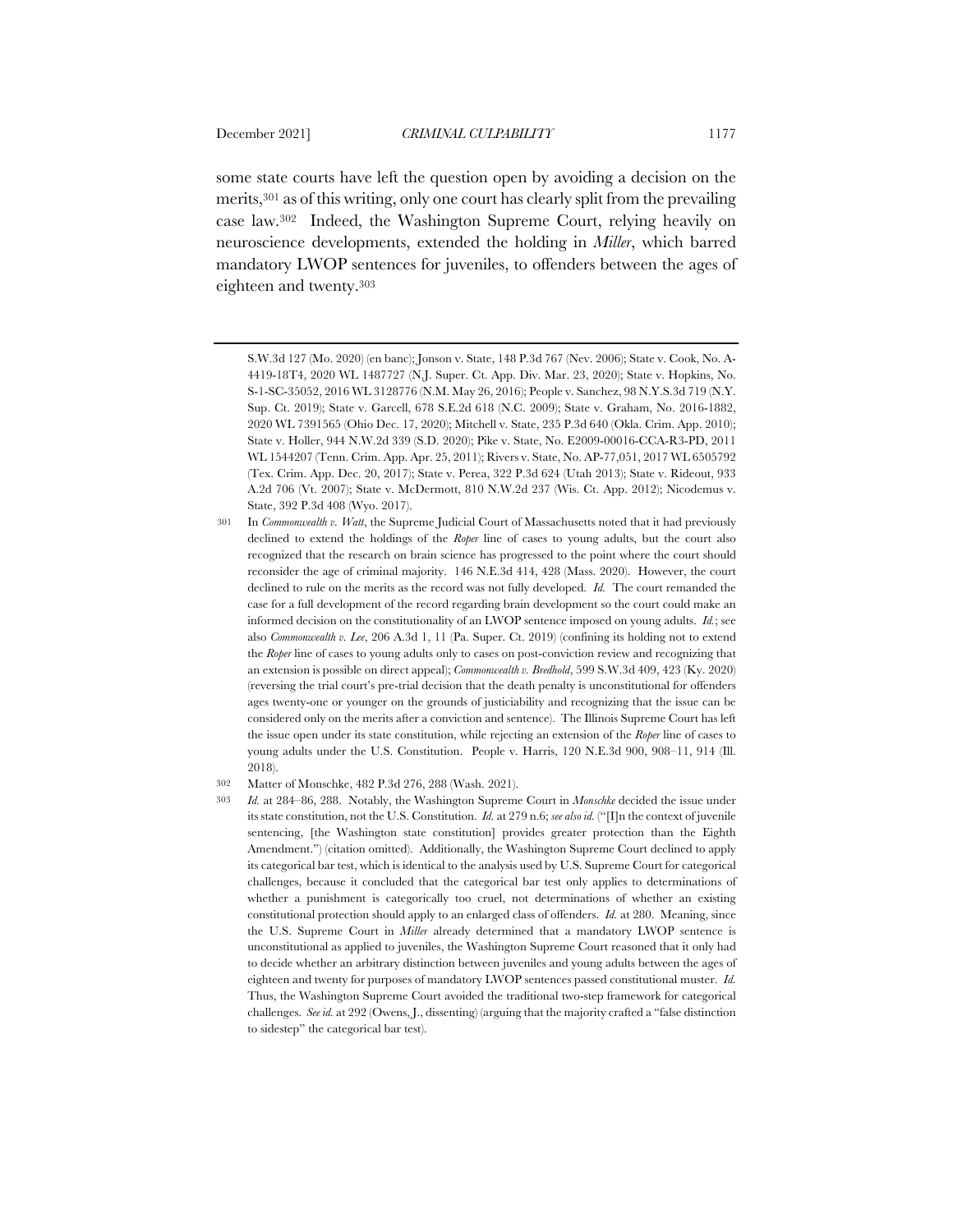A few different rationales have been offered by the courts for rejecting such constitutional challenges. Most often, the courts simply apply the holdings articulated in the *Roper* line of cases without much analysis. For example, in *State v. Barnett*, the Missouri Supreme Court considered whether the imposition of a mandatory LWOP sentence on a nineteen-year-old offender was constitutional in light of newly available scientific evidence indicating that nineteen-year-old offenders display the "transient, hallmark features of adolescence affecting risk and impulse control."304 The court in *Barnett* plainly stated that it was constrained by the U.S. Supreme Court's precedent, "which clearly defines a juvenile as an individual younger than [eighteen] years of age," and affirmed the LWOP sentence.305 The Missouri Supreme Court understood an extension of the holding in *Miller* to a nineteen-year-old offender as contrary to the precedent established by the Supreme Court. This reasoning is quite common, and it allows courts to consider the issue on the merits with little to no constitutional analysis.306

Courts have even reasoned that a strict application of the *Roper* line of cases is required because the Supreme Court specifically acknowledged the arbitrariness of drawing the line of criminal majority at eighteen years old. Indeed, in *Roper*, the Supreme Court admitted that the "qualities that distinguish juveniles from adults do not disappear when an individual turns [eighteen]" but still concluded that "a line must be drawn."307 Accordingly, lower courts have considered that language to be highly instructive and indicative of how the Supreme Court would consider additional scientific evidence showing that young adults have similar qualities to juveniles.308 For example, in *United States v. Marshall*, the Sixth Circuit relied on that language in *Roper* to conclude that the "Supreme Court has recognized that drawing

<sup>304</sup> *Barnett*, 598 S.W.3d at 130.

<sup>305</sup> *Id.* at 133.

<sup>306</sup> *See, e.g.*, *Woods*, 232 A.3d at 80 (explaining that the holding in *Miller* is "limited to cases in which the defendant is younger than eighteen at the time of the crime"); *Hopkins*, 2016 WL 3128776, at \*5 ("Defendant was twenty-one years old at the time he committed these murders and certainly not within the parameters established by *Roper*. Because Defendant was a legal adult, we cannot categorically treat him as a juvenile offender under *Roper*."); *Graham*, 2020 WL 7391565, at \*28 ("[B]ecause the United States Supreme Court has drawn the line at 18 for Eighth Amendment purposes, state courts are not free to invoke the Eighth Amendment as authority for drawing it at a higher age. . . . [Therefore,] *Roper* is controlling, and we must follow it.").

<sup>307</sup> Roper v. Simmons, 543 U.S. 551, 574 (2005).

<sup>308</sup> *See, e.g.*, Nelson v. State, 947 N.W.2d 31, 39 (Minn. 2020) (recognized that the "Supreme Court determined that a 'clear line' must be drawn, even when such a line is under-inclusive"); Tisius v. State, 519 S.W.3d 413, 431 (Mo. 2017) (en banc) ("The Supreme Court . . . recognized the potential for a defendant's mental age to differ from his or her biological age but, nonetheless, implemented a bright line rule as to the minority age for imposition of the death penalty.").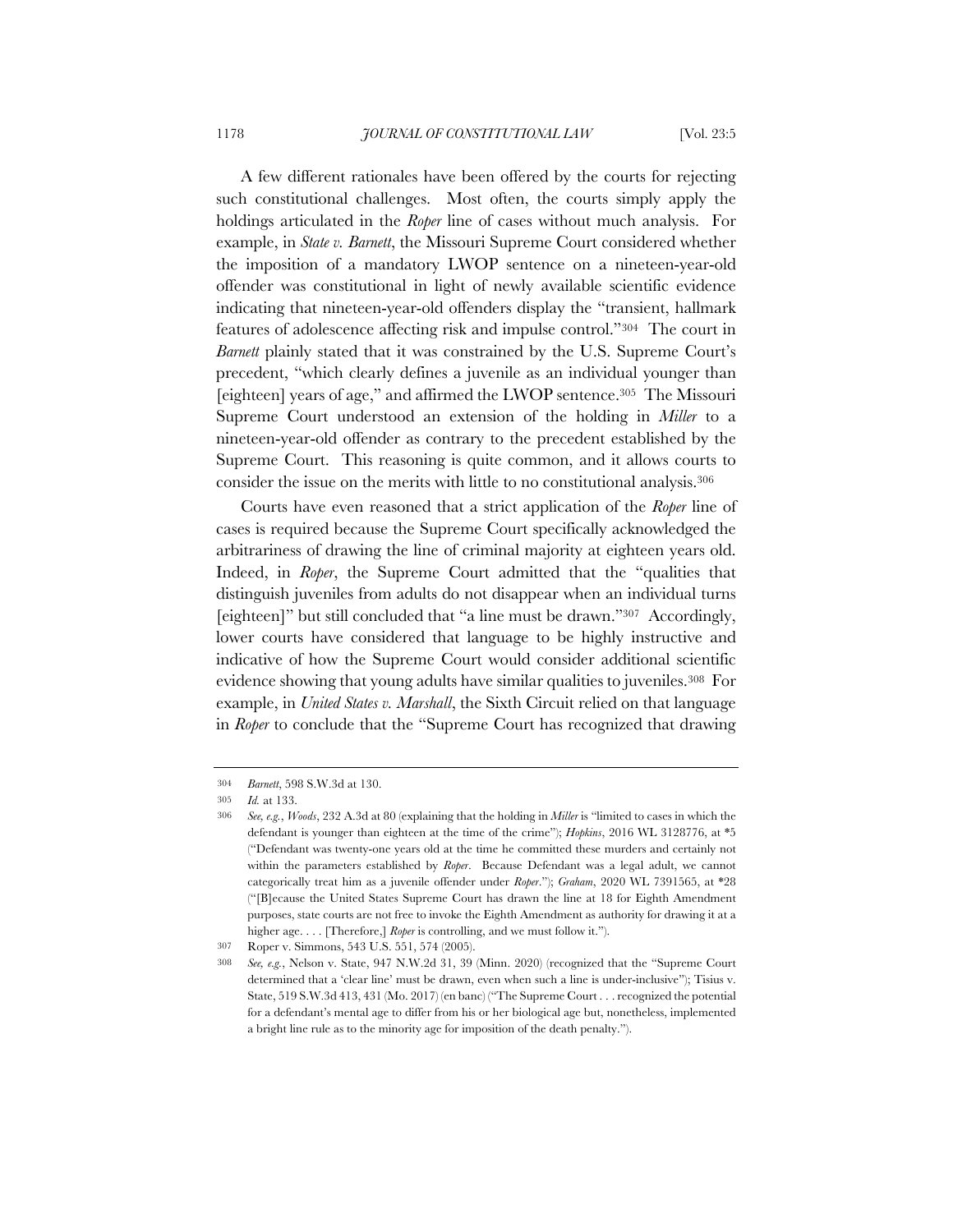lines based on chronological age is a not-entirely-desirable but nonetheless necessary approach."309 Similarly, in *United States v. Chavez*, while the Fourth Circuit conceded that individual differences in maturity will lead to "imperfect fits" and arbitrariness, the court still concluded that such differences do not make age-based rules unconstitutional.310

Constitutional challenges have also been rejected by the courts based on the view that there is no national consensus to extend the *Roper* line of cases to young adults. As explained above, when evaluating Eighth Amendment challenges, a court must first determine whether there is a national consensus against the challenged sentencing practice.311 To establish such a national consensus, young adult defendants have commonly pointed to (1) the emerging scientific consensus that young adults are less responsible because brain development continues into mid-twenties,  $312$  (2) a 2018 resolution from the American Bar Association House of Delegates, which urged jurisdictions that impose capital punishment to prohibit imposing the death penalty on offenders who were twenty-one years old or younger at the time of the crime,313 (3) state laws that recognize the status of young adulthood as a mitigating factor at sentencing,314 and (4) the prevalence of certain punishments imposed on young adults.315 Despite these purported changes, courts have not been persuaded that these developments constitute a national consensus.316 For instance, in *Hairston v. State*, the Idaho Supreme Court

<sup>309</sup> United States v. Marshall, 736 F.3d 492, 498 (6th Cir. 2013).

<sup>310</sup> United States v. Chavez, 894 F.3d 593, 609 (4th Cir. 2018).

<sup>311</sup> *Supra* note 292 and accompanying text.

<sup>312</sup> *See* Hairston v. State, 472 P.3d 44, 49 (Idaho 2020) (noting that the defendant relies on report that argues "there is a new emerging consensus that many aspects of psychological and neurobiological immaturity characteristic of early adolescents and middle adolescents are also characteristics of late adolescents aged nineteen and twenty" to show evolving standards of decency).

<sup>313</sup> *See id.* at 46–47 (explaining that defendant relied on the ABA resolution to show evolving standards of decency); People v. Flores, 462 P.3d 919, 966 (Cal. 2020) (noting that the defendant pointed to the ABA resolution to show national consensus).

<sup>314</sup> *See* Pike v. State, No. E2009-00016-CCA-R3-PD, 2011 WL 1544207, at \*64 (Tenn. Crim. App. Apr. 25, 2011) (highlighting that the defendant relied on, inter alia, a Tennessee state law that recognizes youth as a statutory mitigating factor at sentencing); *Flores*, 462 P.3d at 966 (noting that the defendant relied on a California state law that expanded "youth offender parole hearings" to inmates who were twenty-five or younger at the time of the crime).

<sup>315</sup> *See Pike*, 2011 WL 1544207, at \*64–65 ("Tennessee has not executed anyone who was younger than twenty-three at the time of the offense . . . . Only 7.7% of Tennessee's present death-sentenced inmates were nineteen or under at the time of the crime.").

<sup>316</sup> *See, e.g.*, *Flores*, 462 P.3d at 966 ("[T]hese developments do not establish the 'national consensus' necessary to justify a categorical bar on the death penalty for individuals between the ages of [eighteen] and [twenty-one] at the time of their offenses."); *Hairston*, 472 P.3d at 49 ("While we are not blind to the national and international trends . . . , [the defendant] has provided no evidence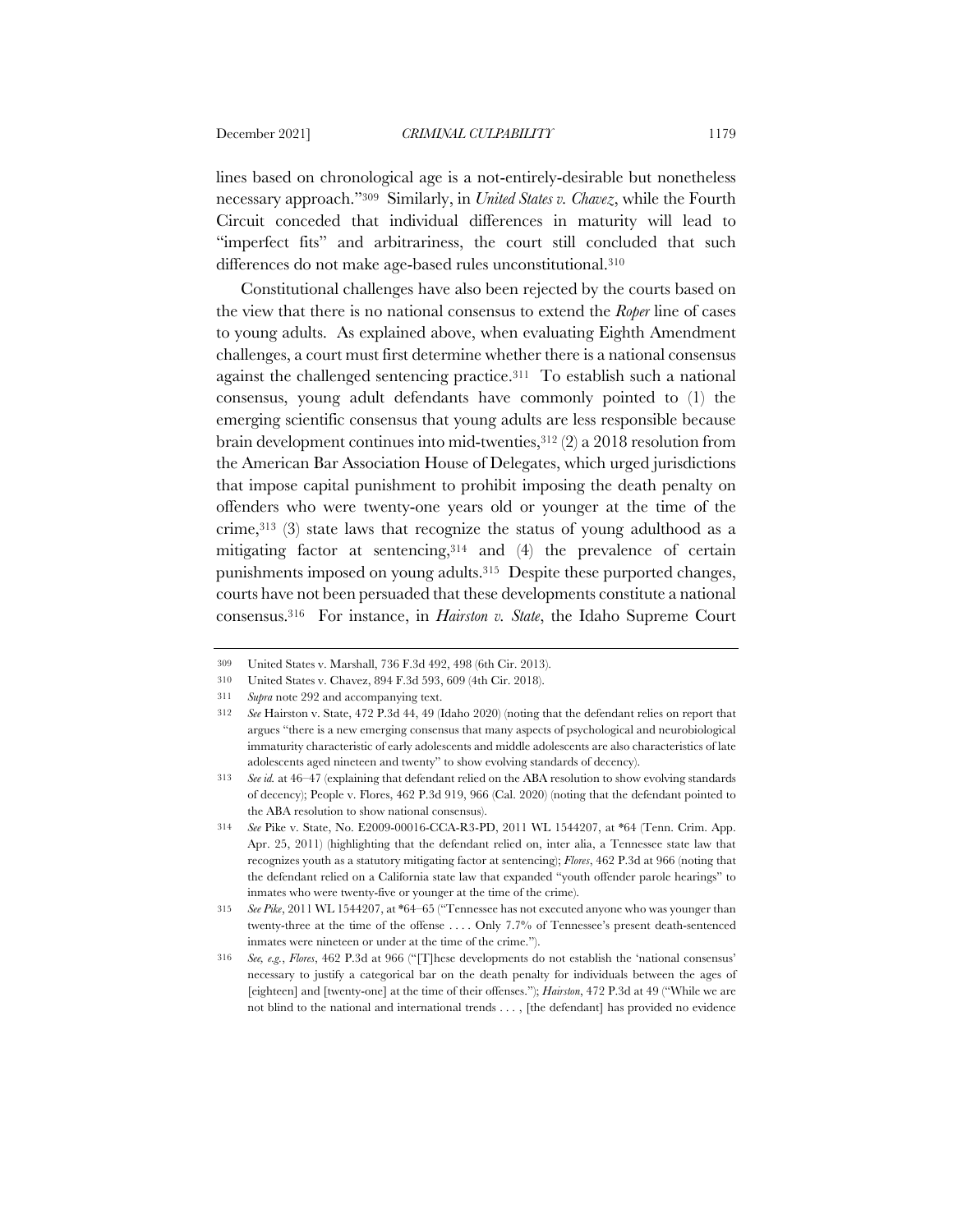refused to extend the holding in *Roper* to young adults, reasoning that legislative bodies serve as the basis for determining national consensus and there is no consensus among the legislative bodies of the states that still use the death penalty to extend the prohibition against the death penalty to young adults.317 In other words, the Idaho Supreme Court concluded that the legislatures of the states that still impose capital punishment have not enacted any laws that create such an extension. This rationale tracks closely with the reasoning in the *Roper* line of cases. In *Roper*, the Supreme Court found evidence of national consensus based on the abolition of the juvenile death penalty in the majority of states, the infrequency of its use in the states that have not abolished it, and the consistent downward trend toward abolishing its use.318 Similarly, the Supreme Court in *Graham* observed the abolition of juvenile LWOP sentences in several states and the infrequency of juvenile LWOP sentences for nonhomicidal offenses.319 The Supreme Court has even specified that the laws enacted by state legislatures are the "clearest and most reliable" objective evidence of national consensus.320 As a result, many lower courts only consider state legislative action, which leads those courts to dismiss new scientific evidence and policy resolutions as immaterial developments. Even the other arguments that point to mitigating factors at sentencing and the prevalence of certain sentences are unavailing in light of the fact there is no evidence of state laws barring certain punishments on young adults. Without any action from the state legislatures directly on the issue of punishments for young adults, successfully demonstrating national consensus is unlikely.321

Courts have also reasoned that neuroscience alone cannot justify extending the holdings in the *Roper* line of cases to young adults. This

that a consensus exists among those states that continue to exercise the death penalty about this issue."). In *Monschke* (the case that extended *Miller* to defendants twenty years old and younger), one of the points of contention between the majority and dissent was whether there was a national consensus. 482 P.3d 276, 280 n.8 (Wash. 2021). While the majority conceded that there is "certainly no national majority of state legislatures or courts prohibiting mandatory LWOP" for defendants twenty years old and younger, it argued that there is "definitely an affirmative trend among states to carve out rehabilitative space for 'young' or 'youthful' offenders as old as their mid- [twenties]." *Id.* (citations omitted). *But see id.* at 293–94 (Owens, J., dissenting) (arguing that there is neither a national consensus of states prohibiting mandatory LWOP sentences for defendants twenty years old and younger nor any affirmative trend to carve out a rehabilitative space).

<sup>317</sup> *Hairston*, 472 P.3d at 50.

<sup>318</sup> Roper v. Simmons, 543 U.S. 551, 567 (2005).

<sup>319</sup> Graham v. Florida, 560 U.S. 48, 62 (2010).

<sup>320</sup> *Id.* (quoting Atkins v. Virginia, 536 U.S. 304, 312 (2002)).

<sup>321</sup> *But see Monschke*, 428 P.3d at 280 n.8 (observing an affirmative trend among states to "carve out rehabilitative space" for young adults).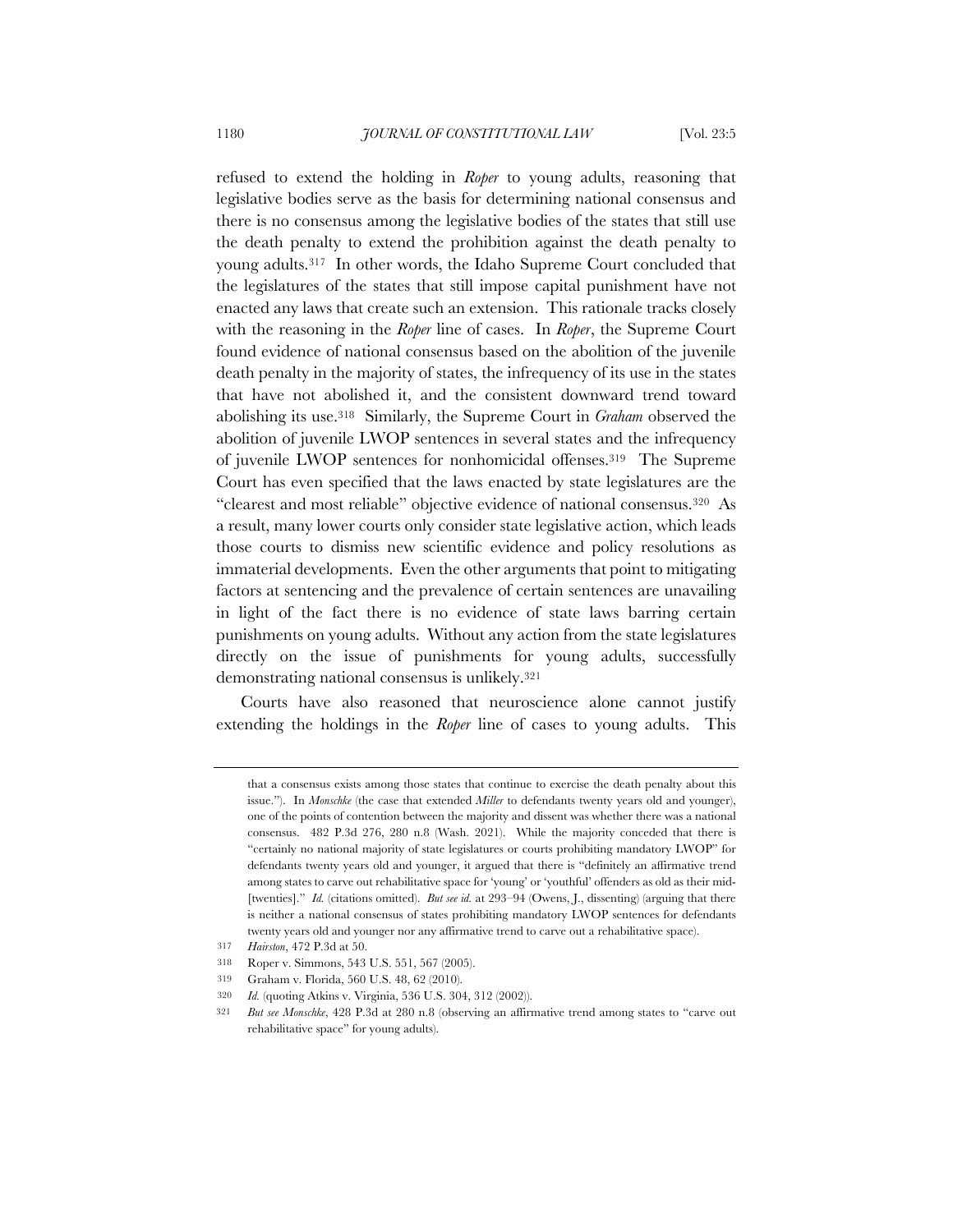rationale is arguably the most compelling as it squarely addresses what effect neuroscience should have on sentencing jurisprudence for young adults. In *United States v. Gonzalez*, the defendant argued that the *Roper* line of cases were based on outdated science and modern scientific consensus required the holding in *Miller* to apply to all offenders below the age of twenty-one.<sup>322</sup> The First Circuit rejected this argument, reasoning that "scientific evidence is merely one factor, among an array of factors, that the [Supreme] Court has considered when invalidating certain criminal sentences imposed on juveniles."323 The First Circuit noted in particular that the scientific consensus on brain development was not the exclusive rationale in the *Roper* line of cases.324 Instead, the court in *Gonzalez* understood the empirical studies cited in the *Roper* line of cases as offered to merely provide further support for the notion that juveniles were less culpable.<sup>325</sup> The court opined that the Supreme Court chose the age of eighteen as the categorical divide between juveniles and adults after balancing environmental and societal factors and concluding that eighteen "represented the point where society draws the line for many purposes between childhood and adulthood."326 Indeed, arguments that rely solely on physiological development ignore the Supreme Court's multifaceted approach in the *Roper* line of cases and improperly elevate neuroscience research from one of many factors to the sole determinant of where to draw the line between young adult offenders and adults.327

The Delaware Supreme Court expressed almost identical reasoning in *Zebroski v. State*.328 The court in *Zebroski* highlighted two problems with using scientific evidence to extend the *Roper* line of cases to young adults. First, the court believed that the Supreme Court had already considered such evidence and rejected it, explaining that the Court in *Roper* was aware that "children do not transform into psychologically-and neurologically-mature adults on their eighteenth birthdays" and that the Court's holding was not founded on a "now-outdated understanding of adolescent development."329 Second, the Delaware Supreme Court asserted that scientific evidence was not the sole

<sup>322</sup> United States v. Gonzalez, 981 F.3d 11, 18–19 (1st Cir. 2020).

<sup>323</sup> *Id.* at 19.

<sup>324</sup> *Id.*

<sup>325</sup> *Id.*

<sup>326</sup> *Id.* at 20 (internal quotation marks omitted) (citation omitted).

<sup>327</sup> *Id.* at 21.

<sup>328</sup> 179 A.3d 855, 862 (Del. 2018).

<sup>329</sup> *Id.* at 861.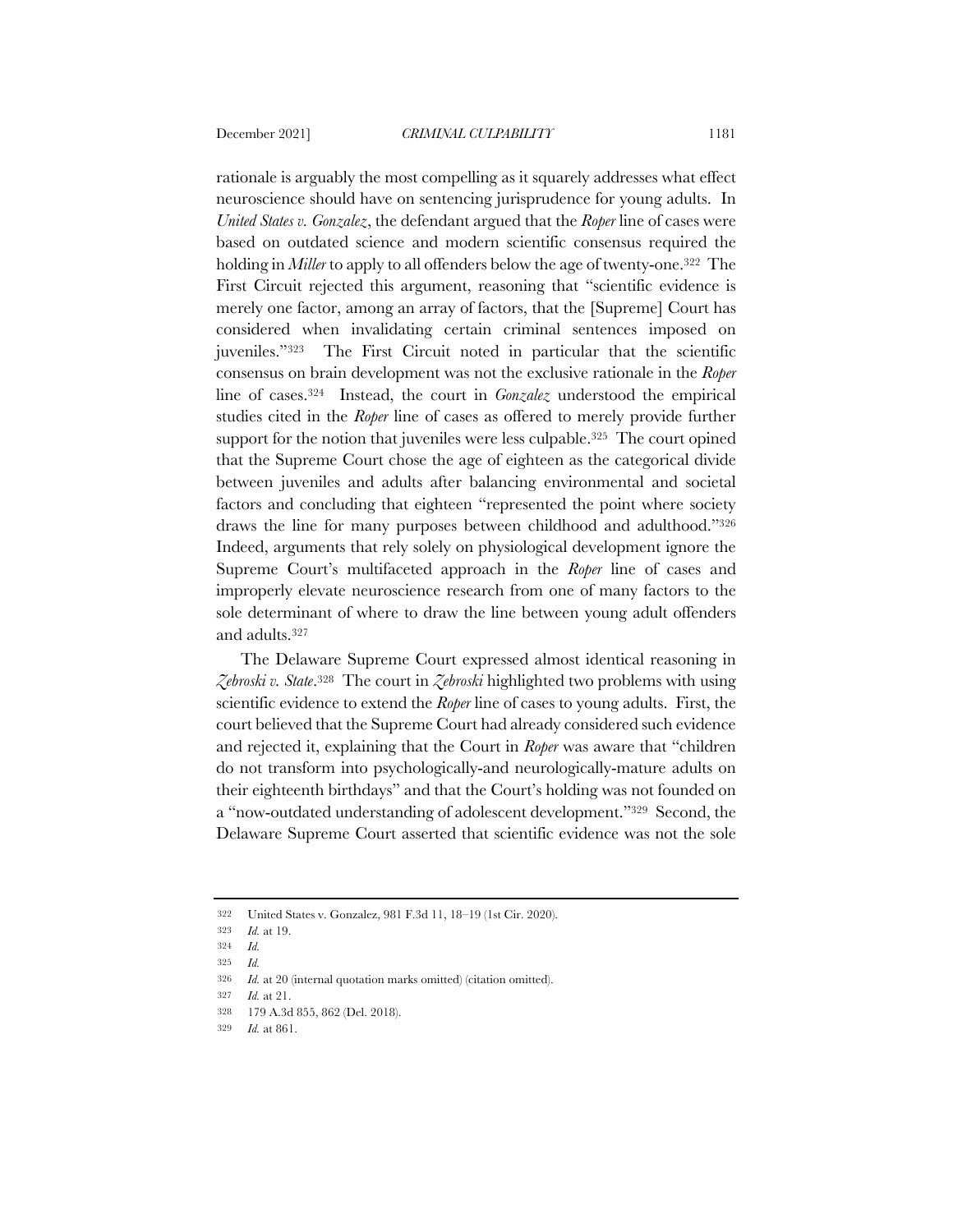(or even primary) reason to draw the line at eighteen years old.330 As the Delaware Supreme Court read it, the majority opinion in *Roper* "retreated from the science to a more conventional, law-controlled analysis" and chose the age of eighteen based on the societal markers of adulthood, not the most advanced science of the time.331 This understanding of the Supreme Court's use of scientific evidence in the *Roper* line of cases necessitated the court's conclusion in *Zebroski*: Developments in neuroscience do not support redrawing the line of criminal majority because it is society's collective judgment that draws that line.<sup>332</sup>

Other courts have also recognized that new scientific evidence only confirms existing views of young adults, which derive from society's conventional wisdom. For example, in *State v. McDermott*, a Wisconsin state court compared new scientific findings on young adults' brain development to observations made by ancient Greek philosophers on the behavior of young adults.333 Specifically, the court referenced the work of Aristotle and Homer to illustrate that impulsivity in adolescence "has been known since humans were able to observe their environment."334 In the court's view, new scientific evidence only "puts the old wine of human experience in the new bottles of recent research and labels the entire package as 'new.'"335 This understanding of scientific research essentially confines its role to influencing policy decisions. Some courts have stated that new scientific evidence should be used to convince state legislatures to change the laws, not as the basis for legal relief.336 While these courts admit that the implications of new scientific evidence give rise to ethical, moral, and public policy concerns, they maintain that legislative bodies are better equipped to address those concerns than the courts.337

<sup>330</sup> *Id.* at 862.

<sup>331</sup> *Id.* (alterations in original omitted) (citation omitted).

<sup>332</sup> *Id.*; *see also* People v. Harris, 120 N.E.3d 900, 913–14 (Ill. 2018) (noting that "[n]ew research findings do not necessarily alter [the] traditional line between adults and juveniles" because the decisions in the *Roper* line of cases were "not based primarily on scientific research"); People v. Sanchez, 98 N.Y.S.3d 719, 725 (N.Y. Sup. Ct. 2019) ("[T]he precise place the line has been drawn is based on law and policy considerations, not science.").

<sup>333</sup> 810 N.W.2d 237, 244 (Wis. Ct. App. 2012).

<sup>334</sup> *Id.*

<sup>335</sup> *Id.*

<sup>336</sup> *See, e.g.*, State v. Lauderdale, No. 37141-7-III, 2020 WL 7664232, at \*6 (Wash. Ct. App. Dec. 24, 2020) (noting brain science might persuade the state legislature).

<sup>337</sup> *See, e.g.*, Nelson v. State, 947 N.W.2d 31, 39–40 (Minn. 2020) (citation omitted) ("It is a wellestablished principle that crimes and sentences are within the province of the Legislature.").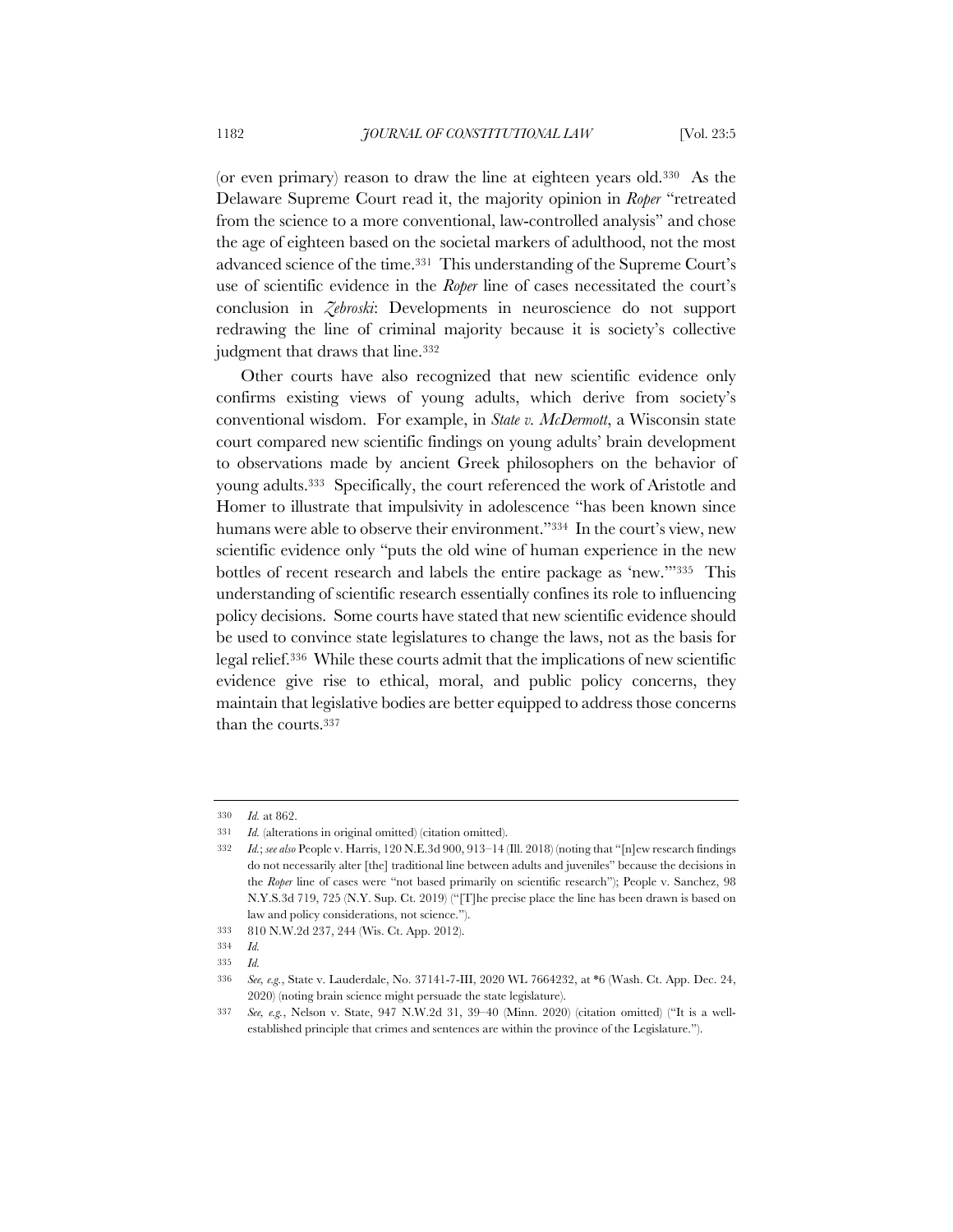A review of the case law clearly demonstrates that Eighth Amendment challenges to sentences imposed on young adults will continually fail. The cases demonstrate two general patterns regarding how courts have treated these challenges. On the one hand, most courts simply rejected the challenges after narrowly applying the holdings in the *Roper* line of cases without any notable analysis. On the other hand, some courts were willing to engage in the constitutional analysis and grapple with the significance of this new scientific research in young adult sentencing. However, even those courts continued to reject the challenges. By reviewing these decisions in the aggregate, a common narrative is revealed: Neuroscience is not enough.

The landmark holdings in the *Roper* line of cases were not the product of science alone. In the *Roper* line of cases, before even considering the scientific research, the Supreme Court reviewed legislative trends to determine whether there was evidence of a national consensus against the sentencing practice. Only after finding sufficient evidence of national consensus, the Court shifted its attention to the culpability of juveniles. In concluding that juveniles are less culpable than adults, the Court certainly relied on new scientific evidence, which included neuroscience. However, neuroscience did not compel that conclusion. A more plausible reading of the *Roper* line of cases is that the Court used new scientific research as one way to explain why juveniles have diminished culpability. The Supreme Court has long understood juveniles as less culpable than adults and this understanding existed well before neuroscience could offer any explanation. Young adults relying on new scientific evidence to challenge the constitutionality of their punishments undervalue the persuasiveness of conventional wisdom and how that wisdom primarily contributed to the outcomes in the *Roper* line of cases. Indeed, the Supreme Court's use of new scientific evidence in the *Roper* line of cases can be best understood as bolstering longstanding societal views on juvenile culpability, not as disrupting those views. Young adults, on the other hand, have used new scientific evidence in a fundamentally different way they have used it to disrupt societal views on young adult culpability since society does not perceive young adult culpability similarly to juvenile culpability.

### *2. Equal Protection Clause*

The Equal Protection Clause of the Fourteenth Amendment provides: "No State . . . shall deny to any person within its jurisdiction the equal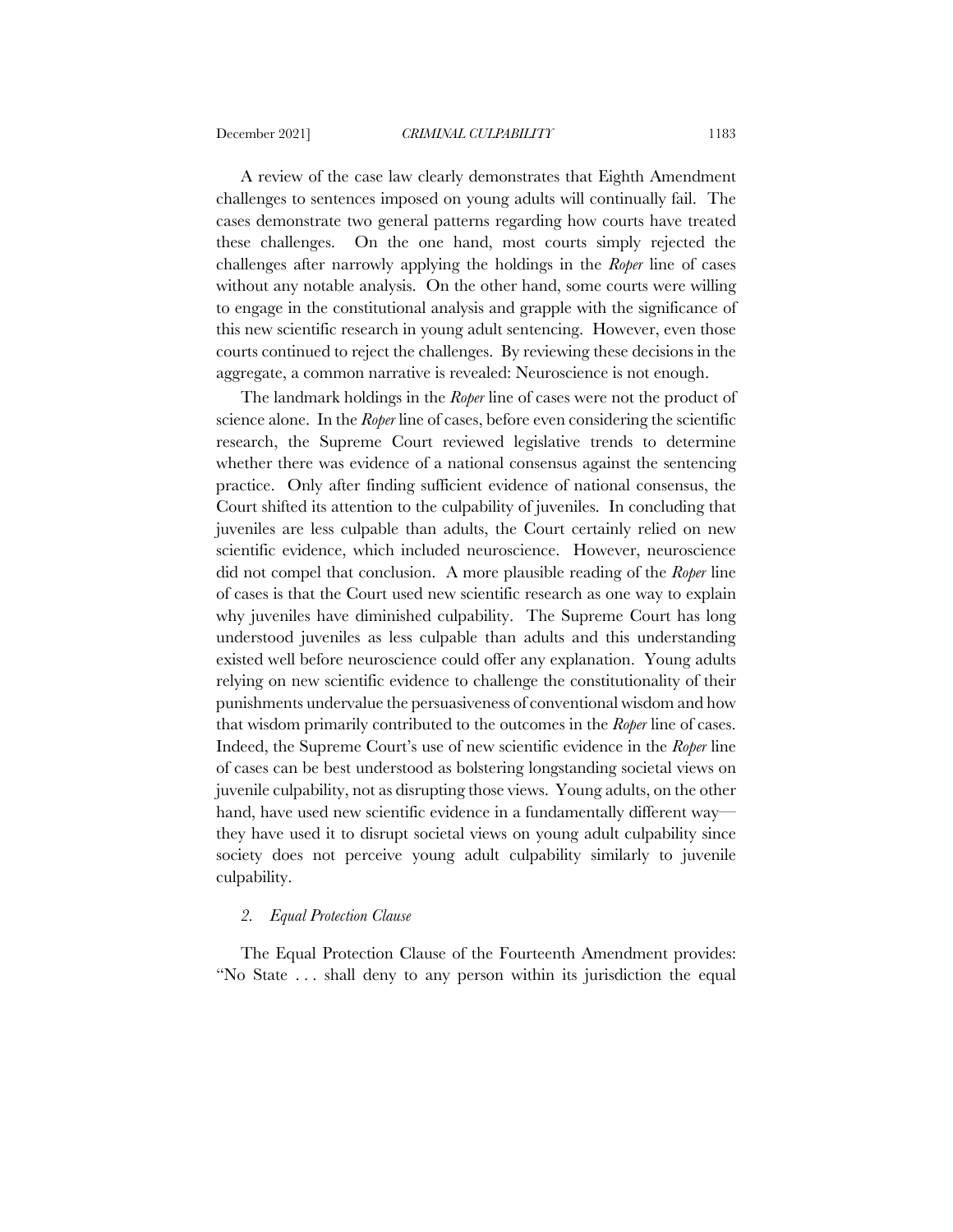protection of the laws."338 The Supreme Court has interpreted the Clause as guaranteeing that "all persons similarly situated should be treated alike."339 However, the Supreme Court has noted that the Constitution "does not require things which are different in fact or opinion to be treated in law as though they were the same."340 Legislatures have the initial discretion to decide what is different and what is the same.<sup>341</sup> That is, legislative bodies can enact discriminatory laws that treat similar people differently. But the legislatures cannot enact such laws with impunity. Indeed, if the government enacts a discriminatory law, the law may be susceptible to an equal protection challenge. All courts evaluating equal protection challenges must answer the same broad question: Is the discrimination justified by a sufficient purpose?342 In order to answer this broader question, three more specific questions must be asked: (1) What is the classification? (2) What level of scrutiny should apply? and (3) Does the law meet this level of scrutiny?343 A court begins by identifying what classification the discriminatory law falls into. There are two types of classifications—laws that are discriminatory on their face and laws that are facially neutral law but create a discriminatory impact or effect.344

After identifying the appropriate classification, the court then identifies the level of scrutiny that should be applied to the law.345 There are generally three levels of scrutiny: Strict scrutiny, intermediate scrutiny, and the rational basis test.346 Strict scrutiny is typically applied to laws that discriminate on the basis of race or national origin.347 When evaluating discriminatory laws under strict scrutiny, the law is only upheld if the government proves that the law is necessary to achieve a compelling government purpose.<sup>348</sup> Intermediate scrutiny is often applied to laws that discriminate on the basis

<sup>338</sup> U.S. CONST. amend. XIV, § 1, cl. 4.

<sup>339</sup> City of Cleburne v. Cleburne Living Ctr., 473 U.S. 432, 439 (1985) (citing Plyer v. Doe, 457 U.S. 202, 216 (1982)).

<sup>340</sup> Tigner v. Texas, 310 U.S. 141, 147 (1940).

<sup>341</sup> *See Plyler*, 457 U.S. at 216 ("A legislature must have substantial latitude to establish classifications that roughly approximate the nature of the problem perceived, that accommodate competing concerns both public and private, and that account for limitations on the practical ability of the State to remedy every ill.").

<sup>342</sup> ERWIN CHEMERINSKY, CONSTITUTIONAL LAW: PRINCIPLES AND POLICIES 697 (5th ed. 2015).

<sup>343</sup> *Id.* at 698.

<sup>344</sup> *Id.*

<sup>345</sup> *Id.* at 699.

<sup>346</sup> *Id.*

<sup>347</sup> *Id.*

<sup>348</sup> *Id.*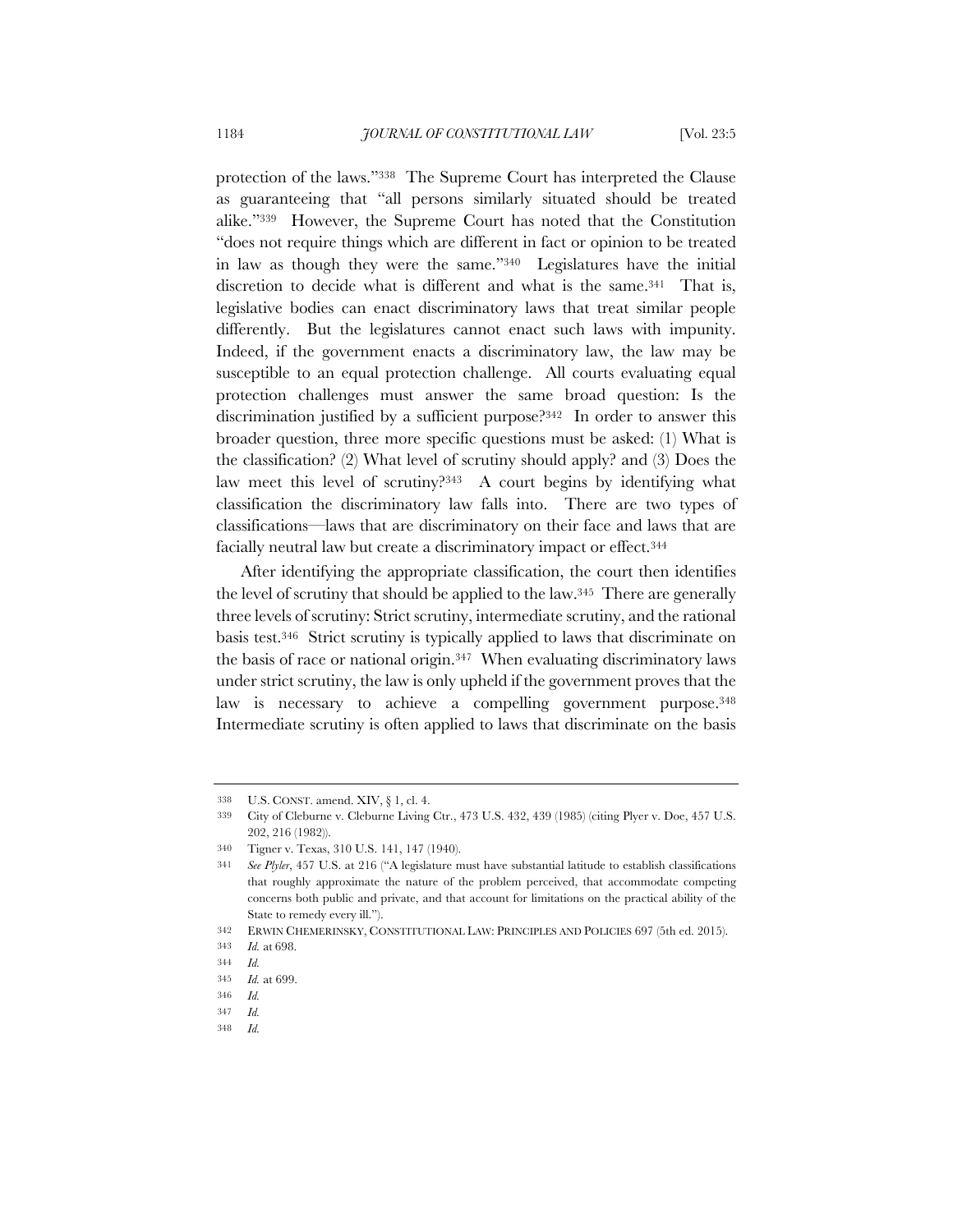of gender.349 Under intermediate scrutiny, a discriminatory law is upheld if it is substantially related to an important government purpose.350 Lastly, the rational basis test is applied to all other laws that do not invoke a higher level of scrutiny.351 Under the rational basis test, the discriminatory law is upheld if it "bears some fair relationship to a legitimate public purpose."352 In other words, a court must determine whether the law is rationally related to a legitimate government purpose.353

Finally, the court must determine whether the discriminatory law meets the applied level of scrutiny.354 To do this, the court evaluates the discriminatory law's ends and its means.355 The law's ends are evaluated through the level of scrutiny applied.356 For strict scrutiny, the law's end must be deemed compelling; for intermediate scrutiny, the law's end must be considered important; and for the rational basis test, the law's end must have a legitimate purpose.357 In considering the means of the law, the court generally focuses on the degree to which the law is overinclusive or underinclusive.358 A law is overinclusive if it applies to people who do not need to be included in order to meet the law's end.359 A law is underinclusive if it does not apply to people who are similar to those to whom the law applies in order to meet the law's end.360 Like when evaluating the law's ends, the law's means are also evaluated through the level of scrutiny applied.361 For strict scrutiny, a relatively close fit is required (the law's means is not overinclusive or underinclusive); for intermediate scrutiny, a closer fit is required than is under a rational basis test.362

Although the Supreme Court in the *Roper* line of cases did not consider whether the challenged sentences violated the Equal Protection Clause, young adult offenders still cite those cases to argue that unequal treatment of juveniles and young adults at sentencing violates the Equal Protection

- 353 CHEMERINSKY, *supra* note 342, at 699.
- 354 *Id.* at 701.
- 355 *Id.*
- 356 *Id.*
- 357 *Id.*
- 358 *Id.*
- 359 *Id.* at 702.
- 360 *Id.* at 701.
- 361 *Id.* at 702.
- 362 *Id.*

<sup>349</sup> *Id.*

<sup>350</sup> *Id.*

<sup>351</sup> *Id.*

<sup>352</sup> Plyler v. Doe, 457 U.S. 202, 216 (1982).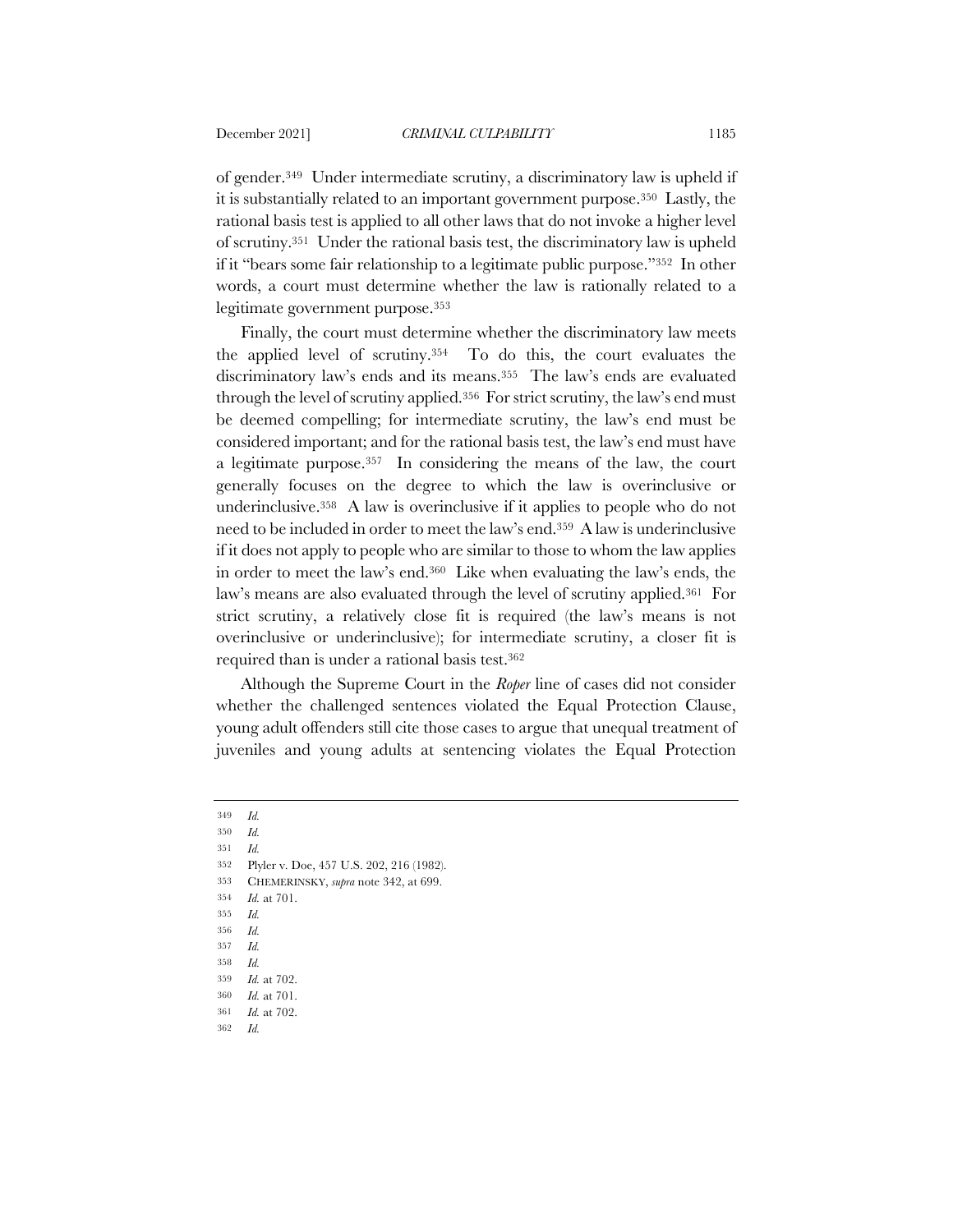Clause.363 Young adults bringing equal protection challenges commonly claim that young adults and juveniles are similarly situated and, therefore, must be treated alike under the law.364 Like the Eighth Amendment challenges, these equal protection challenges rely on new scientific evidence to illustrate the similarities between juveniles and young adults.365 Nonetheless, courts continually reject these challenges.366

These equal protection challenges are reviewed under the rational basis test.367 The Supreme Court has repeatedly held that laws discriminating on the basis of age are not subject to a higher level of scrutiny and must only satisfy the rational basis test.<sup>368</sup> As explained above, the rational basis test is satisfied as long as there is a rational relationship between the discriminatory law and a legitimate government purpose.369 This deferential level of scrutiny effectively creates an insurmountable hurdle for young adults challenging their sentences under the Equal Protection Clause.370 As a result, courts invariably find that sentencing laws discriminating between juveniles and young adults do not violate the Equal Protection Clause. For example, in *Adams v. Frauenheim*, the U.S. District Court for the Northern District of California held that California's sentencing structure, which treated young adults differently than juveniles, satisfied the rational basis test.371 The young adult defendant in *Adams* challenged a sentencing provision which allows juveniles who received an LWOP sentence to request a resentencing after

<sup>363</sup> *See, e.g.*, Joint Brief for the Defendants/Appellants on Appeal from the Suffolk Cnty. Superior Ct. at 72, 75, Commonwealth v. Watt, 146 N.E.3d 414 (Mass. 2020) (arguing that a mandatory LWOP sentence imposed on a young adult, but not a juvenile, violates the Eighth Amendment and Equal Protection Clause).

<sup>364</sup> *See, e.g.*, *In re Jones*, 255 Cal. Rptr. 3d 571, 573 (Cal. Ct. App. 2019) (restating young adult defendant's argument that the sentencing law violates the Equal Protection Clause because it denies young adults the same opportunity to petition for resentencing that is afforded to similarly situated juvenile offenders).

<sup>365</sup> *See, e.g.*, *id.* at 574 (noting that young adult defendant argued that juveniles and young adults are similarly situated because they have "developing brains, lack maturity, and have increased potential for rehabilitation").

<sup>366</sup> *See, e.g.*, Adams v. Frauenheim, No. 17-cv-01289-EMC, 2018 WL 3046939, at \*7 (N.D. Cal. June 14, 2018) (rejecting equal protection challenge to differential treatment between juveniles and young adults).

<sup>367</sup> *See, e.g., id.* at \*5 (stating that, when neither a suspect class nor a fundamental right is implicated, the appropriate standard of analysis is rational basis review).

<sup>368</sup> Kimel v. Fla. Bd. of Regents, 528 U.S. 62, 83 (2000); *see also* Mass. Bd. of Ret. v. Murgia, 427 U.S. 307, 313 (1976) (declining to apply strict scrutiny to age classifications).

<sup>369</sup> *Supra* notes 352–353 and accompanying text.

<sup>370</sup> *See* CHEMERINSKY, *supra* note 342, at 700 ("The rational basis test is enormously deferential to the government, and only rarely have laws been declared unconstitutional for failing to meet this level of review.").

<sup>371</sup> *Adams*, 2018 WL 3046939, at \*6.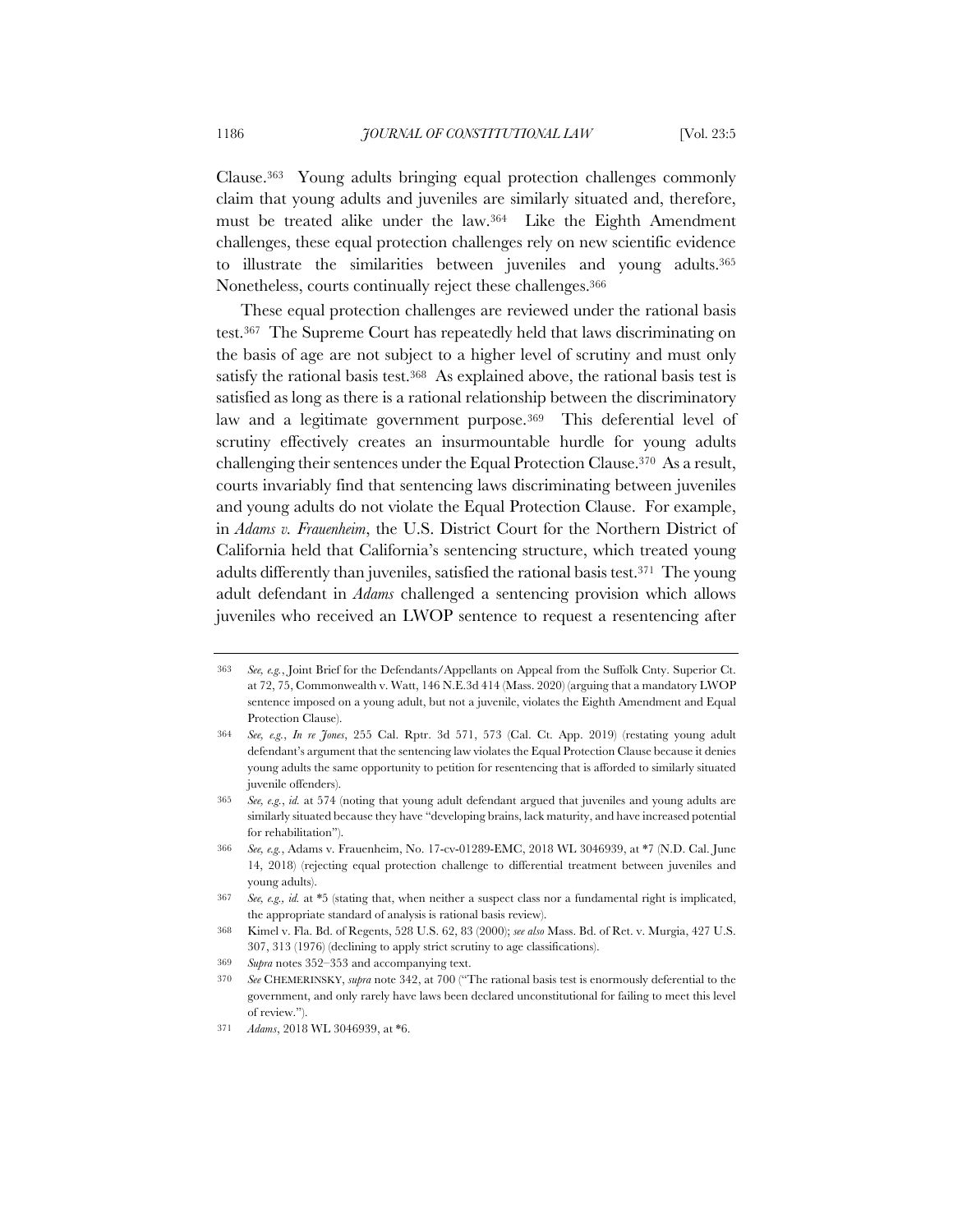serving fifteen years of incarceration.372 The California Legislature enacted this provision in light of the Supreme Court's holding in *Miller v. Alabama*, which held that mandatory LWOP sentences could not be imposed on juveniles.373 The district court in *Adams* concluded that the "distinction the California Legislature drew regarding LWOP sentences between juvenile offenders and adult offenders (including those who just turned [eighteen]) is rationally related to the legitimate governmental interest in treating juvenile offenders less harshly than adult offenders due to their immature and stilldeveloping minds."374 Similarly, in *In re Jones*, the California Court of Appeal rejected a nearly identical challenge.375 There, the court reasoned that the sentencing provision satisfied the rational basis test because the California Legislature could reasonably decide to distinguish juveniles from young adults.376 Drawing a bright line at eighteen years old for sentencing purposes, the court reasoned, is not impermissibly arbitrary.377

Courts have also denied equal protection challenges after simply reasoning that juveniles and young adults are not similarly situated.378 In *State v. Robertson*, the Minnesota Supreme Court used that exact reasoning in order to support its holding that a young adult's equal protection claim was meritless.379 Specifically, the court was considering whether the U.S. Supreme Court's holding in *Miller* imposed an age-based classification that unconstitutionally distinguishes between juvenile offenders and twenty-twoyear-old offenders.380 Since the U.S. Supreme Court already held that adults and children are constitutionally different, the Minnesota Supreme Court reasoned that juveniles and adults are not similarly situated, and equal protection principles do not apply.381 Courts utilizing this rationale seem to

<sup>372</sup> *Id.* at \*3–\*4.

<sup>373</sup> *Id.* at \*3.

<sup>374</sup> *Id.* at \*7.

<sup>375</sup> *In re Jones*, 255 Cal. Rptr. 3d 571, 574–75 (Cal. Ct. App. 2019).

<sup>376</sup> *Id.* at 575.

<sup>377</sup> *Id.*

<sup>378</sup> *See, e.g.*, Smith v. State, 908 N.W.2d 539, at \*3 (Iowa Ct. App. 2017) (unpublished table decision) (rejecting equal protection challenge on the basis that "[j]uveniles and young adults are not similarly situated for the purposes of sentencing within this constitutional scheme").

<sup>379</sup> State v. Robertson, 884 N.W.2d 864, 877 (Minn. 2016). The opinion in *Robertson* does not explicitly explain the reasons for the court's holding. Instead, the court stated that it recently rejected identical arguments in *Munt v. State*, 880 N.W.2d 379 (Minn. 2016), and that it was relying on the reasoning expressed in *Munt* to support its holding. *Robertson*, 884 N.W.2d at 877; *see also Munt*, 880 N.W.3d at 383 (holding that the failure to extend *Miller* to a thirty-five-year-old offender does not violate the Equal Protection Clause).

<sup>380</sup> *Robertson*, 884 N.W.2d at 877.

<sup>381</sup> *Munt*, 880 N.W.3d at 838.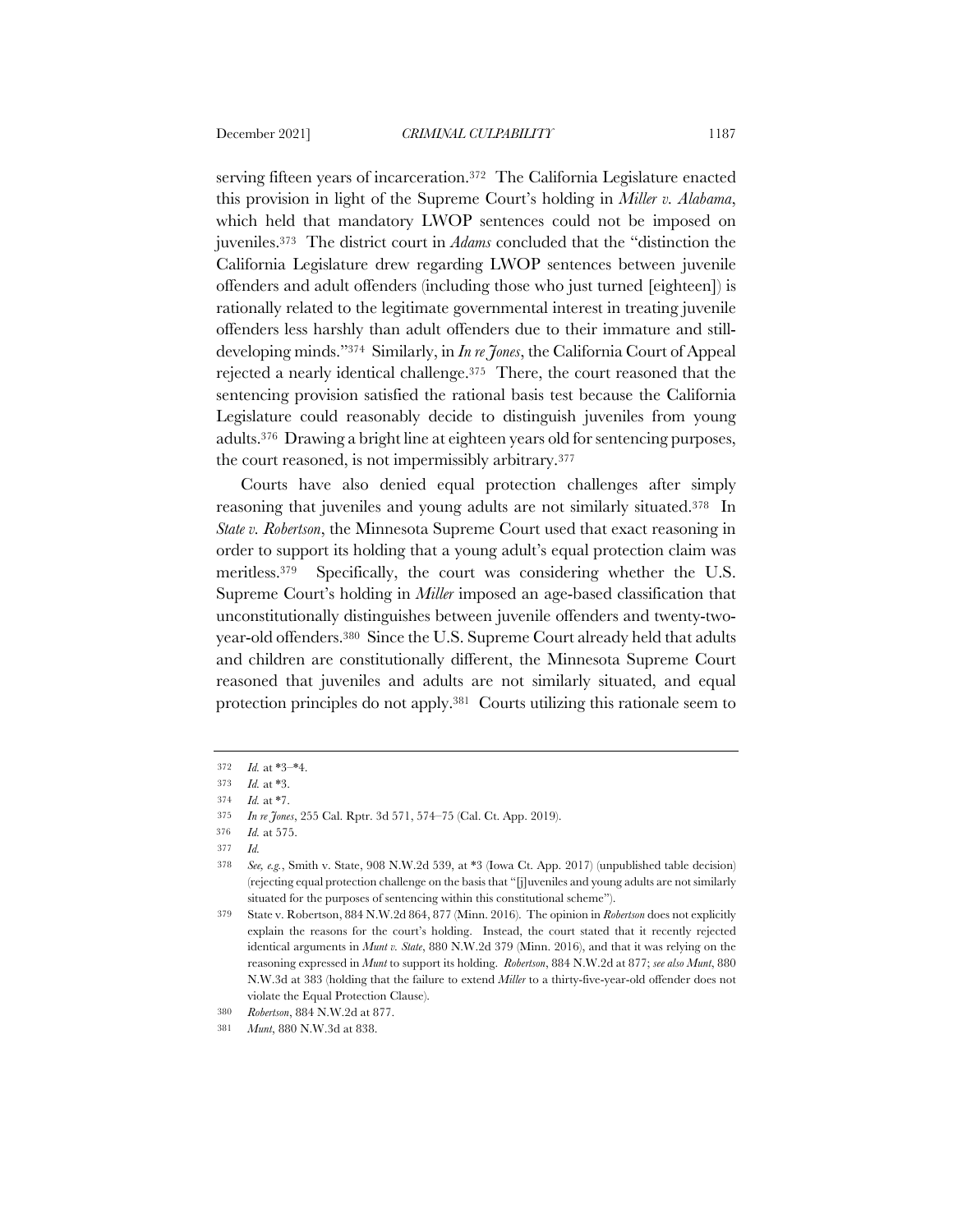sidestep traditional equal protection analyses by establishing at the onset that the Equal Protection Clause is inapplicable to these claims.

Accordingly, equal protection challenges to sentences imposed on young adult will likely continue to fail. Even if courts accept that juveniles and young adults are similarly situated in light of new scientific evidence, the Equal Protection Clause only demands that age-based classifications satisfy the rational basis test. This highly deferential level of scrutiny will thwart any equal protection arguments advanced by young adults. For those reasons, challenges under the Equal Protection Clause will not yield any meaningful change to sentences imposed on young adults or address their diminished criminal responsibility.

# *3. What This Means for Young Adults*

Expecting the courts to intervene and redefine young adult culpability is an unrealistic expectation. As the case law indicates, challenges to sentences imposed on young adults under the Eighth Amendment and Equal Protection Clause are widely unsuccessful. Comparatively, an Eighth Amendment challenge is more persuasive as the courts can specifically consider the diminished culpability of young adults while exercising their independent judgment. However, before a court can bring its own judgment to bear, it must first consider the national consensus on the sentencing practice, which has proven to be an obstacle for recent claims. Furthermore, the recent shift by the Supreme Court in establishing categorical rules against noncapital punishments is a rather new analysis for Eighth Amendment challenges. As discussed above, the Supreme Court's holdings in *Graham* and *Miller* broke from the longstanding "death is different" doctrine. The Supreme Court likely abandoned the doctrine in order to bar cruel, noncapital sentencing practices that ignored the differences between children and adults. Whether this new approach to Eighth Amendment challenges will persist over time is unclear. But what is clear is the Supreme Court's commitment to distinguishing juveniles from adults. By re-emphasizing that children are different, the Supreme Court conformed with conventional folk wisdom and built on centuries of differential treatment for children.

Unlike the Supreme Court's traditional understanding that children are different, the criminal culpability of young adults has not been as foundational in either our folk psychological explanations of their behavior or our criminal jurisprudence regulating their behavior. Although new scientific research (especially neuroscience) has revealed groundbreaking evidence regarding the behavior of young adults, the Supreme Court will not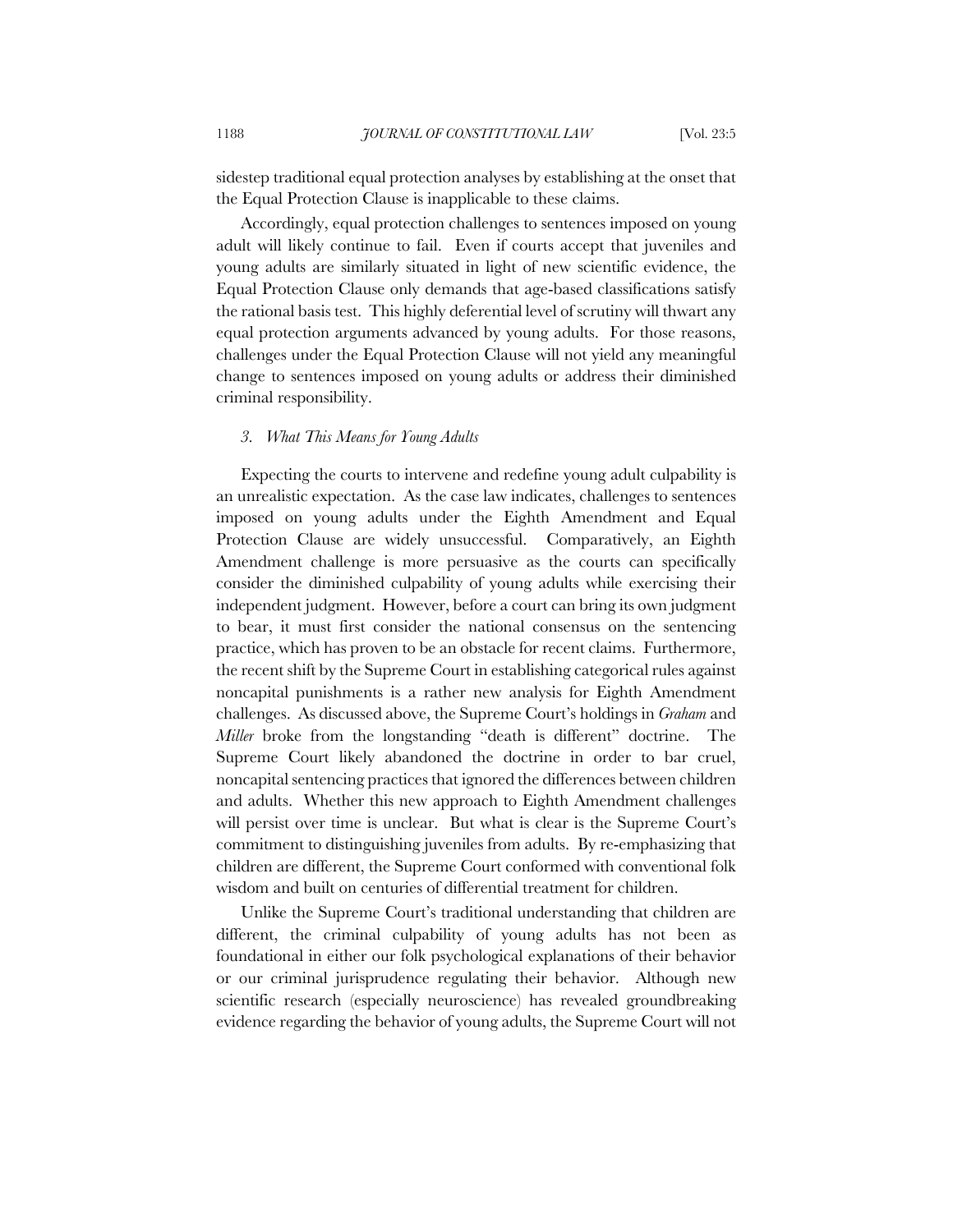redefine the relationship between young adults and criminal responsibility unless the evidence substantiates longstanding societal beliefs or can fully explain young adults' antisocial behavior. The current constitutional framework creates a "doctrinal box" for lower courts, constraining their ability to redefine young adult criminal responsibility even if they are persuaded by the new scientific evidence. In other words, the rational basis test applied to equal protection challenges and the limitations to exercising independent judgment under Eighth Amendment challenges restrict the courts from extending certain protections to young adults. Lower courts are effectively barred from significantly redefining the relationship between young adults and criminal responsibility.

In the absence of judicial intervention, the most sensible approach that would properly address the differences posed by young adults when compared to juveniles and adults is legislatively establishing a new, separate system. A distinct system that considers the specific needs of young adults and emphasizes a rehabilitative approach would be a long-term solution, which normalizes differential treatment for young adults. The young adult court model, although relatively new, has demonstrated reductions in recidivism for young adults and reduced costs to the community. Young adult courts provide a tailored approach specific to young adults and can offer a rehabilitative focus. The establishment of young adult courts is analogous to the creation of the juvenile justice system during the early twentieth century.

### **CONCLUSION**

This Comment has focused on two overlapping concepts: Folk wisdom and scientific evidence. As exemplified by the history of the treatment of juveniles in the criminal justice system, recent advances in behavioral and neuroscientific research have conformed with society's long-term perception of children. Although the *Roper* line of cases has certainly reshaped sentencing in juvenile justice, the Supreme Court's rationale relied on deeprooted and traditional understandings of juvenile behavior. Since first invoking parens patriae in the 1800s, the role of the courts in administering separate treatment for juveniles has been embedded in American jurisprudence. Moreover, society's conventional wisdom on the behavior of children is just as well-established. Even though recent behavioral and neuroscientific evidence has shown that young adults also have diminished criminal responsibility compared to adults, history and constitutional doctrine will likely prevent any meaningful response from the courts.